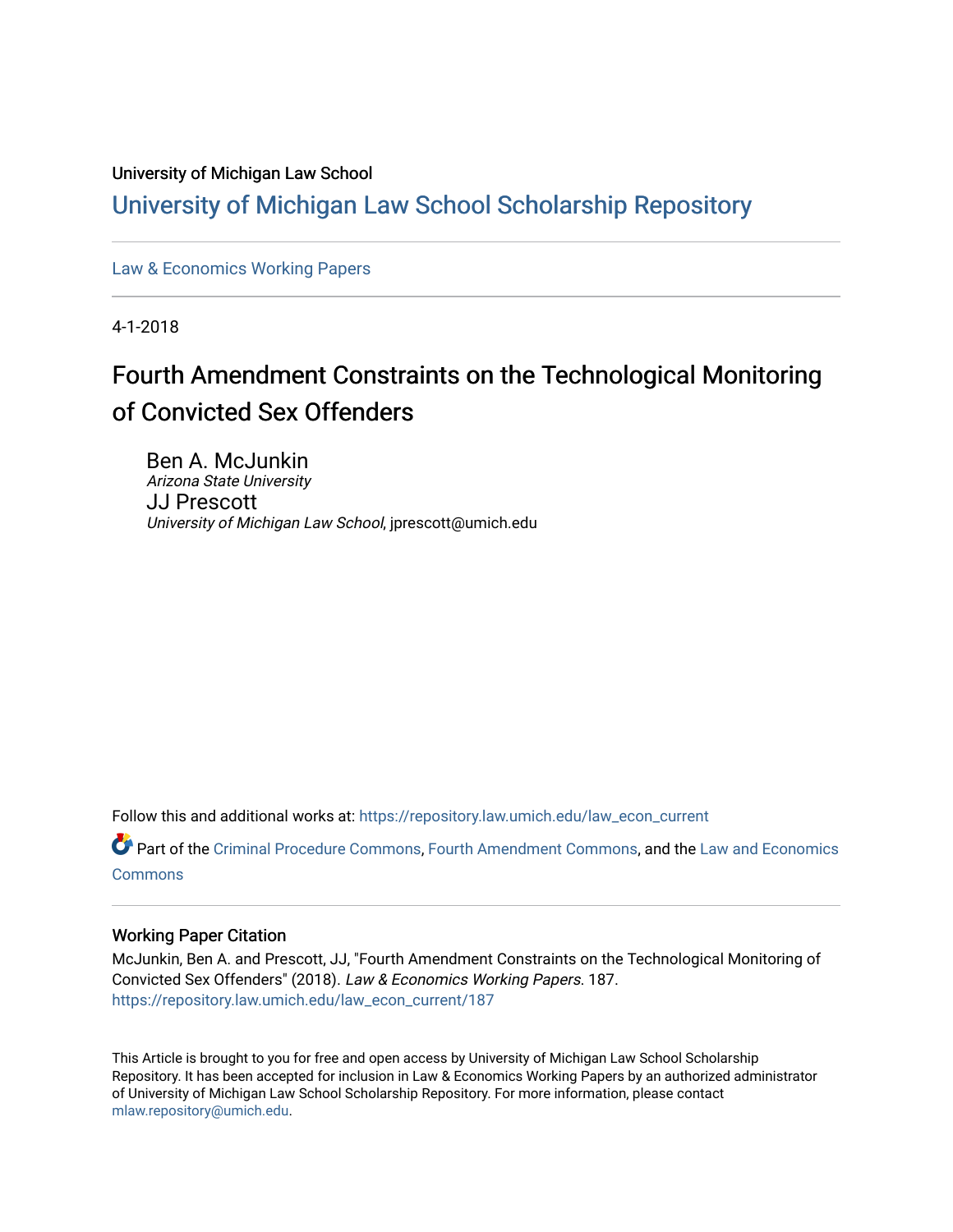# FOURTH AMENDMENT CONSTRAINTS ON THE TECHNOLOGICAL MONITORING OF CONVICTED SEX OFFENDERS

# Ben A. McJunkin<sup>[\\*](#page-1-0)</sup> and J.J. Prescott<sup>†</sup>

# (forthcoming *New Criminal Law Revie*w, Vol. 21, Summer 2018)

#### **ABSTRACT**

More than forty U.S. states currently track at least some of their convicted sex offenders using GPS devices. Many offenders will be monitored for life. The burdens and expense of living indefinitely under constant technological monitoring have been well documented, but most commentators have assumed that these burdens were of no constitutional moment because states have characterized such surveillance as "civil" in character—and courts have seemed to agree. In 2015, however, the Supreme Court decided in *Grady v. North Carolina* that attaching a GPS monitoring device to a person was a Fourth Amendment search, notwithstanding the ostensibly civil character of the surveillance. *Grady* left open the question whether the search—and the state's technological monitoring program more generally—was constitutionally reasonable. This Essay considers the doctrine and theory of Fourth Amendment reasonableness as it applies to both current and envisioned sex offender monitoring technologies to evaluate whether the Fourth Amendment may serve as an effective check on post-release monitoring regimes.

### **TABLE OF CONTENTS**

| П. |                |                                                                           |  |
|----|----------------|---------------------------------------------------------------------------|--|
|    | A.             |                                                                           |  |
|    | B.             | "Unreasonable" Searches: Governmental Interests and Citizen Intrusion  10 |  |
|    |                |                                                                           |  |
|    | A.             |                                                                           |  |
|    | B.             |                                                                           |  |
|    | $\mathbf{C}$ . |                                                                           |  |
|    | D.             |                                                                           |  |
|    |                |                                                                           |  |
|    | A.             |                                                                           |  |
|    | В.             | Requiring Consent to Monitoring as a Condition of Parole or Probation 39  |  |
|    |                |                                                                           |  |
|    |                |                                                                           |  |

<span id="page-1-1"></span>Published by University of Michigan Law School Scholarship Repository, 2018

<span id="page-1-0"></span>\* Alumni Fellow, University of Michigan Law School.

Professor of Law, University of Michigan Law School. We are very grateful to Daniel Ruiz for his thoughtful engagement with us on this project. We also thank Eve Brensike Primus, Evan Caminker, and Wayne Logan for helpful comments on an earlier draft.

Electronic copy available at: https://ssrn.com/abstract=3198319 Electronic copy available at: https://ssrn.com/abstract=3198319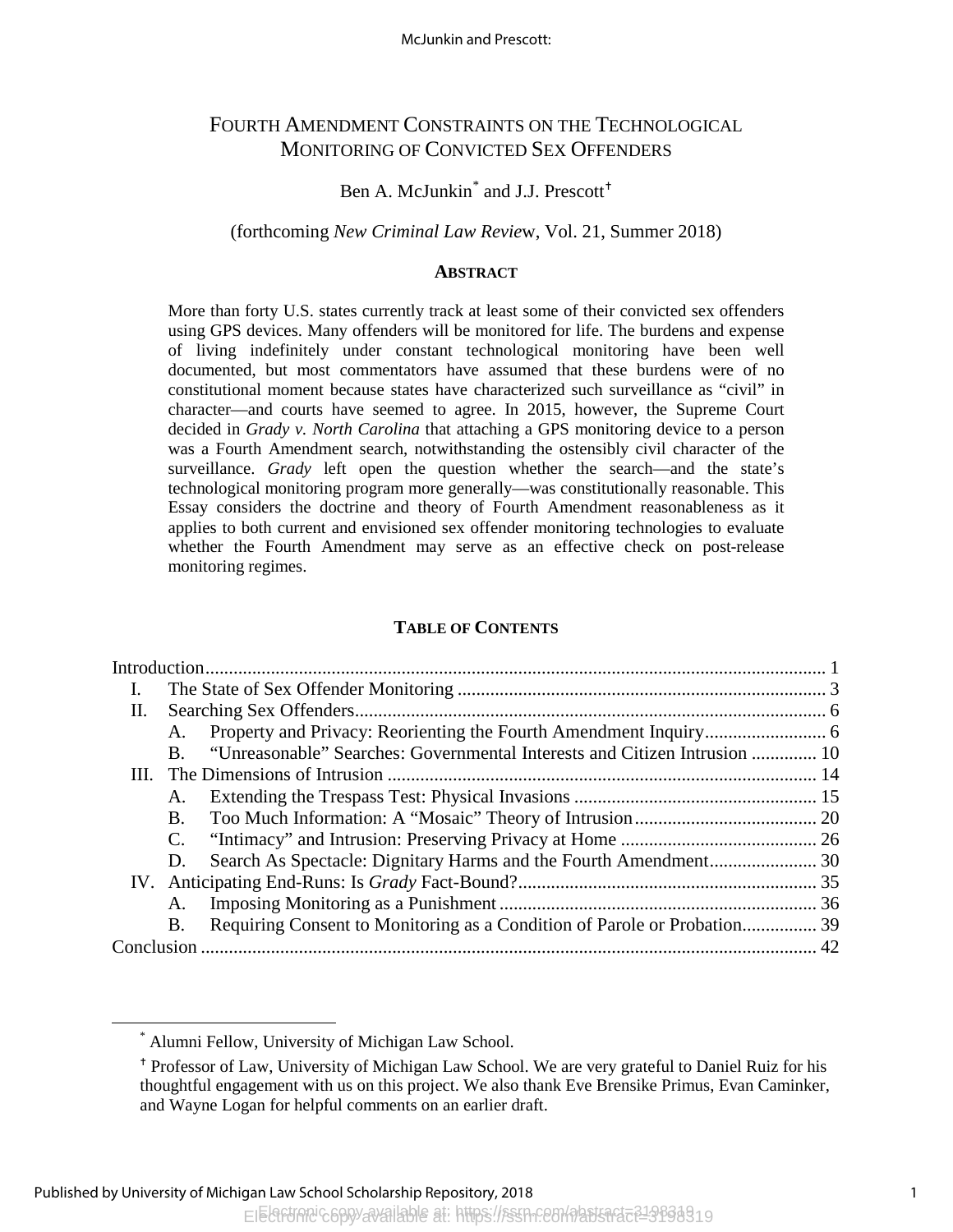#### <span id="page-2-9"></span><span id="page-2-8"></span><span id="page-2-7"></span><span id="page-2-6"></span>**INTRODUCTION**

<span id="page-2-0"></span>The technological monitoring of sex offenders is not a new phenomenon.<sup>[1](#page-2-1)</sup> It has, however, become an increasingly popular one. Laws subjecting convicted sex offenders to some form of technological monitoring, often for very long terms or lifetimes, have multiplied in the past decade.<sup>[2](#page-2-2)</sup> Rapid technological advancements now permit relatively low-cost location tracking twenty-four hours per day, seven days per week.<sup>[3](#page-2-3)</sup> Some legal scholars have lauded these developments because technological monitoring of sex offenders appears to impose "minimal intrusion" compared to alternative forms of social control.<sup>[4](#page-2-4)</sup> Yet that claim has rarely been examined in detail. In fact, courts have largely assumed that the intrusion imposed by technological monitoring was insufficiently serious to warrant constitutional scrutiny.<sup>[5](#page-2-5)</sup> That is, until the Supreme Court upset this easy assumption.

In March 2015, the Supreme Court held in *Grady v. North Carolina* that attaching a device to a person's body to track their movements, without consent, is a search subject to

<span id="page-2-5"></span><sup>5</sup> Constitutional challenges to sex offender monitoring programs—historically mounted under legal frameworks, such as the Ex Post Facto Clause, the Due Process Clause of the Fourteenth Amendment, and the Eighth Amendment, that do not treat the intrusiveness of monitoring as doctrinally salient—have typically been unsuccessful. *See* Nicholas Corsaro, Note, *Sex, Gadgets, and the Constitution—A Look at the Massachusetts Sex Offender GPS-Tracking Statute*, 48 SUFFOLK L. REV. 401, 414–19 (2015).

<span id="page-2-1"></span><sup>1</sup> *See* Avlana K. Eisenberg, *Mass Monitoring*, 90 S. CAL. L. REV. 123, 146–48 (2017) (documenting the development and expansion of sex offender monitoring around the turn of the century). Throughout this Essay, we use the term "technological monitoring" (and variants of this term) to refer not only to the variety of location-based tracking authorized by current sex offender laws—including satellite-based Global Positioning System (GPS) devices and radio frequency (RF) transmitters—but also more broadly to any deployment of current or future technology in a manner that permits individualized tracking and observation.

<sup>2</sup> See discussion *infra* Part I.

<span id="page-2-3"></span><span id="page-2-2"></span><sup>&</sup>lt;sup>3</sup> Further, under many state statutes, the costs of maintaining technological monitoring are passed on to the offender subject to monitoring. *See, e.g.*, Rhonda Cook, *Sex Offender Argues Mandatory Ankle Monitors Are Unconstitutional*, THE ATL. J.-CONST. (Dec. 5, 2016), https://www.myajc.com/news/local/ sex-offender-argues-mandatory-ankle-monitors-are-unconstitutional/SaXCToWMJ3wgmFm2mvMuzN/.

<span id="page-2-4"></span><sup>4</sup> *See* Pamela Foohey, *Applying the Lessons of GPS Monitoring of Batterers to Sex Offenders*, 43 HARV. C.R.-C.L. L. REV. 281, 284 (2008). Although our observations here are focused on the monitoring of sex offenders, the future of criminal justice is likely to include increased technological monitoring in lieu of punishment. *See, e.g.*, Mirko Bagaric, Dan Hunter, & Gabrielle Wolf, *Technological Incarceration and the End of the Prison Crisis*, 108 J. CRIM. L. & CRIMINOLOGY 73, 77 (2018) (proposing technological and remote surveillance as a substitute for physical incarceration). The insights of this Essay therefore may have extended applicability, both for litigants fighting for less intrusive monitoring laws and for legal actors and institutions wishing to monitor individuals in a constitutional manner.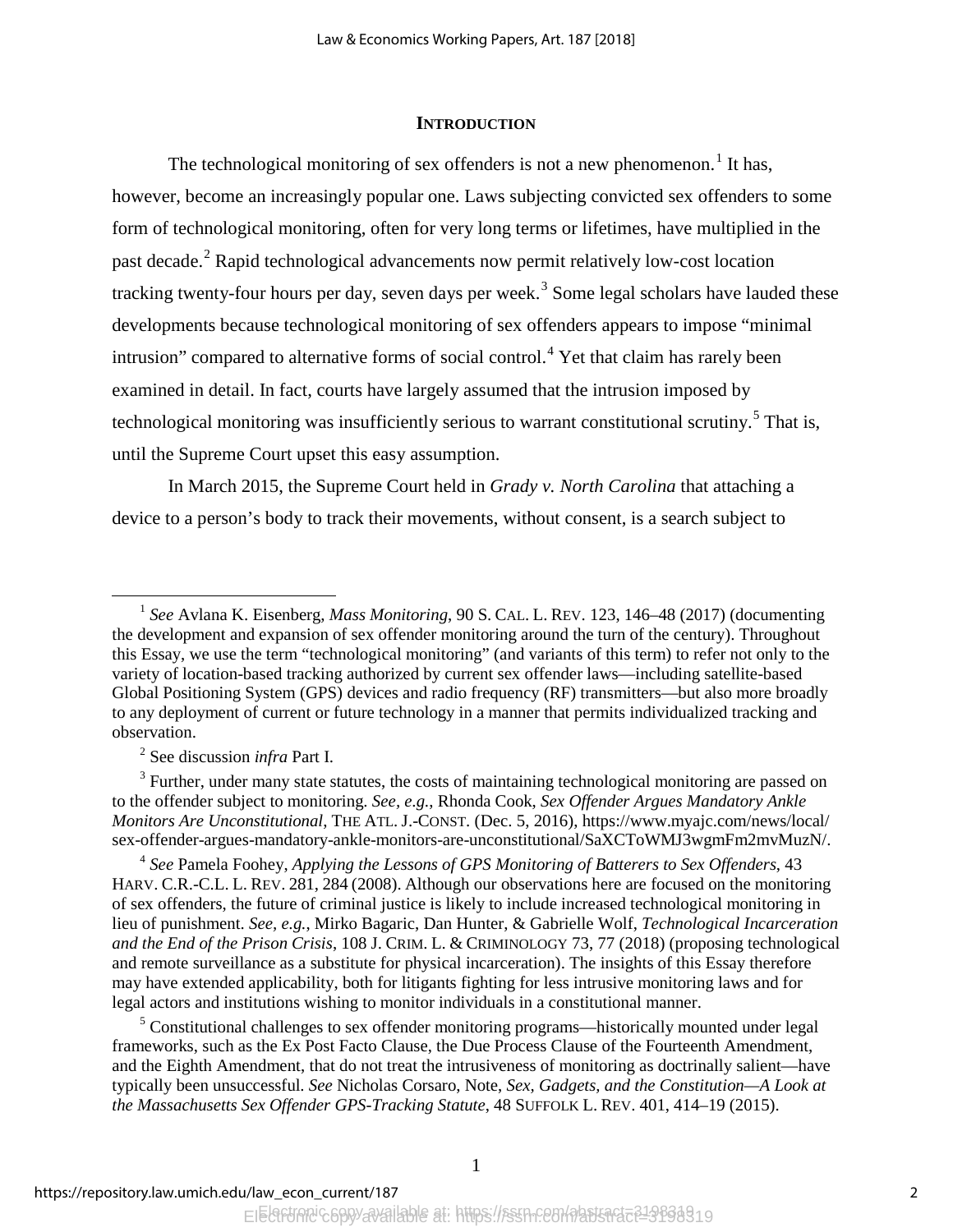#### McJunkin and Prescott:

judicial review for reasonableness under the Fourth Amendment.<sup>[6](#page-3-0)</sup> The Court declined to decide the question whether North Carolina's monitoring requirement was reasonable. But it did offer general guidance to lower courts reviewing monitoring programs: "The reasonableness of a search depends on the totality of the circumstances, including the nature and purpose of the search and the extent to which the search intrudes upon reasonable privacy expectations."<sup>[7](#page-3-1)</sup> *Grady* thus provides a new constitutional lens for analyzing sex offender monitoring programs, one that explicitly invites examination of the intrusion experienced by the individual through application of the Fourth Amendment's longstanding search-and-seizure principles.

This Essay proceeds in four parts. Part I provides an overview of the substance and diversity of current laws authorizing the technological monitoring of convicted sex offenders. It situates these monitoring regimes within the rapid historical development of laws regulating convicted sex offenders more generally—such as sex offender registries, reporting and notification requirements, and inclusion and exclusion zones. It also discusses the welldocumented burdens and disabilities that technological monitoring imposes on those subject to surveillance. Part II reports the recent developments in the Supreme Court's Fourth Amendment jurisprudence that have opened the door for new legal challenges to the intrusion of technological monitoring. It examines both the *Grady* decision and its predicate case, *United States v. Jones*, which unsettled the conventional understanding of when governmental use of technological monitoring qualifies as a search. It also explains the framework for resolving the ultimate question of the constitutionality of sex offender monitoring laws—whether the monitoring, as a search, is "unreasonable."

Part III is the heart of the Essay. It identifies and explores several distinct dimensions along which the technological monitoring of sex offenders may be considered especially intrusive. It links the identified dimensions of intrusion to both existing Fourth Amendment doctrines and contemporary scholarly theories about the Amendment's future. In so doing, it highlights several pressure points, where the implementation of technological monitoring regimes for sex offenders may need to be curtailed or tailored to accommodate longstanding

<span id="page-3-1"></span><span id="page-3-0"></span><sup>6</sup> *Grady*, 135 S. Ct. 1368, 1371 (2015). The law at issue in *Grady* created a satellite-based monitoring program that maintained time-correlated and continuous tracking of the geographic location of the subject and required reporting of subject's violations of prescriptive and proscriptive schedule or location requirements. *See* N.C. GEN. STAT. ANN. §14-208.40(c) (West 2017).

<sup>7</sup> *Grady*, 135 S. Ct. at 1371.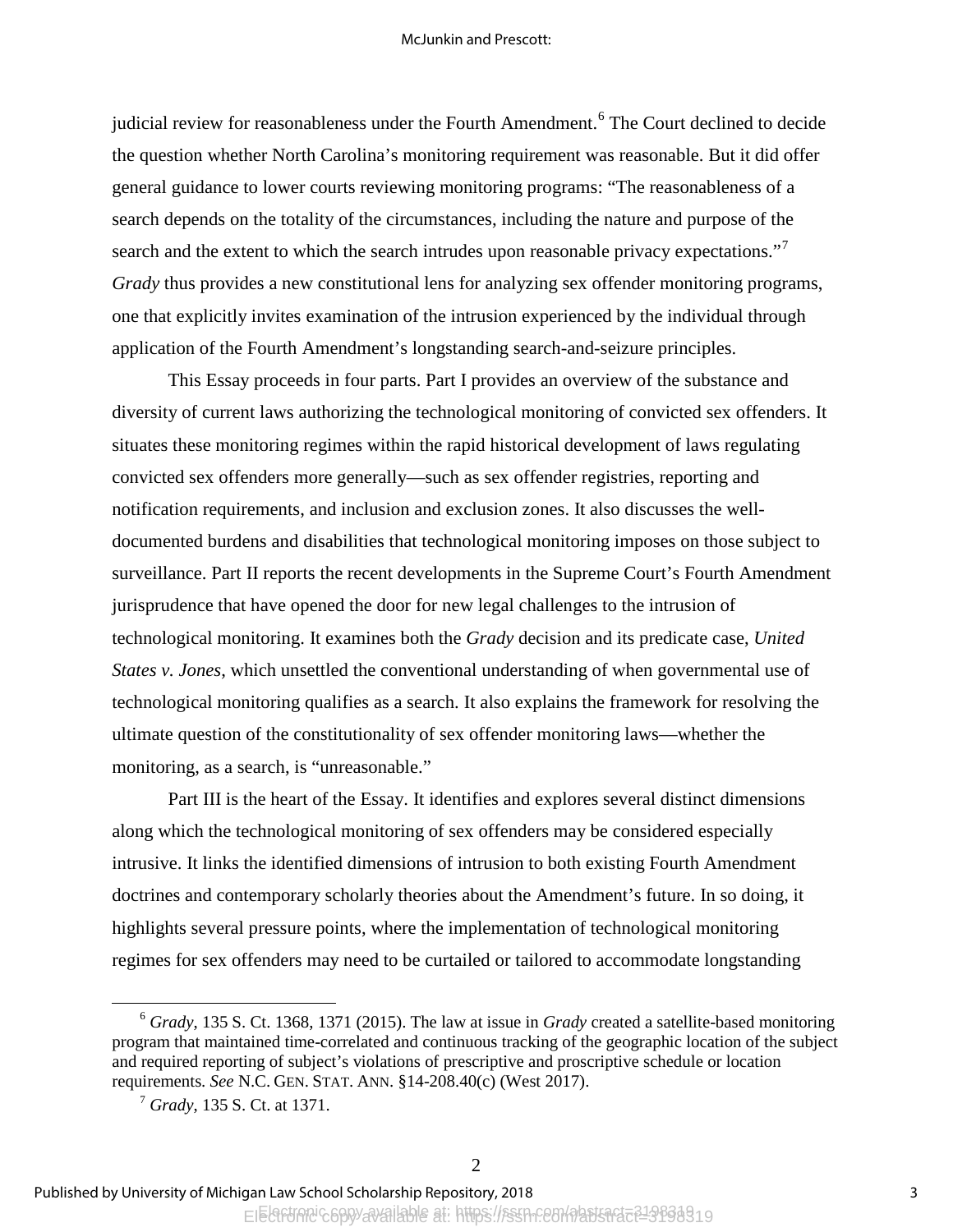interests protected by the Fourth Amendment, such as privacy, bodily integrity, and human dignity. Part IV picks up where Part III ends, anticipating and evaluating two theoretical avenues that governments who seek to legislate around the Fourth Amendment might explore, concluding that such attempts would be limited in their efficacy.

Ultimately, this Essay asks a simple, but fundamental question: To what extent does the Fourth Amendment actually constrain whether and how monitoring technologies can be used to surveil sex offenders (or even criminal offenders more broadly)? In answering that question, we seek to accomplish two goals. First, we aim to inform and educate legal actors who have a vested interest in ensuring the constitutionality and reasonableness of sex offender monitoring laws, whether they are legislators designing monitoring regimes for the benefit of their constituents or litigants seeking to find a way out from under particularly invasive monitoring requirements. Second, we interject ourselves into this discrete moment of constitutional uncertainty to help ensure that open foundational questions of Fourth Amendment jurisprudence are resolved thoughtfully and conscientiously, despite arising in a context—the regulation of convicted sex offenders—that can spur strong emotions and lead to hasty conclusions.

# <span id="page-4-0"></span>**I. The State of Sex Offender Monitoring**

<span id="page-4-1"></span>Sometime near the start of the twenty-first century, states began to use technology to monitor formerly incarcerated sex offenders. <sup>[8](#page-4-2)</sup> Florida, California, and Massachusetts led the way.<sup>[9](#page-4-3)</sup> By 2006, more than twenty states monitored sex offenders with technological devices.<sup>[10](#page-4-4)</sup> As of 2015, the number of states had grown to more than forty.<sup>11</sup> The statutory basis for sex offender monitoring varies from state to state. Some states, such as Wisconsin and North Carolina, make it available upon a convicted sex offender's release from civil commitment.<sup>[12](#page-4-6)</sup>

<span id="page-4-2"></span><sup>8</sup> *See* Eisenberg, *supra* note [1,](#page-2-6) at 147–48; Eric M. Dante, Comment, *Tracking the Constitution—The Proliferation and Legality of Sex-Offender GPS-Tracking Statutes*, 42 SETON HALL L. REV. 1169, 1169 (2012); ASSOCIATED PRESS, *States Track Sex Offenders by GPS*, WIRED (July 30, 2005), https://www.wired.com/2005/07/states-track-sex-offenders-by-gps/.

<sup>9</sup> Dante, *supra* note [8,](#page-4-1) at 1172.

<span id="page-4-4"></span><span id="page-4-3"></span> $^{10}$  NATIONAL CONFERENCE OF STATE LEGISLATURES, STATE CRIME LEGISLATION IN 2006, 1-2 (2007), http://www.ncsl.org/print/cj/2006crime.pdf.

<span id="page-4-5"></span><sup>11</sup> Dante, *supra* note [8,](#page-4-1) at 1172; Richard Wolf, *High Court Orders Review of Sex Offender GPS Monitoring*, USA TODAY (Mar. 30, 2015),

<span id="page-4-6"></span>https://www.usatoday.com/story/news/nation/2015/03/30/supreme-court-sex-offender-gps/70544348/. <sup>12</sup> *See, e.g.*, WIS. STAT. § 301.48 (2010); N.C. GEN. STAT. § 14-208.30B.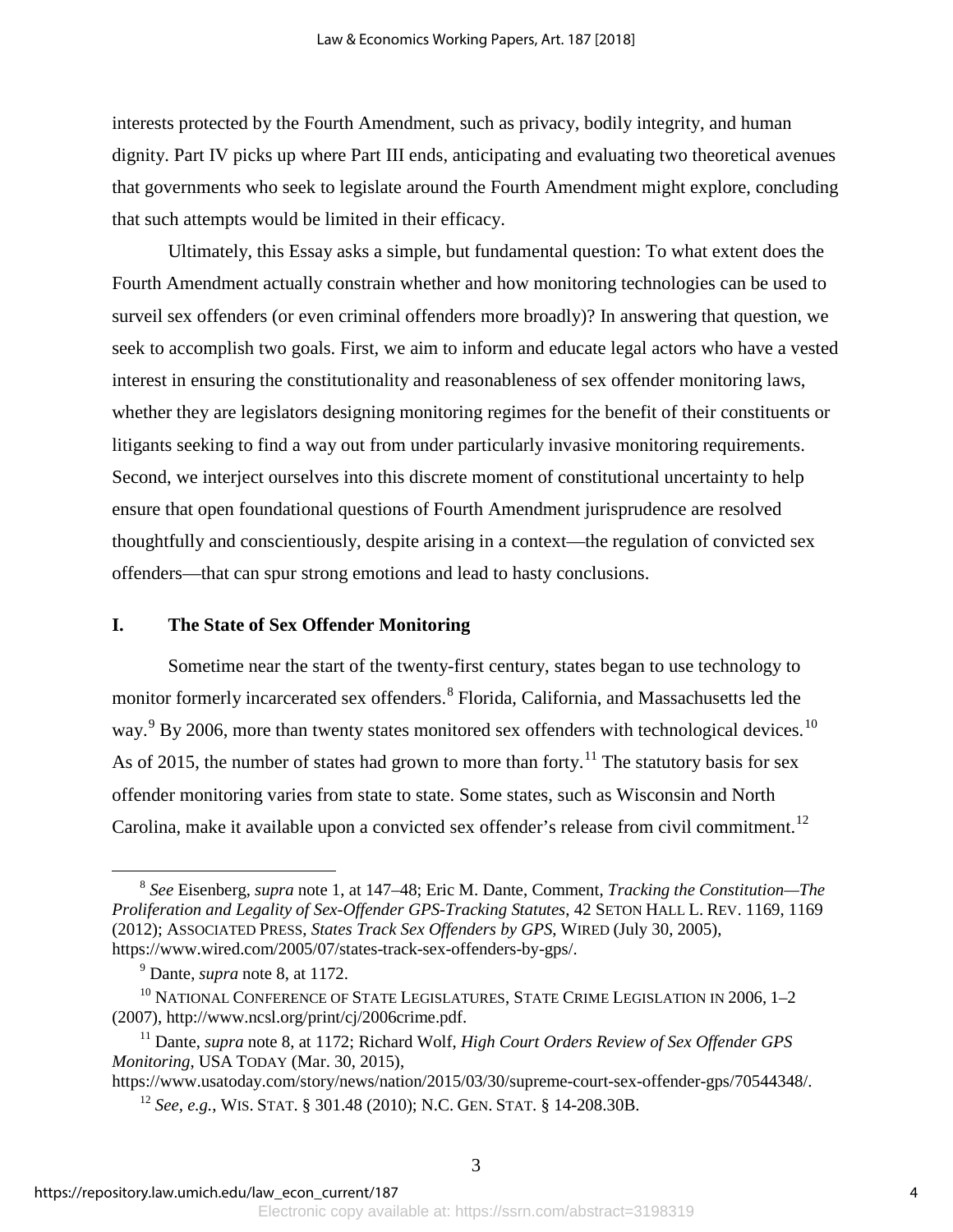Other states, such as California and Alaska, make it a condition of parole or probation.<sup>[13](#page-5-0)</sup> At least one state, Michigan, imposes sex offender monitoring as part of the sentence imposed at conviction for a number of specified sex offenses.<sup>[14](#page-5-1)</sup>

Technological monitoring programs for sex offenders differ on other fronts, too. In pointing this out, we are not about to embark on presenting a complete picture of monitoring regimes in the United States. We will instead simply offer a few examples to highlight how much variation there is along different dimensions. One example is whether monitoring is discretionary. In some states, the decisions whether and how to impose monitoring require an individualized assessment from a neutral decision maker.<sup>15</sup> Depending on the state, this may be either a judge or a parole board.<sup>16</sup> In other states, at least for certain offenses, monitoring is mandatory.<sup>[17](#page-5-4)</sup> Similar diversity exists with respect to the duration of technological monitoring. At least seven states, at least for certain crimes, require monitoring for life.<sup>[18](#page-5-5)</sup>

Technological monitoring numbers among a broad gamut of laws regulating convicted sex offenders. Legislation aimed specifically at sex offenders dates as far back as the 1930s, when many states passed laws permitting the indefinite civil commitment of "sexual" psychopaths."[19](#page-5-6) In the 1990s, a new wave of civil commitment laws—this time styled as "sexual predator" laws—gained momentum, committing offenders in addition to (not in lieu of) their

<span id="page-5-3"></span><sup>16</sup> *See, e.g.*, TENN. CODE ANN. § 40-39-302(b)(1) (2014) (granted parole board authority to impose monitoring); WASH. REV. CODE § 9.94A.704(5) (2016) (permitting Department of Corrections to impose monitoring).

<span id="page-5-4"></span><sup>17</sup> *See, e.g.*, CAL. PENAL CODE § 3004(b) (2012); FLA. STAT. § 948.30 (2016); GA. CODE ANN. § 42- 1-14(e) (2016); MD. CODE ANN., CRIM. PROC. § 11-723(c)(1)(i), (d)(3)(i) (2017); MASS. GEN. LAWS ch. 265 § 47; MICH. COMP. LAWS 750.520n(1) (2006); MO. REV. STAT. § 217.735 (2017); N.C. GEN. STAT. § 14-208.40, 208.40A(c) (2017); R.I. GEN. LAWS § 11-37-8.2.1 (2006); WIS. STAT. § 301.48 (2011).

<span id="page-5-5"></span>18 Corsaro, *supra* note [5,](#page-2-7) at 412; *see, e.g.*, CAL. PENAL CODE § 3004(b) (2012); GA. CODE ANN. § 42- 1-14(e) (2016); MD. CODE ANN., Crim. Proc. § 11-723(c)(1)(i), (d)(3)(i) (2017); MICH. COMP. LAWS § 750.520n(1) (2006); MO. REV. STAT. § 217.735 (2017); N.C. GEN. STAT. § 14-208.40, 208.40A(c) (2017); R.I. GEN. LAWS § 11-37-8.2.1 (2006); WIS. STAT. § 301.48 (2011).

<span id="page-5-6"></span><sup>19</sup> *See, e.g.*, Roxanne Lieb et al., *Sexual Predators and Social Policy*, 23 CRIME & JUST. 43, 55 (1998); Raquel Blacher, Comment, *Historical Perspective of the "Sex Psychopath" Statute: From the Revolutionary Era to the Present Federal Crime Bill*, 46 MERCER L. REV. 889, 897 (1995).

<sup>13</sup> *See, e.g.*, ALASKA STAT. § 12.55.100(f) (2017); CAL. PENAL CODE § 3004 (West 2012).

<sup>14</sup> *See* MICH. COMP. LAWS § 750.520n(1) (2006).

<span id="page-5-2"></span><span id="page-5-1"></span><span id="page-5-0"></span><sup>&</sup>lt;sup>15</sup> *See, e.g.*, CONN. GEN. STAT. § 53a-30(a)(14) (2017) (permitting judges to impose monitoring); MISS. CODE. ANN. § 99-19-84 (2014) (permitting judges to impose GPS monitoring as condition of parole); N.J. STAT. ANN. § 30:4-123.91(c) (West 2007) (permitting judges complete discretion as to imposing monitoring on certain sex offenders); N.Y. PENAL LAW § 65.10(4) (McKinney 2010) (permitting court to impose monitoring when it will "advance public safety.").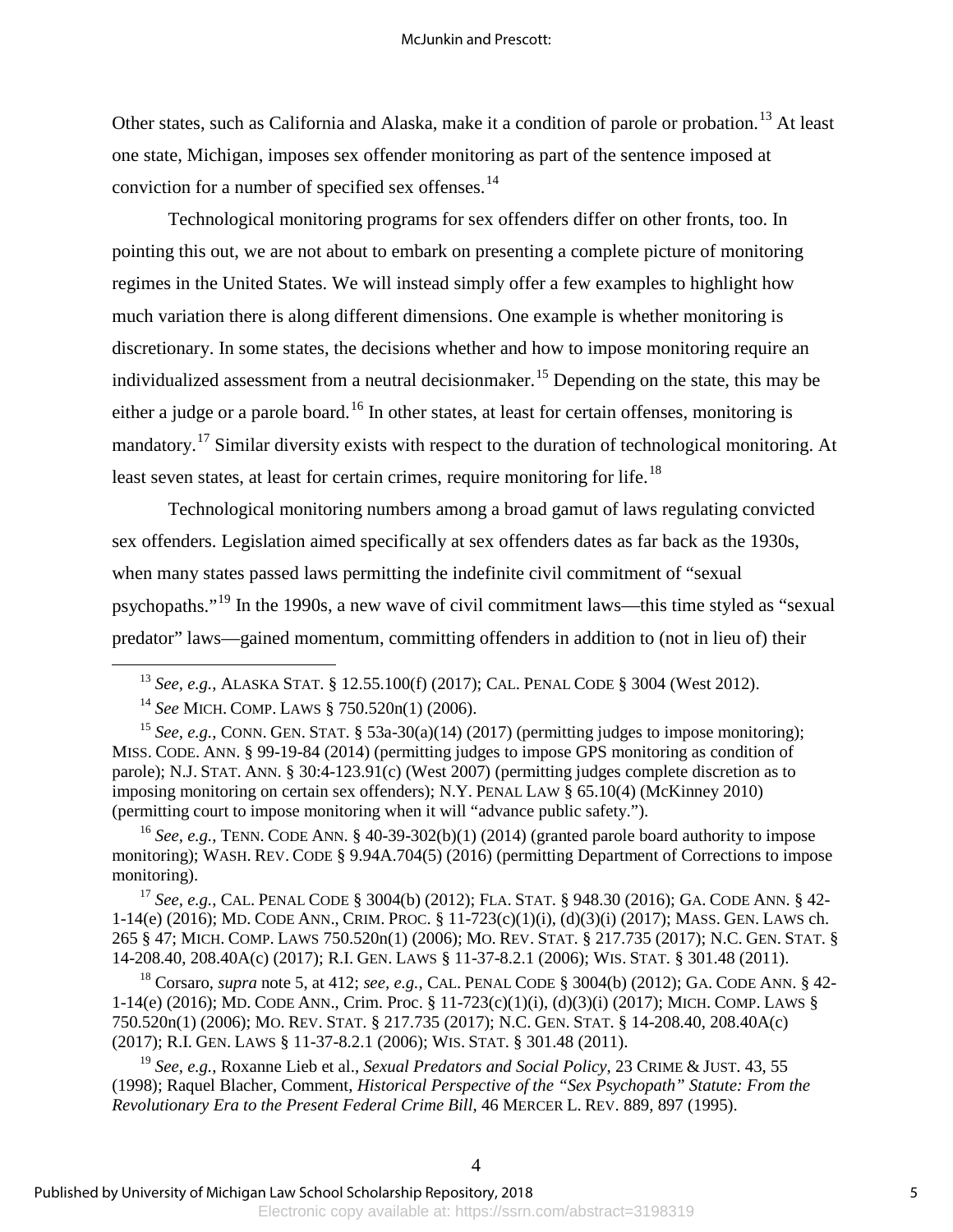prison terms.[20](#page-6-0) Legal regulations governing post-release sex offenders rapidly proliferated following Congress's passage of the Jacob Wetterling Crimes Against Children and Sexually Violent Offenders Registration Act in 1994, which required states to generate registries of convicted sex offenders.[21](#page-6-1) Within a few years, every state had its own sex offender registration law. Registries were soon followed by community notification laws, conventionally known as Megan's Law,  $^{22}$  $^{22}$  $^{22}$  which made these registries public. Before long, residency, employment, and travel restrictions were added to the list.<sup>[23](#page-6-3)</sup>

<span id="page-6-9"></span>Constitutional challenges to the legal regulation of sex offenders have met with little overall success. In 1997, the Supreme Court upheld Kansas's civil commitment statute, concluding that the law comported with due process, did not subject the offender to double jeopardy, and was not an ex post facto punishment.<sup>24</sup> In 2003, the Court similarly rejected an ex post facto challenge to Alaska's sex offender registration and community notification laws, and a due process challenge to Connecticut's online sex offender registry.<sup>[25](#page-6-5)</sup> Although a few state supreme courts, federal district courts, and federal courts of appeal have struck down particularly onerous or vague sex offender registration, notification, and residency restriction laws in recent years, most courts remain unmoved.<sup>[26](#page-6-6)</sup> In large part, laws regulating sex offenders have been insulated from constitutional scrutiny by their ostensibly "civil" character, notwithstanding their clear ties to issues of crime and punishment.<sup>[27](#page-6-7)</sup> Legal challenges to the technological monitoring of sex offenders are only just beginning to percolate through the courts, but to date, these have not shown much promise of altering this trend.[28](#page-6-8)

<span id="page-6-4"></span><span id="page-6-3"></span><sup>23</sup> *See* J.J. Prescott, *Portmanteau Ascendant: Post-Release Regulations and Sex Offender Recidivism*, 48 CONN. L. REV. 1035, 1038 (2016).

24 Kansas v. Hendricks, 521 U.S. 346, 371 (1997).

<sup>25</sup> *Smith*, 538 U.S. at 105–06; Conn. Dept. of Pub. Safety v. Doe, 538 U.S. 1, 8 (2003).

<span id="page-6-6"></span><span id="page-6-5"></span><sup>26</sup> *See* Wayne A. Logan, *Current and Emerging Challenges to SORN Laws and Policies*, (in this Issue).

<sup>27</sup> Eisenberg, *supra* not[e 1,](#page-2-6) at 161–66.

<span id="page-6-8"></span><span id="page-6-7"></span> $^{28}$  Doe v. Bredesen, 507 F.3d 998, 1000 (6th Cir. 2007) (upholding Tennessee's sex offender monitoring statute in the face of another ex post facto claim).

20 Corsaro, *supra* note [5,](#page-2-7) at 404.

 $^{21}$  42 U.S.C. § 14071.

<span id="page-6-2"></span><span id="page-6-1"></span><span id="page-6-0"></span> $^{22}$  The laws are so named because Congressional support for sex offender registration was spurred by the death of Megan Kanka at the hands of a convicted child molester. *See* Smith v. Doe, 538 U.S. 84, 89 (2003) (explaining that Kanka's death inspired legislative action).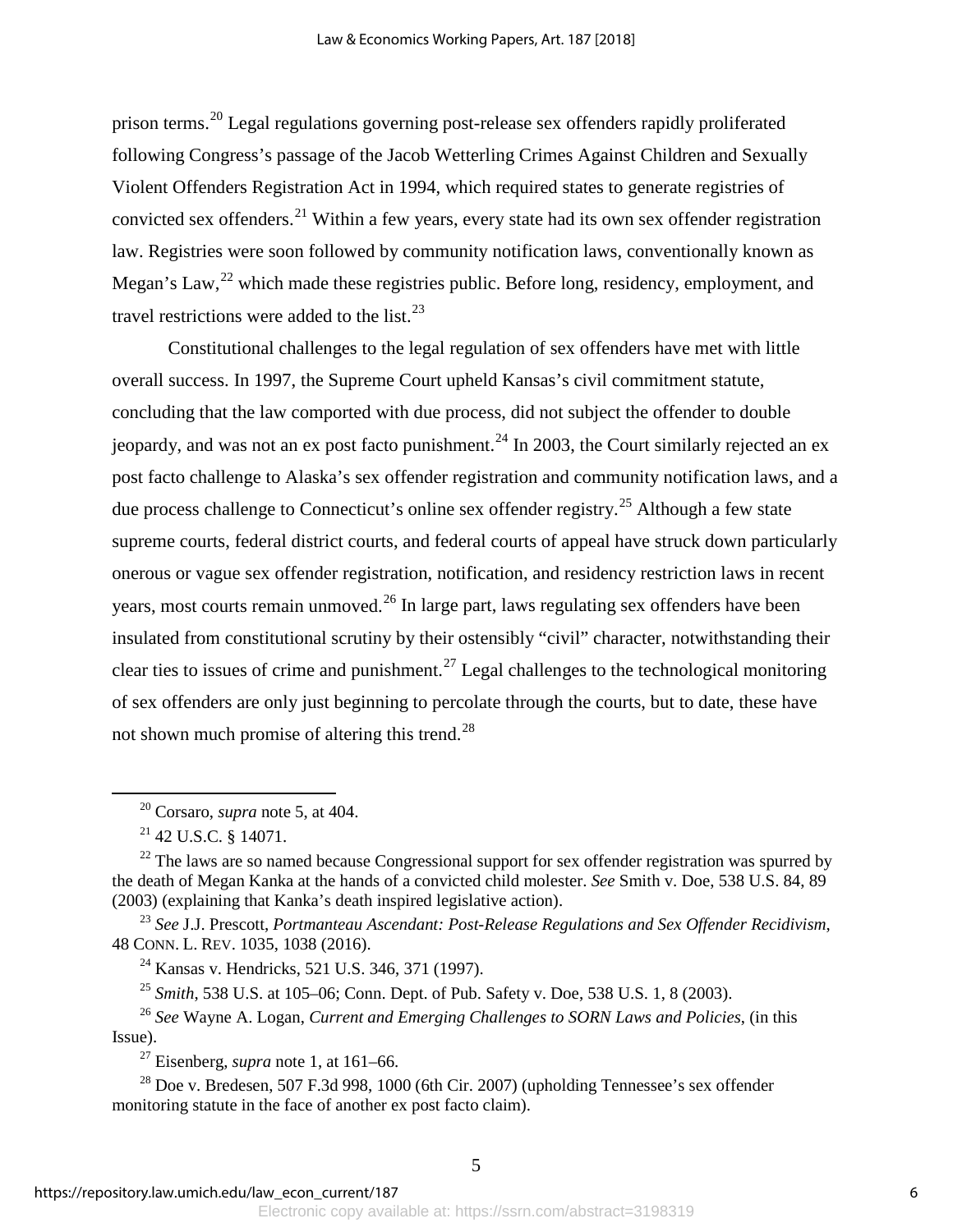# <span id="page-7-0"></span>**II. Searching Sex Offenders**

Historically, the Fourth Amendment has not offered purchase for pushback to laws regulating convicted sex offenders.<sup>[29](#page-7-2)</sup> However, a "quiet revolution" in Fourth Amendment law may reveal hitherto unrealized constraints on the permissible scope of technological monitoring of convicted sex offenders.[30](#page-7-3) This Part outlines the current state of Fourth Amendment law as it pertains to sex offender monitoring regimes. It traces the re-emergence of the so-called "trespass" test for identifying whether particular governmental conduct effects a search, the development that laid the groundwork for extending Fourth Amendment protections to technological monitoring of sex offenders. It then outlines the "reasonableness" framework for assessing whether a given search—and ultimately a state's sex offender monitoring scheme—is constitutional. Using a recent decision from the Seventh Circuit Court of Appeals as a lens, it concludes by highlighting the range of governmental interests likely to hold sway with courts that must be weighed against the intrusiveness of a given monitoring regime.

# *A. Property and Privacy: Reorienting the Fourth Amendment Inquiry*

<span id="page-7-1"></span>For most of the last fifty years, the arc of Fourth Amendment search jurisprudence was thought to be linear. The text of the Fourth Amendment secures "persons, houses, papers, and effects" against searches and seizures that are unreasonable.<sup>[31](#page-7-4)</sup> Consistent with that text, early Fourth Amendment protections largely tracked private property rights—a "search" occurred when the government physically invaded a constitutionally protected space.<sup>[32](#page-7-5)</sup> In the late 1960s, however, *Katz v. United States* signaled a sea change in constitutional search analysis. Declaring

<span id="page-7-3"></span><sup>30</sup> *See* Kiel Brennan-Marquez & Andrew Tutt, *Offensive Searches: Toward A Two-Tier Theory of Fourth Amendment Protection*, 52 HARV. C.R.-C.L. L. REV. 103, 104 (2017).

<span id="page-7-2"></span><sup>29</sup> *See, e.g.*, Doe v. Cuomo, 755 F.3d 105, 115 (2d Cir. 2014) (rejecting Fourth Amendment challenge to sex offender registration act); Doe v. Shurtleff, 628 F.3d 1217, 1226–27 (10th Cir. 2010) (rejecting Fourth Amendment challenge to requirement that registered sex offenders provide state with online identifiers and passwords); Roe v. Marcotte, 193 F.3d 72, 79–80 (2d Cir. 1999) (rejecting Fourth Amendment challenge to creation of sex offender DNA data bank).

<sup>&</sup>lt;sup>31</sup> U.S. CONST. amend. IV.

<span id="page-7-5"></span><span id="page-7-4"></span><sup>&</sup>lt;sup>32</sup> Compare Olmstead v. United States, 277 U.S. 438, 457, 464 (1928) (holding that no Fourth Amendment "search" occurred where the government tapped telephone wires outside of a suspect's premises), *and* Goldman v. United States, 316 U.S. 129, 134–35 (1942) (holding that no Fourth Amendment "search" occurred where the government placed a recording device against the outer wall of a suspect's office), *with* Silverman v. United States, 365 U.S. 505, 511 (1961) (holding that a Fourth Amendment "search" occurred when the government inserted a microphone into a suspect's wall because that action constituted a legal trespass).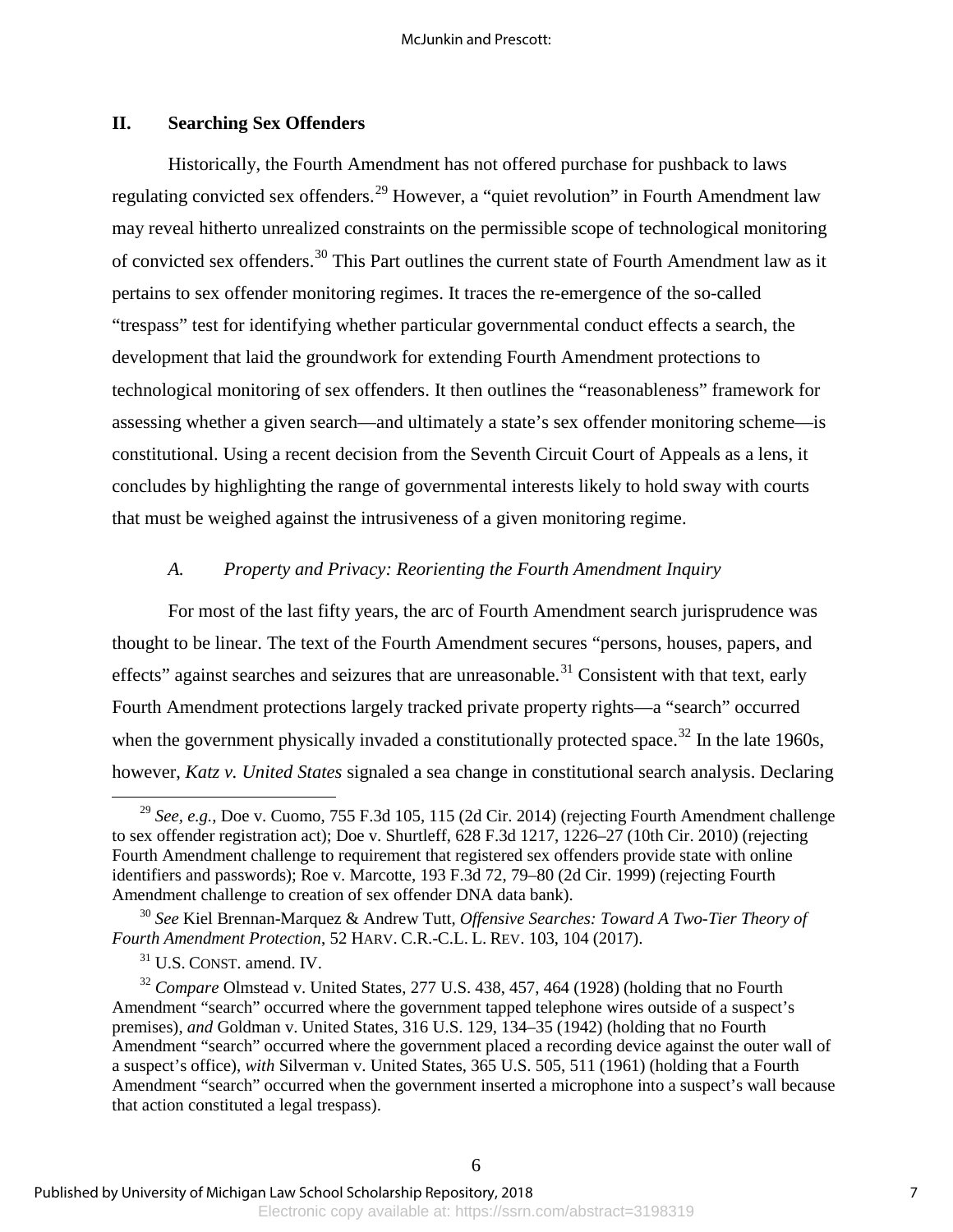that "the Constitution protects people, not places," the *Katz* Court announced that a search occurs whenever a citizen's reasonable expectation of privacy is violated, regardless of whether the invasion attended a physical trespass.<sup>[33](#page-8-0)</sup> In the conventional telling of this story, the "reasonable" expectation of privacy" test that emerged from *Katz* was an evolution (or perhaps revolution) that replaced the classic trespass doctrine and reoriented the Fourth Amendment around notions of privacy rather than property.[34](#page-8-1) In the decades following *Katz*, many other traditional Fourth Amendment doctrines were similarly recast in the language of privacy.<sup>[35](#page-8-2)</sup>

The Supreme Court's 2012 decision in *United States v. Jones*, however, unsettled this account of Fourth Amendment search jurisprudence. Writing for a majority of the Court, Justice Scalia proclaimed that *Katz*'s reasonable expectation of privacy test "has been *added to*, not *substituted for*, the common-law trespassory test.<sup>[36](#page-8-3)</sup> Ironically, the impetus for resuscitating the decades-old trespass doctrine was the government's deployment of modern monitoring technology. In *Jones*, federal agents had secretly installed a GPS tracking device on the defendant's vehicle without a valid warrant to do so.<sup>37</sup> Under the Supreme Court's historical precedents, the information collected by the GPS device—the movement of an automobile on public roads—was arguably not private.<sup>[38](#page-8-5)</sup> Thus, the government's actions were unlikely to run

<span id="page-8-0"></span> $33$  Katz v. United States, 389 U.S. 347, 353 (1967) ("We conclude that . . . the 'trespass' doctrine . . . can no longer be regarded as controlling. . . . The fact that the electronic devices employed to achieve that end did not happen to penetrate the wall of the booth can have no constitutional significance.").

<span id="page-8-1"></span><sup>34</sup> *See* Orin S. Kerr, *The Curious History of Fourth Amendment Searches*, 2012 SUP. CT. REV. 67, 67– 68 (2013).

<span id="page-8-2"></span> $35$  For example, the Supreme Court had long held that no Fourth Amendment "search" occurs when police investigate open fields because of an old common law distinction between open fields and houses, only the latter of which are explicitly protected by the Fourth Amendment. *See* Hester v. United States, 265 U.S. 57, 59 (1924). Following *Katz*, the Supreme Court has couched the same result in the rhetoric of privacy, holding that "an individual may not legitimately demand privacy for activities conducted out of doors in fields." Oliver v. United States, 466 U.S. 170, 178 (1984).

<span id="page-8-3"></span><sup>36</sup> *Jones*, 565 U.S. 400, 409 (2012). Throughout this Essay, we occasionally refer to the rule articulated in *Jones*, as Justice Scalia did, as a "trespass" test. While we find this a useful shorthand, the Supreme Court's Fourth Amendment jurisprudence both before and since *Jones* evidences that the test does not require an actual trespass, in the legal sense, but rather a physical occupation of a private space. *See generally* Kerr, *supra* note 34.

<sup>37</sup> *See Jones*, 565 U.S. at 402–03.

<span id="page-8-5"></span><span id="page-8-4"></span><sup>38</sup> *See* United States v. Knotts, 460 U.S. 276, 281 (1983) ("A person traveling in an automobile on public thoroughfares has no reasonable expectation of privacy in his movements from one place to another."). The District Court in *Jones* had suppressed any GPS data collected while vehicle was parked in a private garage. United States v. Jones, 451 F. Supp. 2d 71, 88 (D.D.C. 2006), *aff'd in part, rev'd in part sub nom.* United States v. Maynard, 615 F.3d 544 (D.C. Cir. 2010), *aff'd in part on other grounds*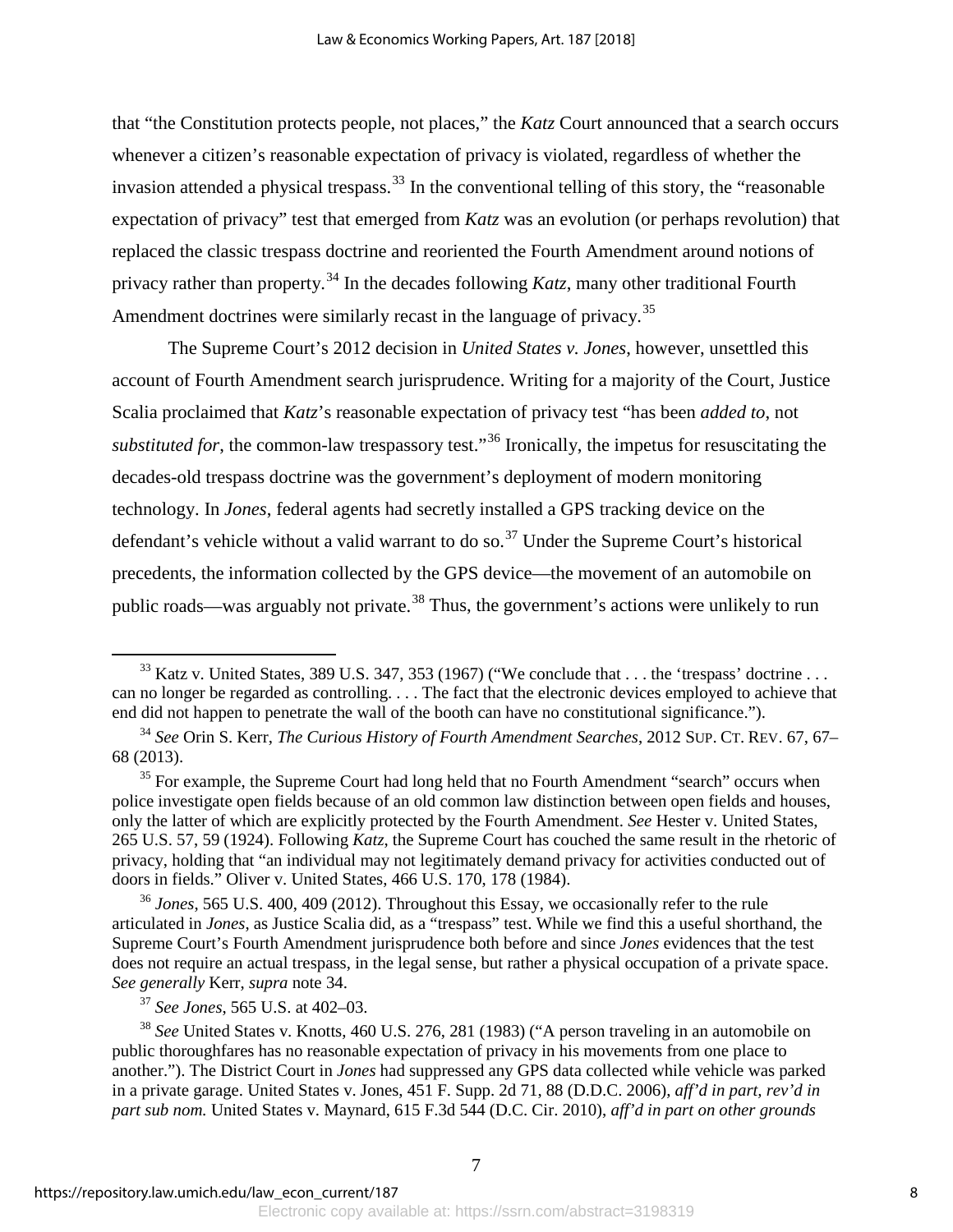#### McJunkin and Prescott:

afoul of the *Katz* test, barring some novel proclamation from the Court about the quantum of information gathered or the technological means employed.[39](#page-9-0) Instead, the *Jones* Court ruled that the installation of the GPS device itself was a Fourth Amendment search, irrespective of the privacy of the information collected.[40](#page-9-1) Emphasizing that the government "physically occupied private property for the purpose of obtaining information," Justice Scalia reasoned that the Fourth Amendment must, at a minimum, provide today's citizens with the same protection against trespassory governmental surveillance that it afforded at the time it was adopted.<sup>[41](#page-9-2)</sup> In its next Term, the Court again eschewed the *Katz* test in a Fourth Amendment case, emphasizing instead the "physical intrusion" involved in a police dog search of the curtilage of a home.<sup>[42](#page-9-3)</sup>

*Jones* set the stage for the Supreme Court's 2015 decision in *Grady v. North Carolina*. [43](#page-9-4) The *Grady* case involved a challenge to a North Carolina statute imposing satellite-based monitoring on recidivist sex offenders.<sup>[44](#page-9-5)</sup> By authority of the statute, Dale Grady was ordered to wear a monitoring device at all times for the rest of his life.<sup>45</sup> The state courts had rejected Grady's claims that the monitoring was an unconstitutional search or seizure, reasoning that the lessons of *Jones* did not extend into a non-investigative context—North Carolina's monitoring program was civil in nature, and its purported aim was not the collection of evidence but rather

 $\overline{a}$ 

<span id="page-9-3"></span><sup>42</sup> *See* Florida v. Jardines, 133 S. Ct. 1409, 1414 (2013).

<span id="page-9-5"></span><sup>44</sup> *Id.* at 1369. *See generally* N.C. GEN. STAT. ANN. §§ 14–208.40(a)(1), 14–208.40B (2013).

*sub nom.* United States v. Jones, 565 U.S. 400 (2012).

<span id="page-9-0"></span><sup>&</sup>lt;sup>39</sup> Supreme Court commentators had anticipated that the case would be a test of the "mosaic" theory of Fourth Amendment searches, which holds that the aggregation of large quantities of erstwhile nonprivate information may violate a reasonable expectation of privacy. *See* Orin Kerr, *Supreme Court Agrees to Review Case on GPS and the Fourth Amendment*, VOLOKH CONSPIRACY (June 27, 2011), http://volokh.com/2011/06/27/supreme-court-agrees-to-review-case-on-gps-and-the-fourth-amendment/. For more on the mosaic theory, see discussion *infra* Part III.B. 40 *Jones*, 565 U.S. at 402, 411–12.

<span id="page-9-2"></span><span id="page-9-1"></span><sup>41</sup> *Id.* at 404–05, 411. *See also id.* at 414 (Sotomayor, J., concurring) (describing the trespass test as "an irreducible constitutional minimum"). The commitment to preserving historical levels of constitutional protection in the face of emerging technology has been championed in recent years by Professor Orin Kerr. *See, e.g.*, Orin S. Kerr, *An Equilibrium-Adjustment Theory of the Fourth Amendment*, 125 HARV. L. REV. 476 (2011). Previously, a similar sentiment had been advanced by Professor Geoffrey Stone. *See* Geoffrey R. Stone, *The Scope of the Fourth Amendment: Privacy and the Police Use of Spies, Secret Agents, and Informers*, 1976 AM. B. FOUND. RES. J. 1193 (1976). For counterarguments, see David Alan Sklansky, *Two More Ways Not to Think About Privacy and the Fourth Amendment*, 82 U. CHI. L. REV. 223, 233–41 (2015).

<span id="page-9-4"></span><sup>43</sup> *Grady*, 135 S. Ct. 1368 (2015).

<span id="page-9-6"></span><sup>45</sup> *Grady*, 135 S. Ct. at 1369.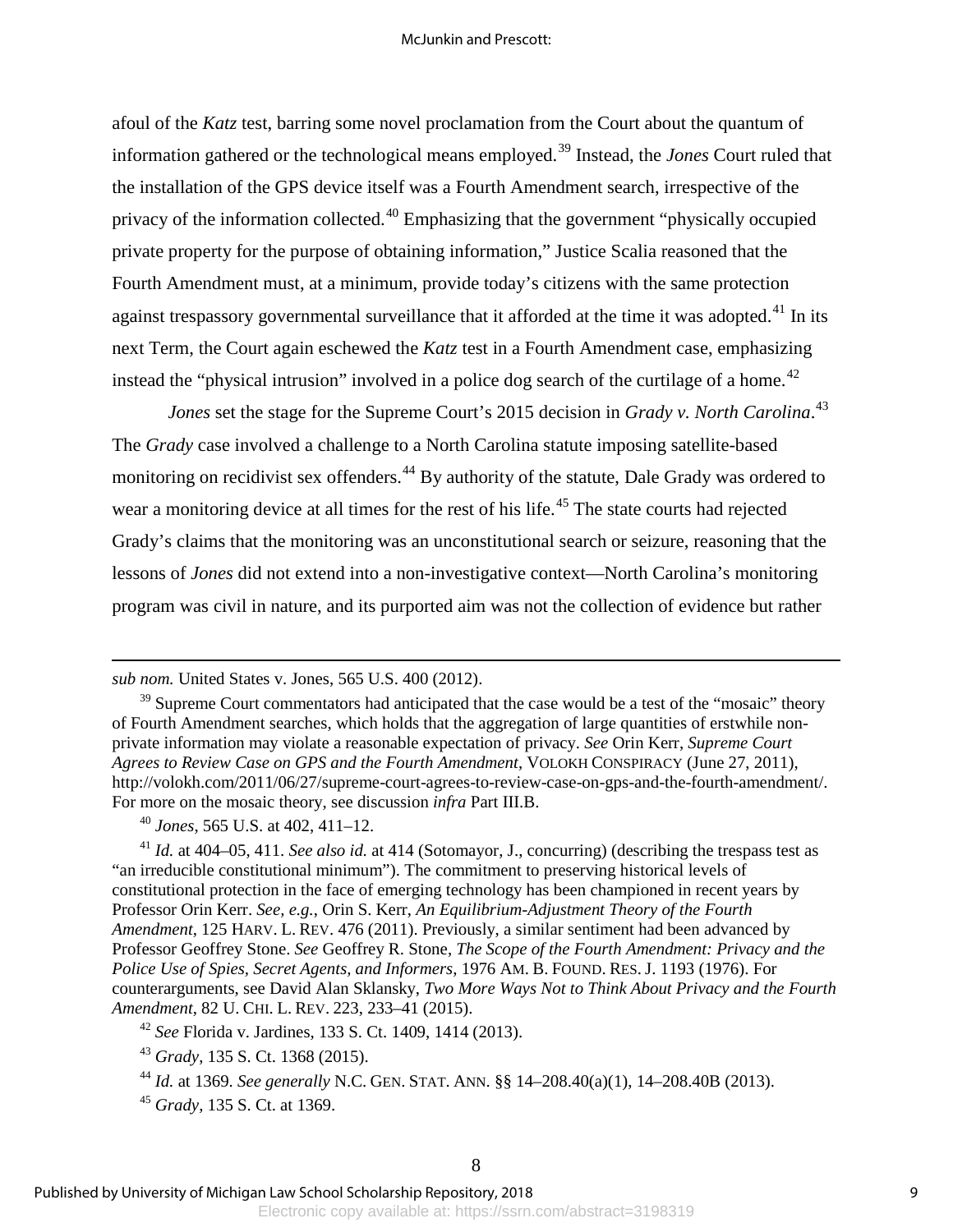the deterrence of future crimes.<sup>46</sup> The Supreme Court, however, rejected those distinctions, reminding the courts below (and the rest of us) that the Fourth Amendment has a long history governing civil searches for purposes other than the collection of criminal evidence.<sup>[47](#page-10-1)</sup> In a per curium opinion, the *Grady* Court announced simply that the North Carolina monitoring program involves a Fourth Amendment search because it "is plainly designed to obtain information" and "does so by physically intruding on a subject's body."<sup>[48](#page-10-2)</sup>

The consensus lesson of *Jones* (and *Grady*) is that the nonconsensual, physical occupation of "persons, houses, papers, and effects" for the purpose of collecting information triggers Fourth Amendment scrutiny, separate and apart from any claim to the privacy of the information that results from that occupation.<sup>[49](#page-10-3)</sup> But this is at most a half-victory for those concerned about limiting the potential excesses of technological governmental surveillance. After all, the Fourth Amendment prohibits only *unreasonable* searches.<sup>[50](#page-10-4)</sup> Although *Jones* and *Grady* both held that a "search" had occurred, and thus that each governmental effort was subject to the strictures of the Fourth Amendment, both cases left open the question whether those searches were unreasonable (and hence constitutionally impermissible). The *Jones* Court concluded that the government had waived its argument that GPS monitoring was reasonable by failing to raise it in the Court of Appeals.<sup>[51](#page-10-5)</sup> The *Grady* Court, meanwhile, expressly declined to analyze the reasonableness of North Carolina's satellite-based monitoring of sex offenders regime in the first instance, punting the issue to the state courts.<sup>[52](#page-10-6)</sup>

<span id="page-10-0"></span><sup>46</sup> *See* State v. Grady, 759 S.E.2d 712 (N.C. App. 2014) (relying on State v. Jones, 750 S.E.2d 883 (2013)); *see also Grady*, 135 S. Ct. at 1371 (noting that "the North Carolina Court of Appeals apparently placed decisive weight on the fact that the State's monitoring program is civil in nature").

<sup>47</sup> *Grady*, 135 S. Ct. at 1371.

<span id="page-10-3"></span><span id="page-10-2"></span><span id="page-10-1"></span><sup>48</sup> *Id.* 49 *See, e.g.*, William Baude & James Y. Stern, *The Positive Law Model of the Fourth Amendment*, 129 HARV. L. REV. 1821, 1834 (2016) ("Justice Scalia's opinion for the Court concluded that the Fourth Amendment protects against trespass-like acts, that a physical intrusion was a trespass-like act, and that affixing the GPS device to the car was a physical intrusion."); Brennan-Marquez & Tutt, *supra* note 30, at 115–16 ("Trespass searches violate the Fourth Amendment even if they infringe on no expectations of privacy at all.").

<sup>50</sup> U.S. CONST. amend. IV.

<sup>51</sup> United States v. Jones, 565 U.S. 400, 413 (2012).

<span id="page-10-6"></span><span id="page-10-5"></span><span id="page-10-4"></span><sup>&</sup>lt;sup>52</sup> *Grady*, 135 S, Ct. at 1371. On remand, the Court of Appeals of North Carolina recently concluded that the state failed to show that the search was reasonable, both with respect to the state's specific interest in monitoring Grady and with respect to the efficacy of its offender monitoring program more generally. State v. Grady, No. COA17-12, 2018 WL 2206344, at \*7 (N.C. Ct. App. May 15, 2018).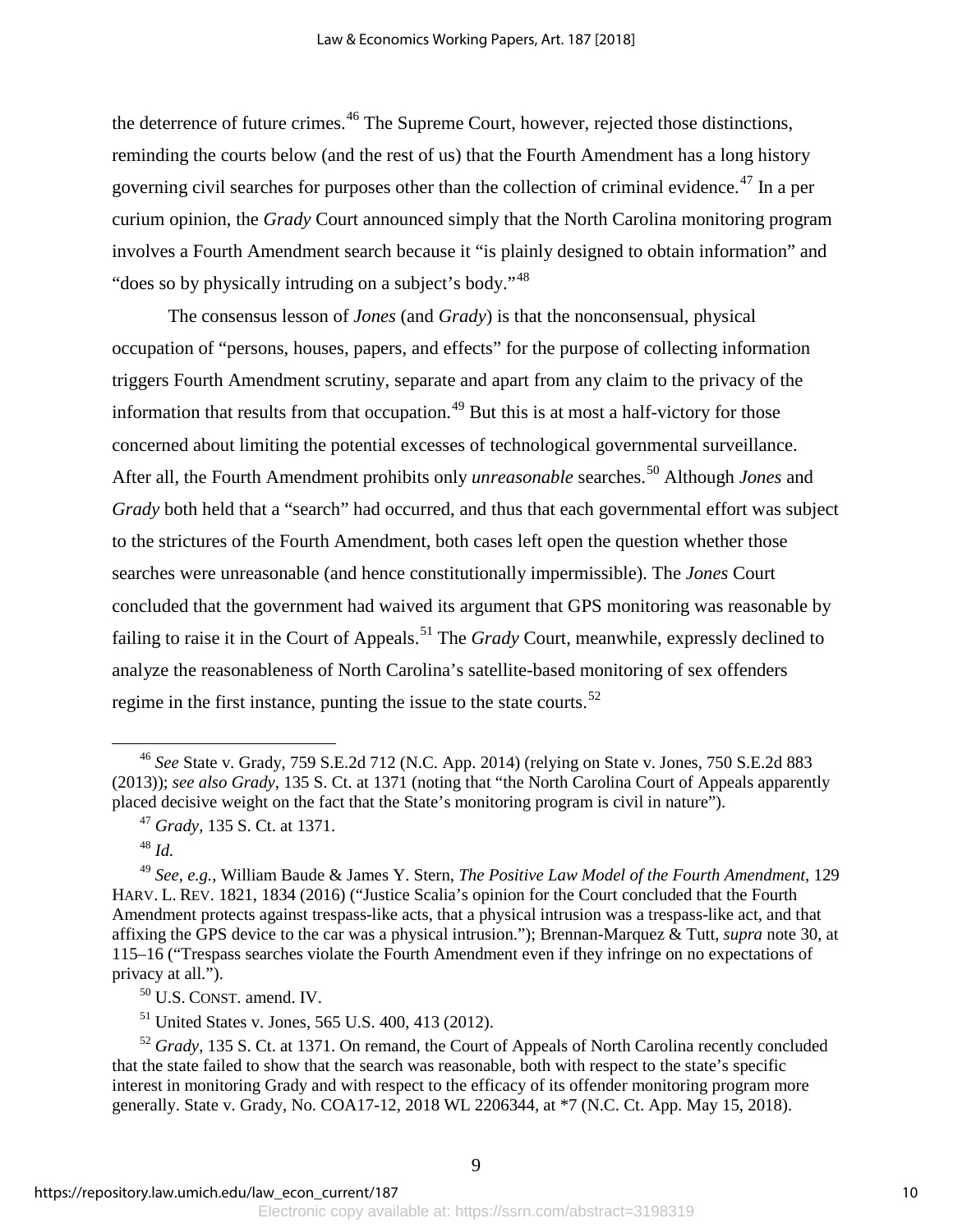#### McJunkin and Prescott:

It is the half-victory that *Grady* represents that makes this a key constitutional moment for previously incarcerated sex offender monitoring laws. By announcing that the current forms of technological monitoring of sex offenders effects a Fourth Amendment search, without passing judgment on the ultimate constitutional question of reasonableness, the Supreme Court sowed considerable uncertainty on a civil liberties question of major importance.

# *B. "Unreasonable" Searches: Governmental Interests and Citizen Intrusion*

<span id="page-11-0"></span>For much of the last century, the Supreme Court seemingly embraced what has been termed the "warrant preference" view of the Fourth Amendment.<sup>[53](#page-11-1)</sup> Although the text of the Fourth Amendment does not state precisely when a search warrant is required,<sup>[54](#page-11-2)</sup> the Supreme Court has repeatedly proclaimed that searches conducted without a warrant—or, at the very least, outside of a judicial process involving prior approval by a judge or a magistrate—are *per se* unreasonable, "subject only to a few specifically established and well-delineated exceptions."<sup>[55](#page-11-3)</sup> This is where scholars well-versed in criminal procedure are likely to chuckle. In application, the "specifically established and well-delineated" exceptions abound.<sup>56</sup> They can be found where the government's interests are substantial,<sup>[57](#page-11-5)</sup> time-bound,<sup>58</sup> or unique;<sup>[59](#page-11-7)</sup> or where the

<span id="page-11-1"></span><sup>53</sup> *See, e.g.*, Almeida-Sanchez v. United States, 413 U.S. 266, 277 (1973) (Powell, J., concurring) ("But it is by now axiomatic that the Fourth Amendment's proscription of 'unreasonable searches and seizures' is to be read in conjunction with its command that 'no Warrants shall issue, but upon probable cause.'"). *See also generally* Cynthia Lee, *Reasonableness with Teeth: The Future of Fourth Amendment Reasonableness Analysis*, 81 MISS. L.J. 1133 (2012).

<span id="page-11-2"></span><sup>54</sup> *See* Birchfield v. North Dakota, 136 S. Ct. 2160, 2173 (2016) (citing California v. Acevedo, 500 U.S. 565, 581 (1991) (Scalia, J., concurring in judgment) ("What [the text] explicitly states regarding warrants is by way of limitation upon their issuance rather than requirement of their use.")); Nikolaus Williams, Note, *The Supreme Court's Ahistorical Reasonableness Approach to the Fourth Amendment*, 89 N.Y.U. L. REV. 1522, 1527 (2014) ("The first clause establishes a standard (reasonableness) but does not explain what it means. The second clause states the requirements for a valid warrant but does not explain when warrants are required.").

<sup>55</sup> City of Los Angeles v. Patel, 135 S. Ct. 2443, 2452 (2015).

<span id="page-11-4"></span><span id="page-11-3"></span><sup>56</sup> *See, e.g.*, Dana Raigrodski, *Reasonableness and Objectivity: A Feminist Discourse of the Fourth Amendment*, 17 TEX. J. WOMEN & L. 153, 170 (2008) (identifying "some twenty exceptions including searches incident to arrest, automobile searches, stop and frisk searches, plain view searches, consent searches, border searches, administrative searches of regulated businesses, exigent circumstances, welfare searches, inventory searches, airport searches, school searches, searches of mobile homes, and searches of offices of public employees").

<span id="page-11-5"></span><sup>57</sup> *See, e.g.*, Michigan v. Tyler, 436 U.S. 499, 509 (1978) (exigent circumstances).

<span id="page-11-6"></span><sup>58</sup> *See, e.g.*, United States v. Santana, 427 U.S. 38, 42–43 (1973) (hot pursuit).

<span id="page-11-7"></span><sup>59</sup> *See, e.g.*, City of Ontario v. Quon, 560 U.S. 746, 760–66 (2010) (holding that a warrantless search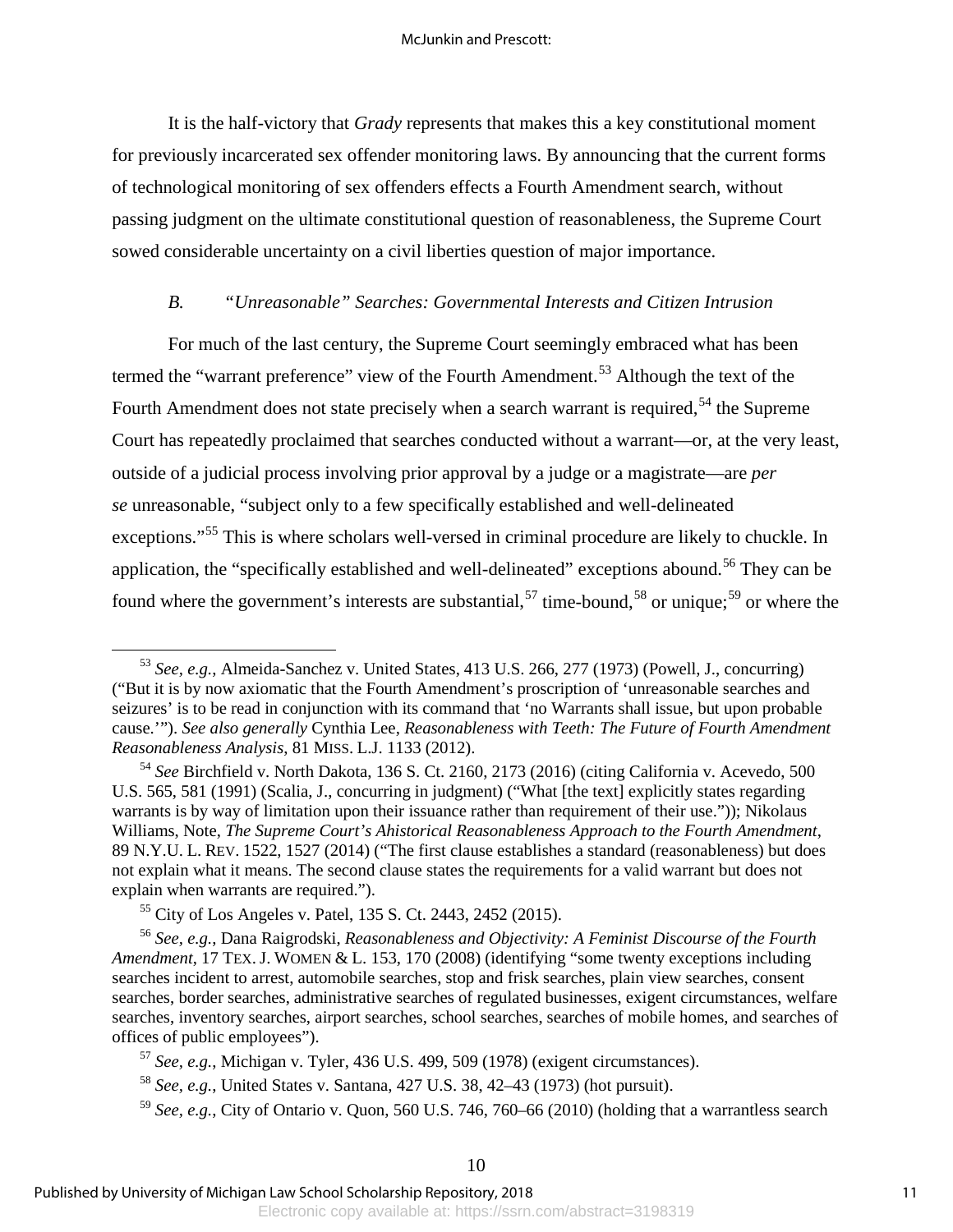comparative intrusion on privacy is slight,  $60$  fleeting,  $61$  or experienced by those who are deemed to have a reduced expectation of privacy from the outset.<sup>[62](#page-12-2)</sup>

Increasingly, the Supreme Court has allowed this view to give up the ghost. In recent years, the Court has proclaimed that reasonableness is the "ultimate touchstone" of Fourth Amendment analysis, and it has begun to perform explicitly that comparison of interests that it had historically engaged in subtextually.<sup>[63](#page-12-3)</sup> Although there are many different formulations of the reasonableness standard, the constitutionality of a warrantless search ultimately turns on an allthings-considered comparison of the government's legitimate interests against the intrusiveness of the search for those subject to it.<sup>[64](#page-12-4)</sup> This is a key development with respect to sex offender monitoring regimes, which may not fall neatly into established categorical exceptions and yet are not ordinarily supported by a warrant and probable cause.<sup>65</sup> In fact, in *Grady* itself, despite the absence of a warrant, the Supreme Court remanded the case with an explicit directive for the North Carolina Supreme Court to consider "the totality of the circumstances, including the nature and purpose of the search and the extent to which the search intrudes upon reasonable privacy expectations."<sup>[66](#page-12-6)</sup>

<span id="page-12-0"></span>was reasonable due to the special needs of the workplace environment).

<sup>60</sup> *See, e.g.*, *Birchfield*, 136 S. Ct. at 2178 (roadside breathalyzer).

<sup>61</sup> *See, e.g.*, Terry v. Ohio, 392 U.S. 1, 30–31 (1968) (stop and frisk).

<span id="page-12-2"></span><span id="page-12-1"></span> $62$  *See, e.g.*, Samson v. California, 547 U.S. 843, 850–55 (2006) (holding that a warrantless, suspicionless search of parolee was permissible because of parolee's diminished expectation of privacy and government's substantial interest in supervising parolees).

<sup>63</sup> *See* Kentucky v. King, 563 U.S. 452, 459 (2011).

<span id="page-12-4"></span><span id="page-12-3"></span><sup>64</sup> *Quon*, 560 U.S. at 761 (explaining that searches must be reasonably related to a legitimate interest and not excessively intrusive in light of the circumstances giving rise to the search).

<span id="page-12-5"></span> $65$  Prior to the Supreme Court's recent turn toward a general "reasonableness" standard, the most likely Fourth Amendment doctrinal avenue for assessing the technological monitoring of convicted sex offenders who are "off paper" (i.e. not on probation or parole) would have been the "special needs" doctrine, which permits so-called suspicionless "administrative searches" in service of goals other than law enforcement. *See generally* Skinner v. Ry. Labor Exec.'s Assn., 489 U. S. 602 (1989) (upholding suspicionless drug testing for railroad workers). The special needs doctrine is a questionable fit given that at least some of the interests served by sex offender monitoring statutes are the specific deterrence of the offender and the collection of evidence in the event that deterrence is unsuccessful. *Cf.* Indianapolis v. Edmond, 531 U.S. 32, 43 (2000) (noting that the Court is "particularly reluctant" to find special needs "where governmental authorities primarily pursue their general crime control ends"). For the Fourth<br>Amendment rights of sex offenders on probation or parole, see discussion *infra* Part IV.B.

<span id="page-12-6"></span><sup>66</sup> Grady, 135 S. Ct. at 1371. Because challenges to sex offender monitoring laws like the one at issue in *Grady* are most likely to brought in federal court under 42 U.S.C. § 1983, this raises the specter of socalled "double reasonableness": the substantive constitutional violation requires that the search be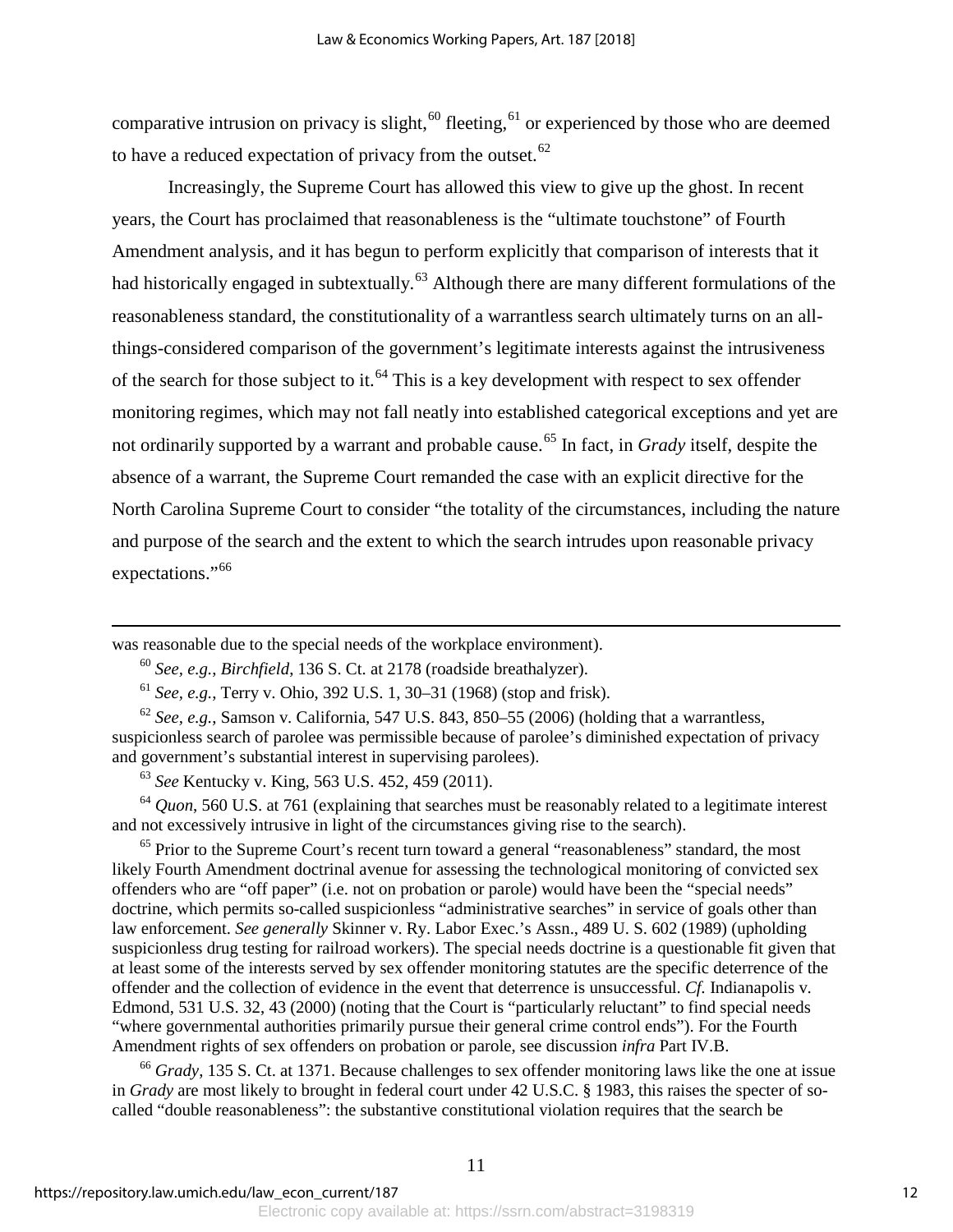#### McJunkin and Prescott:

Although Fourth Amendment reasonableness is a holistic evaluation, we are fortunate to have a few guideposts. A reasonable warrantless search typically must be tailored to its aims with roughly the same level of specificity as would be authorized by a valid warrant.<sup>[67](#page-13-0)</sup> The means by which a search is conducted should therefore be "reasonably related in scope to the circumstances which justified the interference in the first place."[68](#page-13-1) It is worth emphasizing the word "circumstances" and keeping in mind that each instance of monitoring is a distinct and separate search. In the context of the technological monitoring of convicted sex offenders, this means that the requisite balance is not merely between the governmental interests that justify a monitoring program broadly and the extent of the intrusion experienced by an individual offender.[69](#page-13-2) Rather, "as the Court has repeatedly recognized, the *means* of surveillance, the nature of the technology at issue, and its potential for abuse must be considered as well."<sup>[70](#page-13-3)</sup> Various critical facets of each search, therefore, play a role in the reasonableness determination.

Since *Grady* was decided in 2015, only one federal circuit court has resolved a Fourth Amendment challenge to the technological monitoring of sex offenders. The majority opinion in that case, *Belleau v. Wall*, [71](#page-13-4) exemplifies the strong weight courts are inclined to assign to the government's interest in implementing technological monitoring programs against formerly incarcerated people. Writing for a panel of the Seventh Circuit that unanimously declared the monitoring program constitutional, Judge Posner emphasized that Wisconsin's statute worked "to deter future offenses by making the plaintiff aware that he is being monitored and is likely therefore to be apprehended should a sex crime be reported at a time, and a location, at which he is present."<sup>72</sup> Underscoring the gravity of the need for deterrence, Posner dedicated no less than

unreasonable, while the availability of remedy turns on a separate assessment of the reasonableness of the violation. *See generally* Sam Kamin & Justin Marceau, *Double Reasonableness and the Fourth Amendment*, 68 U. MIAMI L. REV. 589 (2014).

<sup>67</sup> Chimel v. California, 395 U.S. 752, 762–63 (1969).

<span id="page-13-1"></span><span id="page-13-0"></span><sup>68</sup> *See, e.g.*, New Jersey v. T.L.O., 469 U.S. 325, 341 (1985) (articulating a two-step test to measure the reasonableness of a search).

<span id="page-13-2"></span> $69$  Of course, the individualized assessment of technological monitoring also carries the potential to *enlarge* the government's interests with respect to certain offenders (e.g., those with demonstrably high recidivism rates) relative to those interests that justify monitoring at a programmatic level.

<span id="page-13-4"></span><span id="page-13-3"></span><sup>70</sup> Priscilla J. Smith et al., *When Machines Are Watching: How Warrantless Use of GPS Surveillance Technology Violates the Fourth Amendment Right Against Unreasonable Searches*, 121 YALE L.J. ONLINE 177, 182 (2011).

<sup>71</sup> *Belleau*, 811 F.3d 929 (7th Cir. 2016).

<span id="page-13-5"></span><sup>72</sup> *Id.* at 935.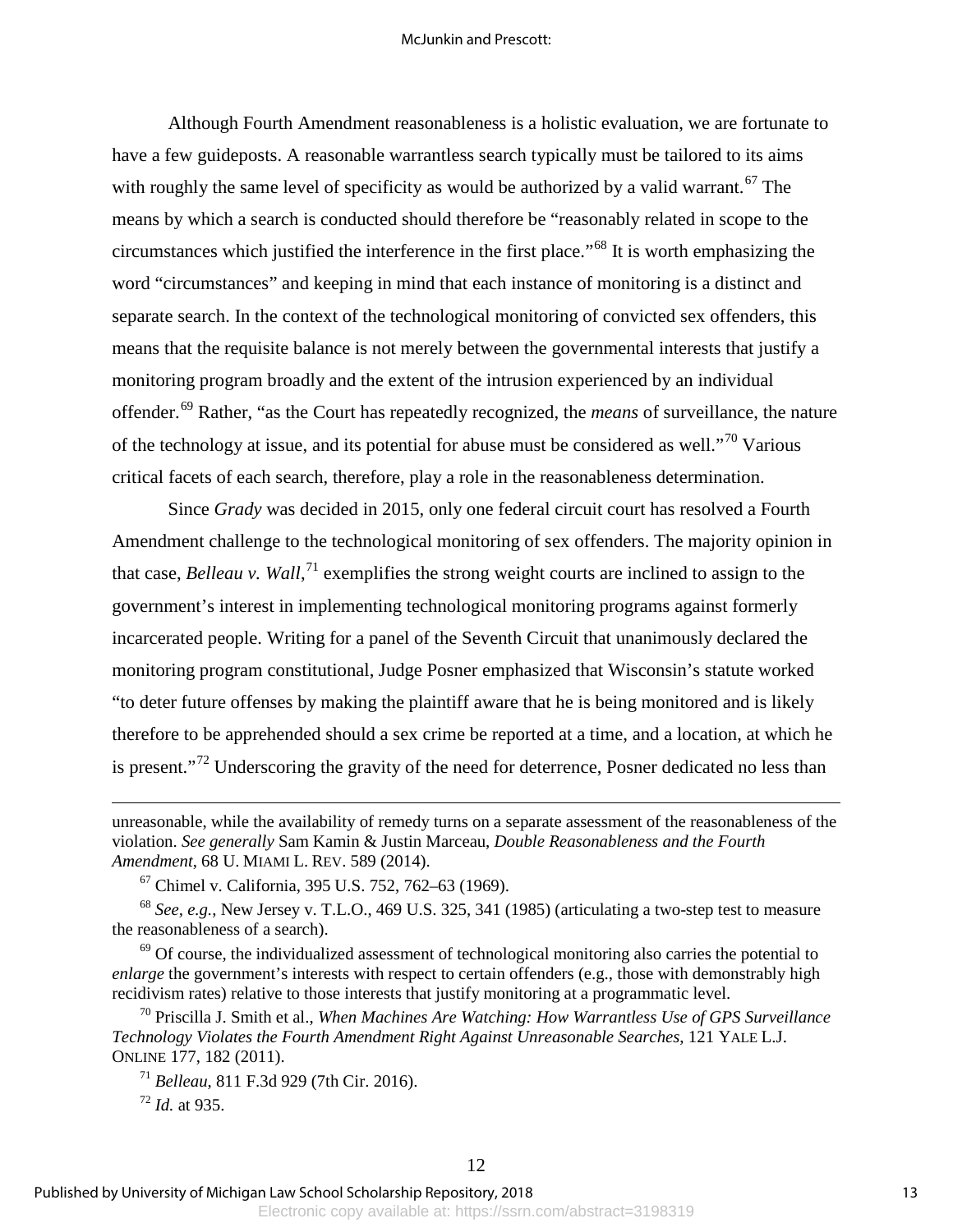six well-sourced paragraphs of his opinion to the rampant underreporting of sex crimes and to the impact that underreporting has on recidivism statistics, seeking to dispel any hint that the offender in the case might "be thought just a harmless old guy."[73](#page-14-0) As a seemingly final nail in the coffin, Posner invited "[r]eaders of this opinion who are parents of young children [to] ask themselves whether they should worry that there are people in their community who have 'only' a 16 percent or an 8 percent probability of molesting young children—bearing in mind the lifelong psychological scars that such molestation frequently inflicts."<sup>[74](#page-14-1)</sup>

Where Judge Posner's opinion falls short, however, is in assessing the intrusion that Wisconsin's technological monitoring statute imposes on offenders. Speaking of the ankle monitor technology challenged in the case, Posner noted in passing that "such devices are also used by some parents to keep track of their kids or elderly relatives and by some hikers and mountain climbers to make sure they know where they are at all times or to track their speed."<sup>[75](#page-14-2)</sup> Later, he characterized having to wear the monitor as "a bother, an inconvenience, an annoyance," but nothing more.<sup>[76](#page-14-3)</sup> He further insisted that, since the plaintiff's name and address were already on the public sex offender registry, there was little "additional loss [of privacy] from the fact that occasionally his trouser leg hitches up and reveals an anklet monitor that may cause someone who spots it to guess that this is a person who has committed a sex crime."<sup>[77](#page-14-4)</sup> Displaying an oddly anachronistic understanding of surveillance, Posner juxtaposed a lifetime of 24/7 GPS monitoring, which "just identifies locations," with "serious" privacy violations, such as "if the Department of Corrections were following the plaintiff around, peeking through his bedroom window, trailing him as he walks to the drug store or the local Starbucks, videotaping

<span id="page-14-4"></span><sup>77</sup> *Id.* at 935. We are reminded of Justice Douglas's admonitions in *Osborn v. United States*:

385 U.S. 323, 343 (1966) (Douglas, J., dissenting).

<sup>73</sup> *See id.* at 933–34.

<span id="page-14-1"></span><span id="page-14-0"></span> $74$  *Id.* We do not comment (here) on whether this representation of the risk sex offenders pose to communities is accurate. For our purposes, we assume that at least some sex offenders do pose an elevated risk and therefore there is at least some governmental interest in passing and enforcing postrelease sex offender laws that seek to lower this risk.

<span id="page-14-2"></span><sup>75</sup> *Id.* at 931.

<span id="page-14-3"></span><sup>76</sup> *Id.* at 937.

These examples and many others demonstrate an alarming trend whereby the privacy and dignity of our citizens is being whittled away by sometimes imperceptible steps. Taken individually, each step may be of little consequence. But when viewed as a whole, there begins to emerge a society quite unlike any we have seen—a society in which government may intrude into the secret regions of man's life at will.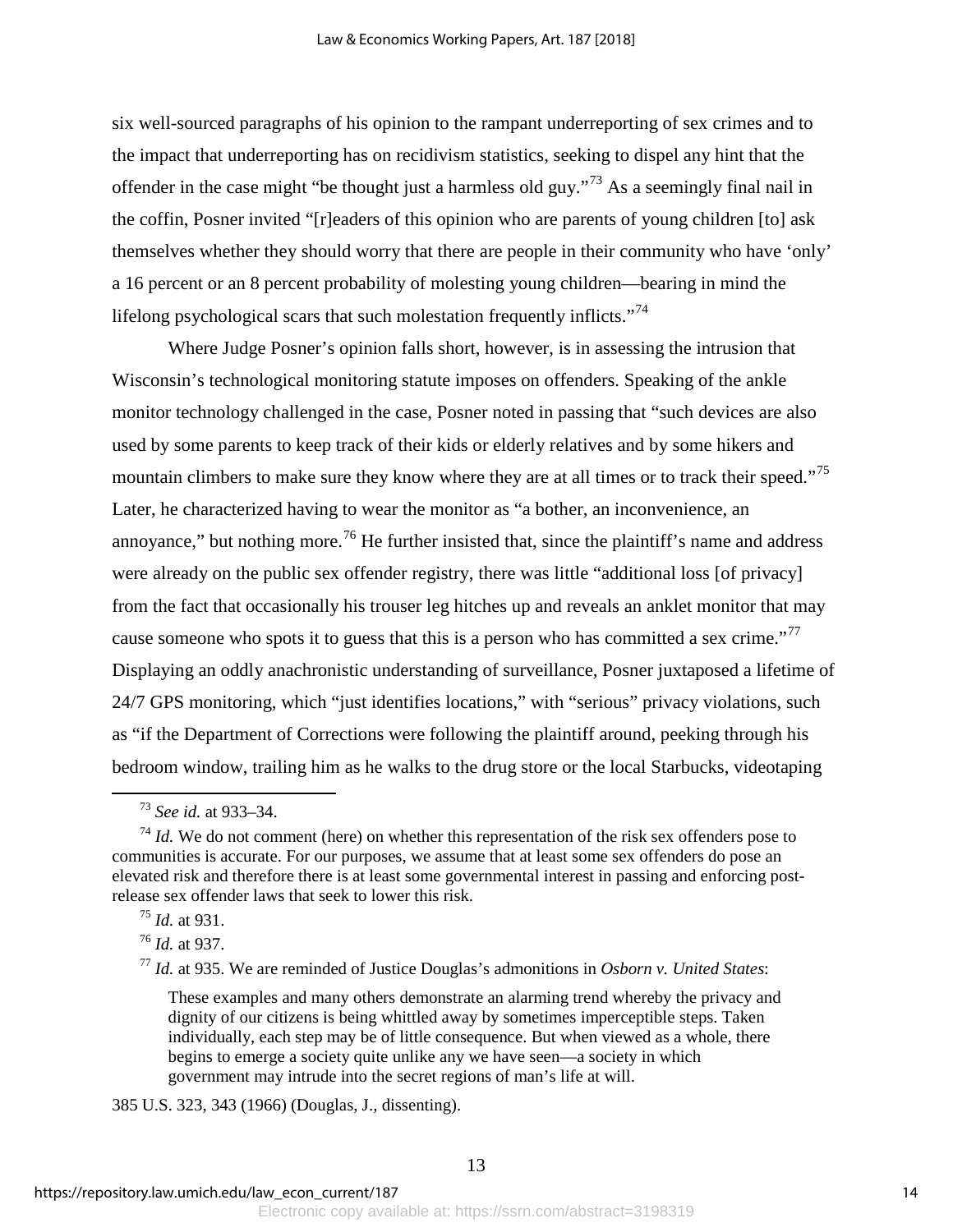his every move, and through such snooping learning . . . 'whether he is a weekly church goer, a heavy drinker, a regular at the gym, an unfaithful husband,' etc."<sup>78</sup>

That Judge Posner seemed dismissive of the privacy intrusions experienced by a sex offender—one whom he repeatedly labeled as "pedophile," as if to remind the reader of his diminished worth—is hardly surprising. Convicted sex offenders are rarely sympathetic, and tend to arouse anger and disgust in the public.<sup>79</sup> However, the Supreme Court has repeatedly admonished that even the most pressing governmental interests cannot act as a license for indiscriminate police behavior.<sup>[80](#page-15-3)</sup> As the remainder of this Essay demonstrates, the imposition of technological monitoring on sex offenders is no small matter. And, as the wide state-to-state variation in such programs evidences, monitoring is also malleable—it can be implemented in ways that are more or less intrusive and in ways that are more or less tailored to accomplish the government's goals.<sup>[81](#page-15-4)</sup> It is thus an open and evolving question whether and how technological monitoring can be implemented "reasonably," consistent with the security that the Fourth Amendment guarantees to all citizens, regardless of their past crimes.

# <span id="page-15-0"></span>**III. The Dimensions of Intrusion**

Notwithstanding the arguably substantial governmental interests at stake in monitoring convicted sex offenders, technological monitoring imposes real and substantial burdens on the individuals subject to it. Proper constitutional analysis requires taking those intrusions seriously.<sup>82</sup> As the Supreme Court has stated, "The gravity of the threat alone cannot be dispositive of questions concerning what means law enforcement may employ to pursue a given purpose."[83](#page-15-6) The sections that follow each offer a sketch of the theoretical, doctrinal, and practical

<span id="page-15-6"></span><span id="page-15-5"></span><sup>82</sup> See Schmerber v. California, 384 U.S. 757, 767 (1966) ("The overriding function of the Fourth Amendment is to protect personal privacy and dignity against unwarranted intrusion by the State.").

 $83$  City of Indianapolis v. Edmond, 531 U.S. 32, 32–33 (2000).

Electronic copy available at: https://ssrn.com/abstract=3198319

<sup>78</sup> *Belleau*, 811 F.3d at 935.

<sup>79</sup> Prescott, *supra* note [23,](#page-6-9) at 1041.

<sup>80</sup> *See, e.g.*, Maryland v. King, 569 U.S. 435, 447 (2013).

<span id="page-15-4"></span><span id="page-15-3"></span><span id="page-15-2"></span><span id="page-15-1"></span> $81$  We note that the Supreme Court has at times proven unsympathetic to arguments focused on comparing a challenged search program to less-invasive alternatives. *See, e.g.*, United States v. Martinez-Fuerte, 428 U.S. 543, 556 n.12 (1976) ("The logic of such elaborate less-restrictive-alternative arguments could raise insuperable barriers to the exercise of virtually all search-and-seizure powers."). We direct the reader to the use of the word "elaborate," however, which would seem to exclude obvious, costless ways to reduce intrusiveness.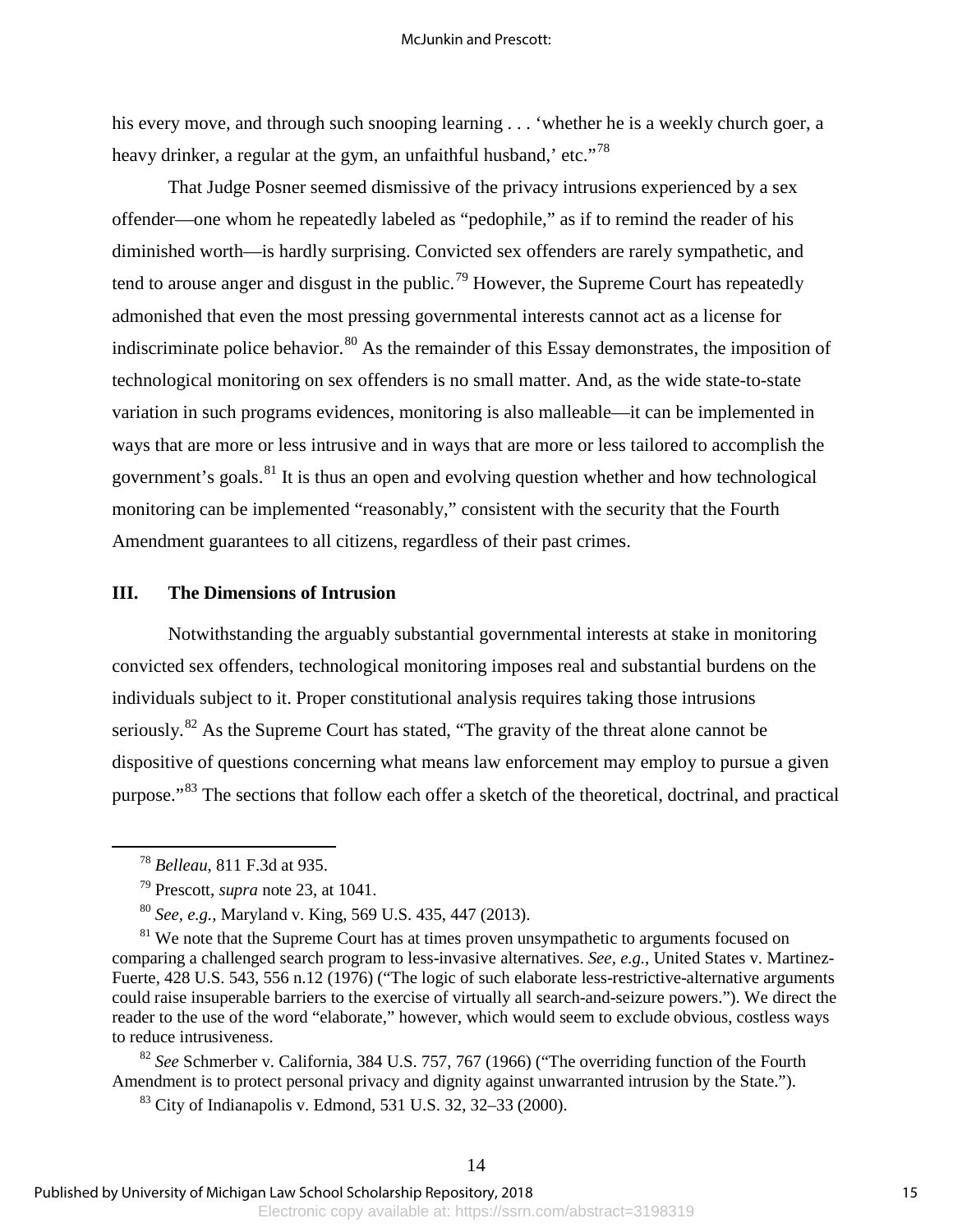arguments that might be advanced with respect to assessing the intrusiveness of technological monitoring as a Fourth Amendment "search." Without purporting to be an exhaustive survey, these sections underscore the variety of dimensions along which offender monitoring programs may potentially be intrusive and which have proven doctrinal relevance under the Fourth Amendment. In practice, measuring the intrusiveness of a search will of course be a heavily factbound inquiry, likely turning on the precise technology used, the amount and nature of information collected, and the specifics of the statute that authorizes the practice. Many of these features, however, can be individualized, tailoring surveillance to offender circumstances, and often entail technologically feasible (although not costless) adjustments that can reduce the burdens of monitoring. By identifying these distinct dimensions of intrusion, our aim is to elucidate the many (and sometimes countervailing) considerations that should inform how the government can conduct technological monitoring in ways that are consistent with Fourth Amendment expectations.<sup>84</sup>

# <span id="page-16-4"></span>*A. Extending the Trespass Test: Physical Invasions*

<span id="page-16-0"></span>Potentially the most interesting question following *Grady* is also the most unsettled: How heavily does the physical intrusion imposed by a given sex offender monitoring technology weigh in the assessment of whether a search is reasonable? For nearly a half-century, the privacy-centric focus of Fourth Amendment search jurisprudence largely reduced the question of intrusiveness to one of data flows.  $85$  As a result, case law assessing the intrusiveness of the government's physical invasions under the Fourth Amendment is rare.<sup>[86](#page-16-3)</sup> Further, it is possible

<span id="page-16-1"></span><sup>&</sup>lt;sup>84</sup> In deploying this method, we see our Essay as complementary to the work of notable Fourth Amendment scholars who have isolated and clarified separate strains of jurisprudence that too often fall under a single label. *See, e.g.*, Akhil Reed Amar, *Fourth Amendment First Principles*, 107 HARV. L. REV. 757 (1994); Orin S. Kerr, *Four Models of Fourth Amendment Protection*, 60 STAN. L. REV. 503 (2007); Daniel J. Solove, *A Taxonomy of Privacy*, 154 U. PA. L. REV. 477 (2006).

<span id="page-16-2"></span><sup>85</sup> For a criticism of this state of affairs, see generally David A. Sklansky, *Too Much Information: How Not to Think About Privacy and the Fourth Amendment*, 102 CALIF. L. REV. 1069 (2014).

<span id="page-16-3"></span><sup>&</sup>lt;sup>86</sup> One such rare exception are Section 1983 civil rights suits claiming that government agents used excessive force (typically when conducting a seizure). *See* Graham v. Connor, 490 U.S. 386, 394–95 (1989) (holding that such claims are properly analyzed under the Fourth Amendment, rather than substantive due process). However, those cases have limited analogical value for evaluating the technological monitoring of sex offenders. They commonly involve the snap judgments of police in the field, rather than programmatic decisions, are bound up with complicated questions of qualified immunity, and primarily surface in the most extreme fact patterns, such as those involving the death of a criminal suspect. *See, e.g.*, Mullenix v. Luna, 136 S. Ct. 305, 310–11 (2015); Anderson v. Creighton, 483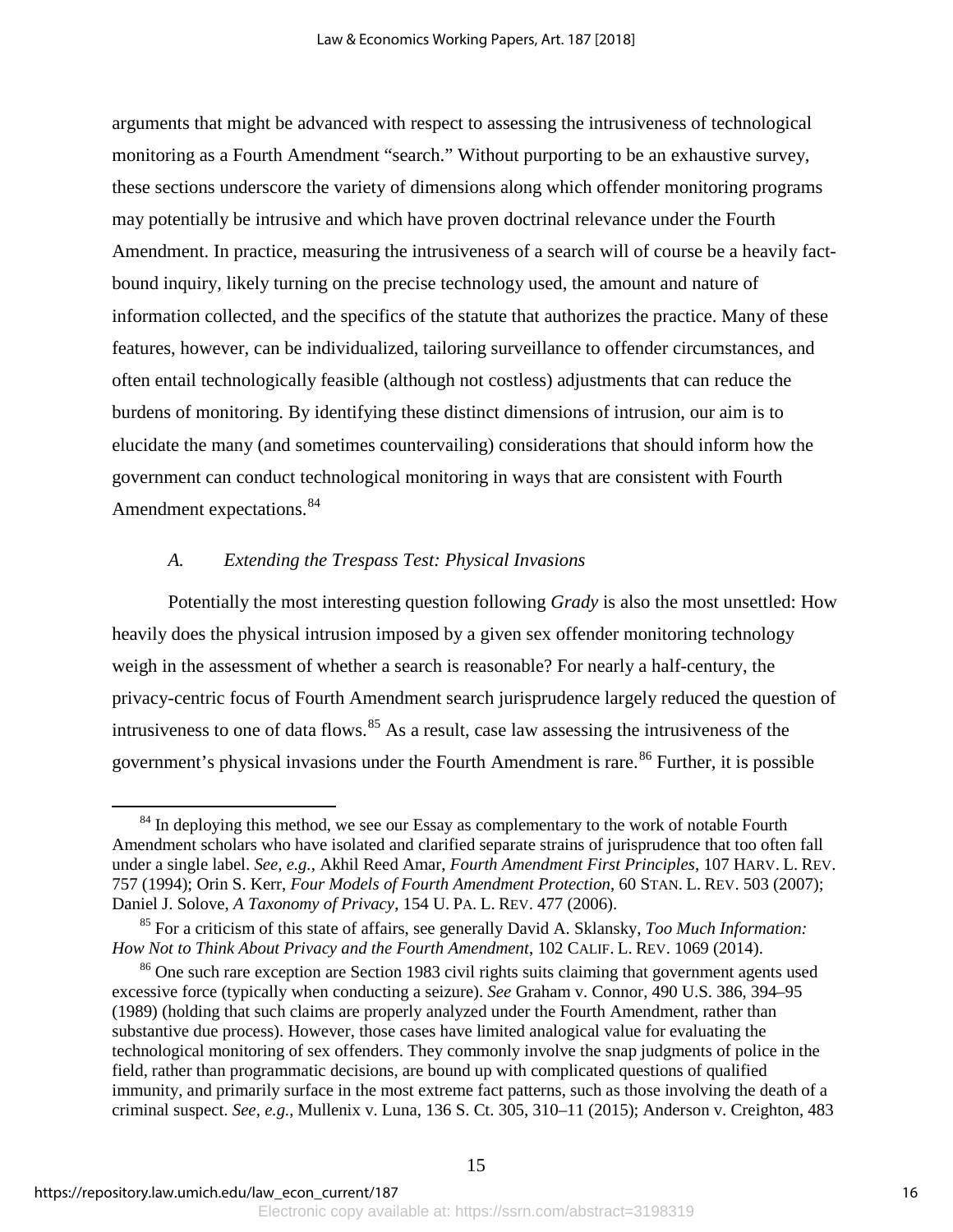#### McJunkin and Prescott:

that the trespass test articulated in *Jones* will eventually prove to be relevant primarily (or perhaps even exclusively) to the threshold inquiry of whether a search occurred, rather than to an assessment of that search's reasonableness. We note, for example, that the *Grady* Court itself returned to the language of "reasonable privacy expectations" when it instructed the North Carolina courts to assess the intrusiveness of sex offender monitoring.<sup>[87](#page-17-0)</sup>

We doubt that the *Jones* trespass test can be so cabined, however. The majority opinion in *Jones* turns almost exclusively on the (relatively minor) physical invasion involved in surreptitiously attaching an inconspicuous GPS device to the underside of a vehicle. It was this physical invasion that allowed the *Jones* Court to distinguish two prior precedents in which the Court found that the government's use of technological monitoring to collect similar information did not invade defendants' privacy.<sup>[88](#page-17-1)</sup> *Jones* is thus best read as supporting the commonsense proposition that the *means* of a search matter to whether the search is constitutional<sup>89</sup>: A physical invasion by the government to collect information is a constitutionally significant event, irrespective of the nature of the information it succeeds in collecting.

One useful analog for understanding the weight of physical intrusion in Fourth Amendment analysis came just one year after *Grady*, when the Supreme Court evaluated the reasonableness of two different methods for evaluating the blood-alcohol content of suspected drunk drivers.<sup>[90](#page-17-3)</sup> The Court concluded that a warrantless "breathalyzer" search is reasonable in part because "the physical intrusion is almost negligible."<sup>[91](#page-17-4)</sup> Analogizing the test to drinking out

<span id="page-17-0"></span>U.S. 635, 638 (1987).

<sup>87</sup> Grady v. North Carolina, 135 S. Ct. 1368, 1371 (2015).

<span id="page-17-1"></span><sup>88</sup> *See* United States v. Jones, 565 U.S. 400, 409 (reasoning that the prior "beeper" cases did not involve a trespass because the device was installed in the relevant containers prior to the defendant taking possession). *See also* United States v. Karo, 468 U.S. 705 (1984); United States v. Knotts, 460 U.S 276 (1983). To be clear, the *Karo* Court held that the government's monitoring of the beeper *did* constitute a Fourth Amendment search once it revealed non-public information about the suspect's residence, but not when revealing publicly available information—information such as the location of a vehicle on public roads or the location of a container in an open field. *Karo*, 468 U.S. at 714.

<span id="page-17-2"></span><sup>&</sup>lt;sup>89</sup> Illustrative of the distinction that Justice Scalia was drawing, prior cases were akin to a suspect inviting a wired-up informant into his business (a situation that the Supreme Court has repeatedly found not to be a search), whereas the physical intrusion in *Jones* more closely parallels the surreptitious instillation of a microphone into the wall. *See Jones*, 565 U.S. at 410 (citing On Lee v. United States, 343 U.S. 747, 751–52 (1952)). *See also* Silverman v. United States, 365 U.S. 505, 511 (1961) (holding that a Fourth Amendment "search" occurred when the government inserted a microphone into a suspect's wall).

<span id="page-17-3"></span> $90$  Birchfield v. North Dakota, 136 S. Ct. 2160 (2016).

<span id="page-17-4"></span><sup>91</sup> *Id.* at 2176.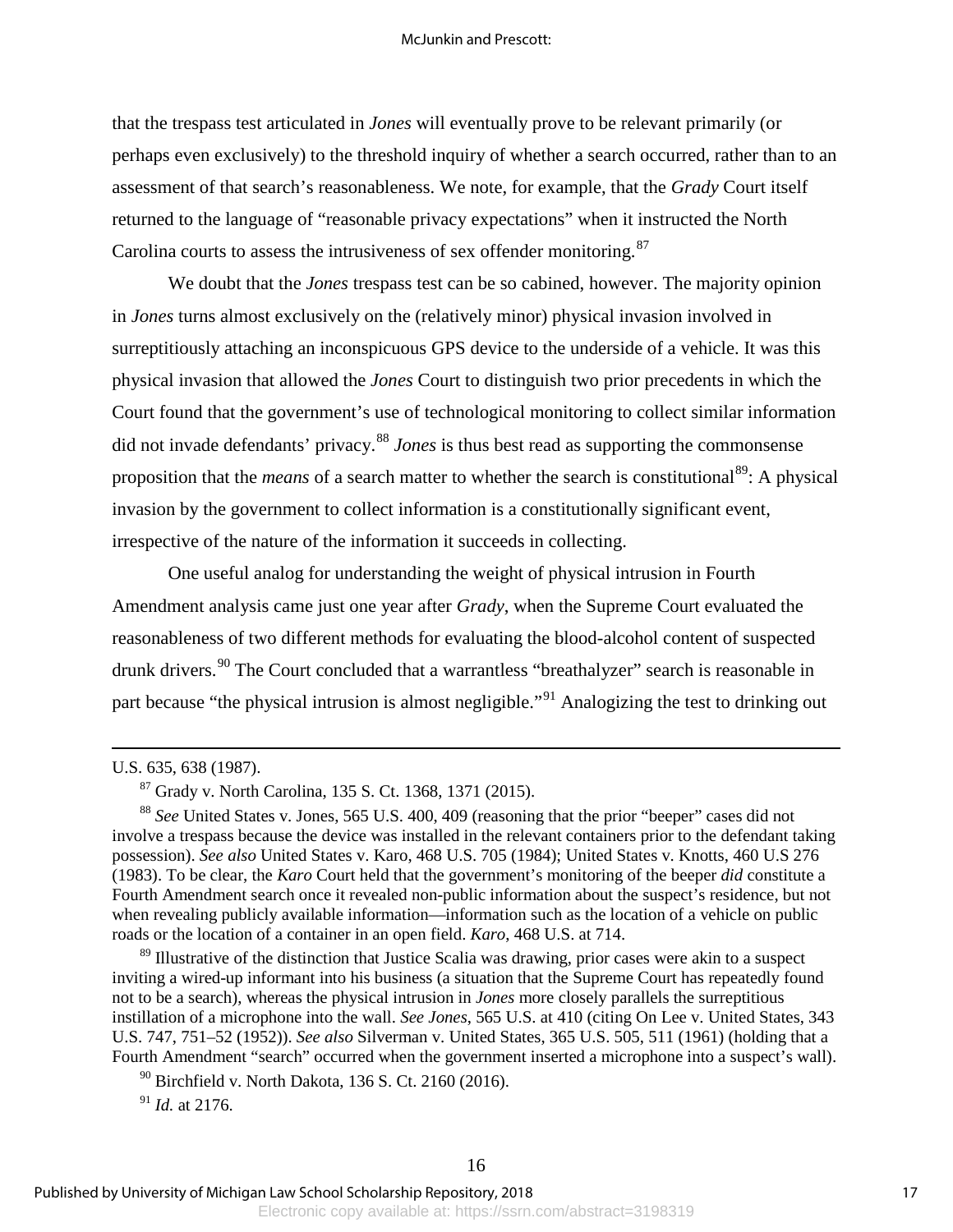of a straw or blowing up a party balloon, the Court concluded that the search required "nothing painful or strange" of the suspect.  $92$  The Court, however, struck down compulsory blood tests largely because of the extent of the physical invasion involved, describing the tests as requiring the piercing of the skin to "extract a part of the subject's body."<sup>[93](#page-18-1)</sup> The Court further explained that the blood test's reasonableness "must be judged in light of the availability of the less invasive alternative of a breath test."[94](#page-18-2)

Taking a stab at a preliminary framework, we might think of physical intrusion as existing on a spectrum. At one end of this spectrum are "strange or painful" technologies. Although individuals might disagree over the comparative levels of intrusion of specific devices, this end of the spectrum likely includes technologies that require surgical implantation, those that physically implicate portions of the body, and those that cause substantial or long-lasting or chronic pain. At the opposite end of this spectrum would be the least invasive technologies, those akin to simply breathing into a breathalyzer. For example, one can imagine a hypothetical program for sex offender monitoring that requires merely the downloading of a smart phone app and the periodic logging of location through biometric identification on the phone, perhaps by fingerprint or facial recognition technology that is already nearly ubiquitous in American society. Assuming that the trespass rationale of *Jones* and *Grady* would extend to the app's "intrusion" on the smartphone—its occupation of the owner's electronic circuits, stored energy, and memory<sup>95</sup>—the comparative physical intrusion experienced by the offender would be rather

<span id="page-18-0"></span> $92$  *Id.* at 2177. The Supreme Court has likewise upheld the constitutionality of investigative practices like cheek swabs and fingernail scrapings involving only "negligible" or "very limited" physical intrusions. *See King*, 569 U.S. at 446–47; Cupp v. Murphy, 412 U.S. 291, 296 (1973).

<span id="page-18-1"></span><sup>&</sup>lt;sup>93</sup> Birchfield, 136 S. Ct. at 2178. The Supreme Court has elsewhere described "compelled surgical" intrusion into an individual's body for evidence" as implicating "expectations of privacy and security of such magnitude that the intrusion may be 'unreasonable' even if likely to produce evidence of a crime." *See* Winston v. Lee, 470 U.S. 753, 759 (1985) (holding that the Fourth Amendment prohibited the state from surgically extracting a bullet from a criminal suspect in order to collect evidence).

<sup>94</sup> *Birchfield*, 136 S. Ct. at 2184.

<span id="page-18-3"></span><span id="page-18-2"></span><sup>95</sup> In his *Jones* concurrence, Justice Alito anticipated that a trespass test "will present particularly vexing problems in cases involving surveillance that is carried out by making electronic, as opposed to physical, contact with the item to be tracked." United States v. Jones, 565 U.S. 400, 426 (2012) (Alito, J., concurring) (offering the example of police surreptitiously activing a car's stolen vehicle detection system). Moreover, in 2016, the Tenth Circuit Court of Appeals published a decision in which (then Circuit Judge, now Supreme Court Justice) Neil Gorsuch held that the government conducted a trespassory *Jones* search without a physical invasion when it opened the defendant's emails via a remote web browser. *See* United States v. Ackerman, 831 F.3d 1292 (10th Cir. 2016).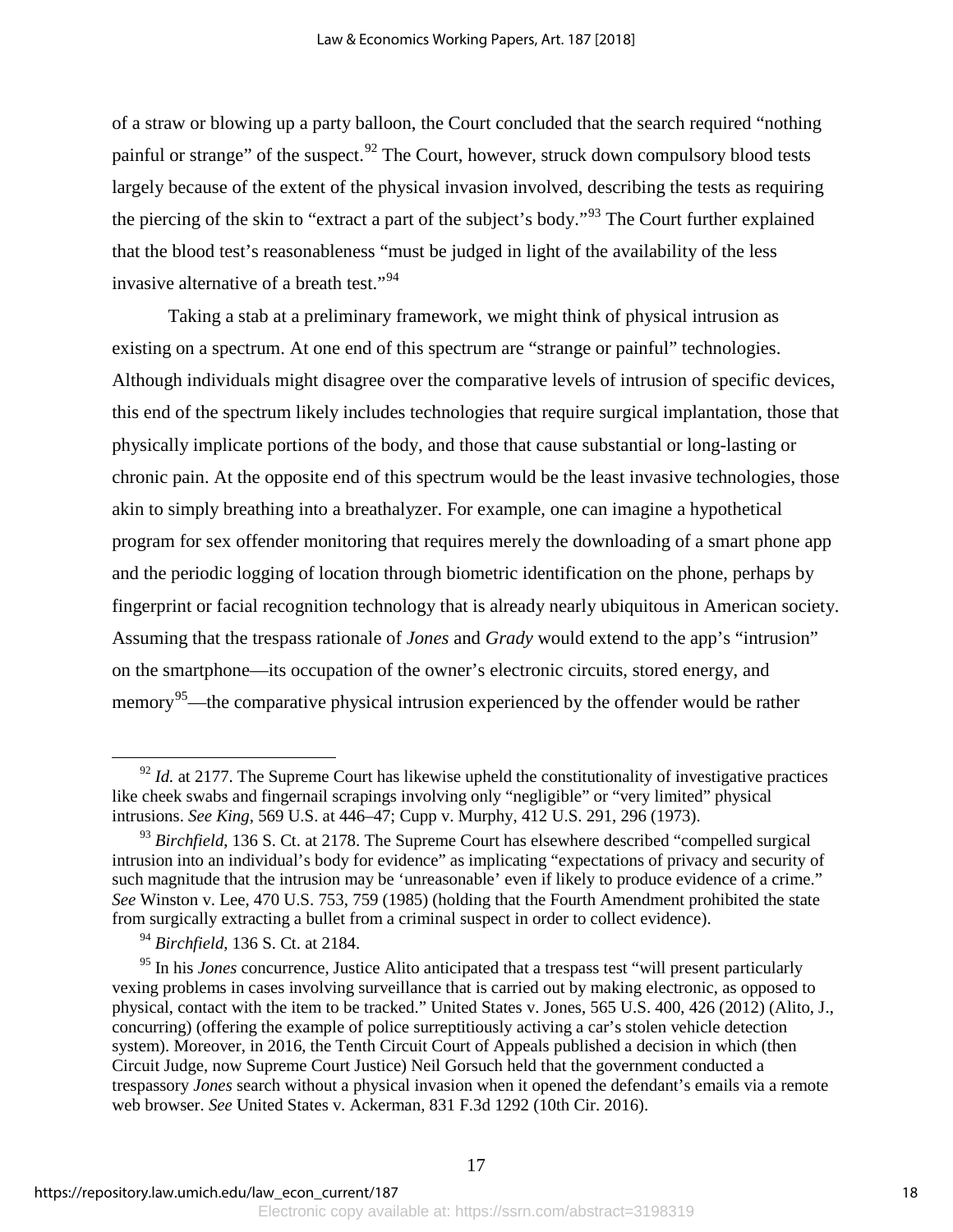#### McJunkin and Prescott:

minimal. From this basic framework, we can then add nuance. For example, haptic feedback technologies that use vibration or other forms of physical or auditory force to notify an offender of potential violations would likely add to the experienced intrusiveness, even if the device was otherwise physically unimposing,  $96$  in the same way we can imagine a breathalyzer that is designed in a way to be painful or strange to use.

<span id="page-19-8"></span>Currently available monitoring technology sits somewhere in the middle of this continuum. First-hand accounts from Michigan sex offenders subject to lifetime monitoring reveal the substantial physical burden technological monitoring devices *can* impose. The device used for lifetime monitoring in Michigan at the time was even larger than a traditional GPS ankle monitor.<sup>[97](#page-19-1)</sup> The weight of the device could rub the underlying skin raw or cut into the skin and cause bleeding.<sup>98</sup> The device is designed to vibrate for particular alerts, and can also cause electric shocks when it malfunctions.<sup>99</sup> Technological monitoring can also be physically incapacitating: the technology used in Michigan required the offender to remain plugged into a wall outlet for at least two hours each day to allow the device to charge.<sup>[100](#page-19-4)</sup> Charging cannot realistically be performed while sleeping because movement will disconnect the charger, triggering a vibration that further disrupts sleep.<sup>[101](#page-19-5)</sup> Individuals subjected to devices of this sort appear to view them as similar to a classic ball and chain, which might have weighed only 18 pounds,[102](#page-19-6) and yet was nevertheless exasperating (and historically and socially salient) precisely because its wearer could never be free of it. $103$  There was no lull in the intrusion.

<span id="page-19-0"></span><sup>&</sup>lt;sup>96</sup> Amazon recently made headlines when it patented worker monitoring wristbands that could alert a worker to possible mistakes or deviations in a similar manner. *See* Ceylan Yeginsu, *If Workers Slack Off, the Wristband Will Know. (And Amazon Has a Patent for It.)*, N.Y. TIMES (Feb. 1, 2008), https://www.nytimes.com/2018/02/01/technology/amazon-wristband-tracking-privacy.html.

<span id="page-19-3"></span><span id="page-19-2"></span><span id="page-19-1"></span> $97$  Brief for the ACLU of Mich. and the Crim. Def. Atty's of Mich. as Amici Curiae, People v. Cole, 817 N.W.2d 497(Mich. 2012) (No. 143046), 2012 WL 697464, at \*App'x.

<sup>98</sup> *Id.* 

<sup>99</sup> *Id.*

 $100$  *Id.* 

 $101$  *Id.* 

<span id="page-19-6"></span><span id="page-19-5"></span><span id="page-19-4"></span><sup>&</sup>lt;sup>102</sup> Found: The Ball and Chain That May Have Condemned a 17th Century Prisoner to a Watery *Grave in the Thames*, DAILY MAIL (Aug. 27, 2009, 10:28 AM), http://www.dailymail.co. uk/news/article-1209405/First-intact-ball-chain-drowned-prisoner-mud-Thames.html.

<span id="page-19-7"></span><sup>103</sup> *Cf.* Wayne A. Logan, *Federal Habeas in the Information Age*, 85 MINN. L. REV. 147, 194–99 (2000) (discussing various ways in which burdens imposed by sex offender registration and community notification laws result in a "hidden" custody sufficient to warrant federal habeas corpus protection).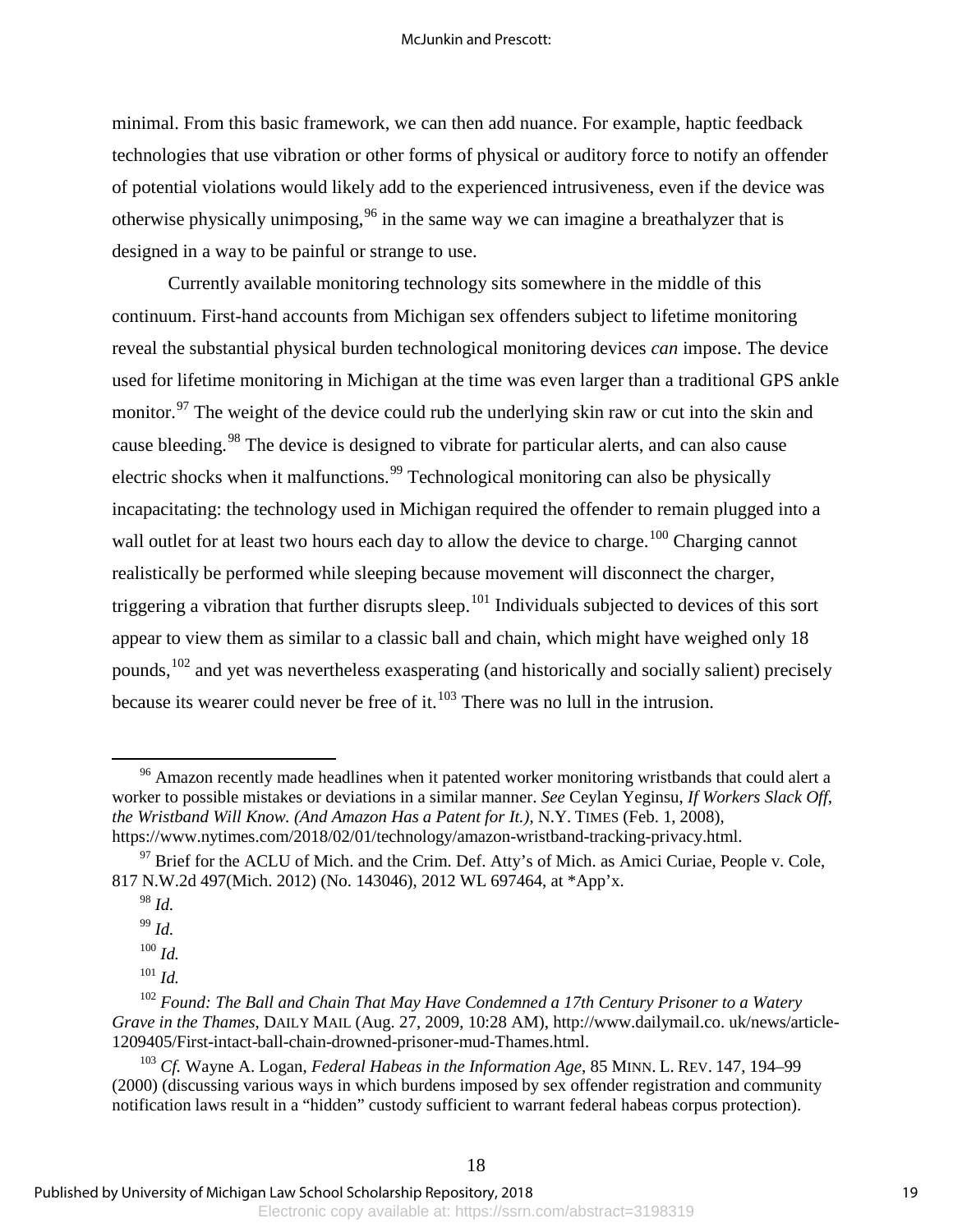Against this backdrop, Judge Posner's casual equating of offender monitoring technology with the GPS devices used to track "hikers," "kids," or "elderly relatives" is inaccurate and seems disingenuous.<sup>[104](#page-20-0)</sup> As *Birchfield* demonstrates, one measure of the intrusiveness of a given technology is the availability of a less invasive alternative.<sup>[105](#page-20-1)</sup> Yet thus far the devices used to track sex offenders are substantially more onerous than consumer versions of GPS technology.<sup>[106](#page-20-2)</sup> Consider that in the span of just a few years, GPS monitoring technologies have not only advanced in technological sophistication, but have been dramatically reduced in their physical dimensions.<sup>[107](#page-20-3)</sup> A modern-day GPS chip is approximately the size of a postage stamp; a similar device from a decade earlier would have been more comparable to a thick stack of index cards.<sup>[108](#page-20-4)</sup> In addition to being smaller and lighter, current monitoring devices are often styled in ways that mimic traditional fashion accessories—such as bracelets and wristwatches—and are therefore simply less "strange" than the sizable ankle devices often used for offenders, which are echoes of historical prisoner restraints, such as shackles and leg irons.<sup>[109](#page-20-5)</sup>

This comparison suggests a lasting significance for *Jones* in non-investigative contexts. Some commentators have questioned the utility of a Fourth Amendment trespass test, given that the need of law enforcement to reduce inconvenience and the risk of detection provides a strong incentive for the government to continue developing and using less physically intrusive

<span id="page-20-3"></span><sup>107</sup> *See* Jordan Miller, *New Age Tracking Technologies in the Post-*United States v. Jones *Environment: The Need for Model Legislation*, 48 CREIGHTON L. REV. 553, 560–65 (2015).

<sup>108</sup> *See id.* at 563–64.

<sup>104</sup> *See* Belleau v. Wall, 811 F.3d 929, 931 (7th Cir. 2016).

<sup>&</sup>lt;sup>105</sup> Birchfield v. North Dakota, 136 S. Ct. 2160, 2178, 2184 (2016).

<span id="page-20-2"></span><span id="page-20-1"></span><span id="page-20-0"></span><sup>106</sup> Some monitoring regimes require released sex offenders to pay for their own monitors. *See* MICH. COMP. LAWS ANN. § 791.285(2) (West 2006); *Lifetime Electronic Monitoring Program—Current Daily Rate*, MICH. DEP'T. OF CORRECTIONS (Oct. 1, 2014), http://www.michigan.gov/documents/corrections/ Current Daily Rate for Lifetime Electronic Monitoring Program 353451 7.pdf. Although the practice of making criminal offenders pay for their punishment is not uncommon, *see* Cook, *supra* not[e 3,](#page-2-8) having released sex offenders pay for the government to search them may be relevant to the extent of the Fourth Amendment intrusion.

<span id="page-20-5"></span><span id="page-20-4"></span><sup>&</sup>lt;sup>109</sup> Although shackles and leg irons are not "strange" in at least one sense—they have a long history of use—the *Birchfield* Court's reference to "painful or strange" physical intrusions operates by comparing the challenged intrusion to the everyday activities of ordinary citizens. A breath test is minimally intrusive when it is analogous to drinking out of a straw. *Birchfield*, 136 S. Ct. at 2177. A blood test is significantly more intrusive when it is analogous to a blood draw during an annual physical exam, a process that few relish and some try to avoid. *Id.* at 2178. Shackles and leg irons lack a clear analog in everyday life, and are therefore an indisputably "strange" form of physical intrusion for most citizens.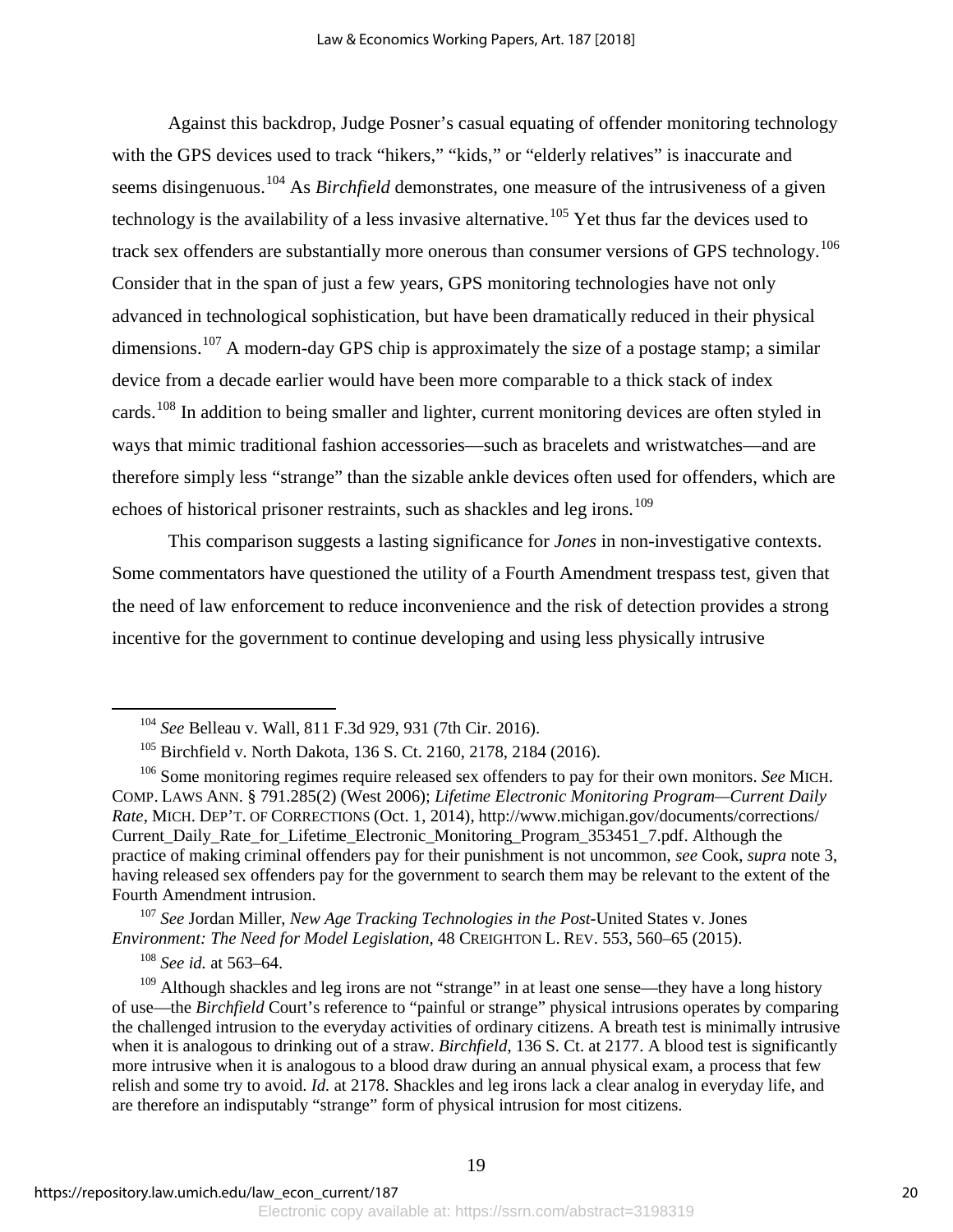monitoring technologies.<sup>110</sup> Indeed, the pervasive use of consumer technology that performs similar types of monitoring—from cellular phones to vehicle navigation systems to personal fitness trackers—may provide the government with avenues for surveillance that render physical intrusion entirely unnecessary.<sup>111</sup> For these reasons, we might correctly anticipate that the number of successful *Jones* challenges to investigative searches will be both small and decreasing in the face of technological advancements. However, the same logic suggests that *Jones* may ultimately have a lasting and substantial role to play in the post-release monitoring context, in which the government lacks the same inherent incentives—primarily, fear of detection and evasion—to develop and employ less physically intrusive technologies. In fact, in these situations, individual government actors may have colorable reasons for imposing a greater level of physical intrusion than necessary—a cost borne solely by the citizen being monitored in service of seemingly sensible goals, such as the financial savings (or simply the ease) of delaying upgrades to outdated technology.<sup>[112](#page-21-3)</sup> A Fourth Amendment jurisprudence that bars unreasonable physical intrusions, forcing the government to be thoughtful and careful in how it buys and deploys monitoring technology, can change the landscape.

# *B. Too Much Information: A "Mosaic" Theory of Intrusion*

<span id="page-21-0"></span>In addition to intruding on individuals physically, the technological monitoring of convicted sex offenders intrudes on those individuals' privacy because it collects large quantities of information. Although Justice Scalia's majority opinion in *Jones* emphasized the physical trespass involved, five members of the *Jones* Court also expressed concerns that extended monitoring would amount to a Fourth Amendment search even under the *Katz* test. Justice Sotomayor joined Scalia's majority opinion, relying on trespass, but also wrote separately to offer her view that technological advances may uniquely threaten citizen privacy by allowing a depth of surveillance not previously possible at a fraction of the cost of traditional methods.<sup>[113](#page-21-4)</sup>

<sup>110</sup> Miller, *supra* note 107, at 563.

<sup>111</sup> *See* United States v. Jones, 565 U.S. 400, 414–15 (2012) (Sotomayor, J., concurring).

<span id="page-21-3"></span><span id="page-21-2"></span><span id="page-21-1"></span> $112$  Moreover, government actors may view themselves as having an affirmative incentive to increase the physical burden of a monitoring technology as a punitive measure.

<span id="page-21-4"></span><sup>&</sup>lt;sup>113</sup> See Jones, 565 U.S. at 415–16 ("GPS monitoring generates a precise, comprehensive record of a person's public movements that reflects a wealth of detail about her familial, political, professional, religious, and sexual associations. . . . And because GPS monitoring is cheap in comparison to conventional surveillance techniques and, by design, proceeds surreptitiously, it evades the ordinary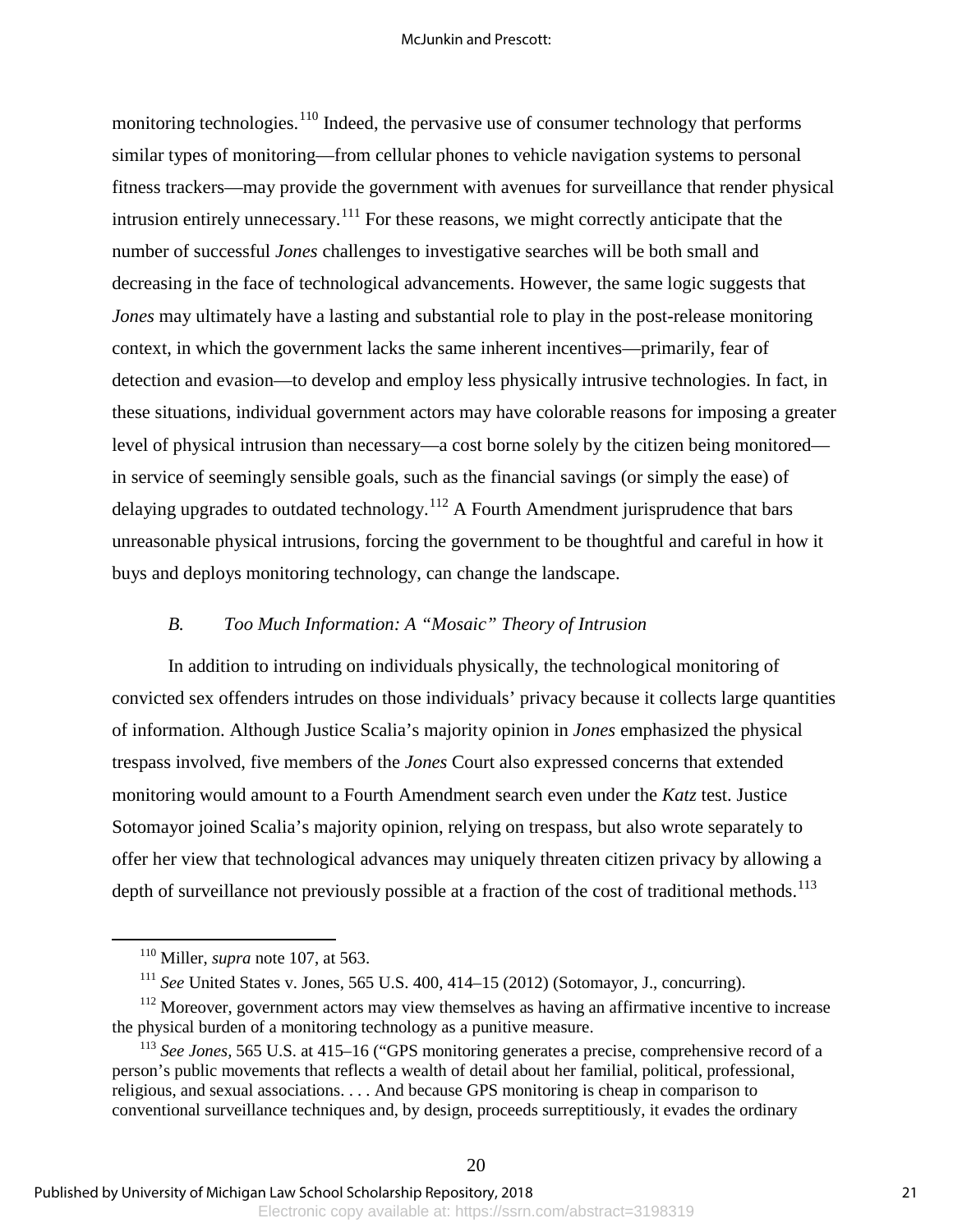She expressed not only doubt that "people reasonably expect that their movements will be recorded and aggregated in a manner that enables the Government to ascertain, more or less at will, their political and religious beliefs, sexual habits, and so on," but also unease at the government's wielding "a tool so amenable to misuse."[114](#page-22-0) Justice Alito's concurrence, joined by three other Justices, likewise emphasized the intrusiveness of extended technological surveillance.<sup>[115](#page-22-1)</sup> Calling the four-week continuous tracking of the suspect's vehicle "lengthy," Alito reasoned that "society's expectation has been that law enforcement agents and others would not—and indeed, in the main, simply could not—secretly monitor and catalogue every single movement of an individual's car for a very long period."<sup>[116](#page-22-2)</sup>

At the core of these Justices' concerns is what has come to be known as the "mosaic theory" of Fourth Amendment privacy—"the idea that certain types of governmental investigation enable accumulation of so many individual bits about a person's life that the resulting personality picture is worthy of constitutional protection."<sup>117</sup> Here is how the D.C. Circuit first articulated the mosaic theory in *United States v. Maynard*, which became *Jones* before the Supreme Court:

[The] whole reveals far more than the individual movements it comprises. The difference is not one of degree but of kind, for no single journey reveals the habits and patterns that mark the distinction between a day in the life and a way of life, nor the departure from a routine that, like the dog that did not bark in the Sherlock Holmes story, may reveal even more.<sup>[118](#page-22-4)</sup>

Scholars and commentators have addressed at length the utility and practicability of adopting the mosaic theory.<sup>[119](#page-22-5)</sup> We do not intend to revisit that ground. Rather, we are particularly interested in considering what weight, if any, concerns about the intrusiveness of data aggregation have in

<span id="page-22-1"></span><span id="page-22-0"></span><sup>115</sup> *See id.* at 418–19 (Alito, J. concurring). Justices Ginsburg, Breyer, and Kagan joined Alito's concurrence.

 $\overline{a}$ 

<span id="page-22-3"></span><span id="page-22-2"></span>117 Christopher Slobogin, *Making the Most of* United States v. Jones *in a Surveillance Society: A Statutory Implementation of the Mosaic Theory*, 8 DUKE J. CON. L. & PUB. POL'Y 1, 3–4 (2012).

<span id="page-22-4"></span><sup>118</sup> *Maynard*, 615 F.3d 544 (D.C. Cir. 2010), *aff'd sub nom.* United States v. Jones, 132 S. Ct. 945 (2012).

<span id="page-22-5"></span>119 For a thorough overview of the origins of the mosaic theory, see Orin S. Kerr, *The Mosaic Theory of the Fourth Amendment*, 111 MICH. L. REV. 311 (2012).

checks that constrain abusive law enforcement practices: 'limited police resources and community hostility.'" (quoting Illinois v. Lidster, 540 U.S. 419, 426 (2004)).

<sup>114</sup> *Jones*, 565 U.S. at 416.

<sup>116</sup> *Id.* at 430.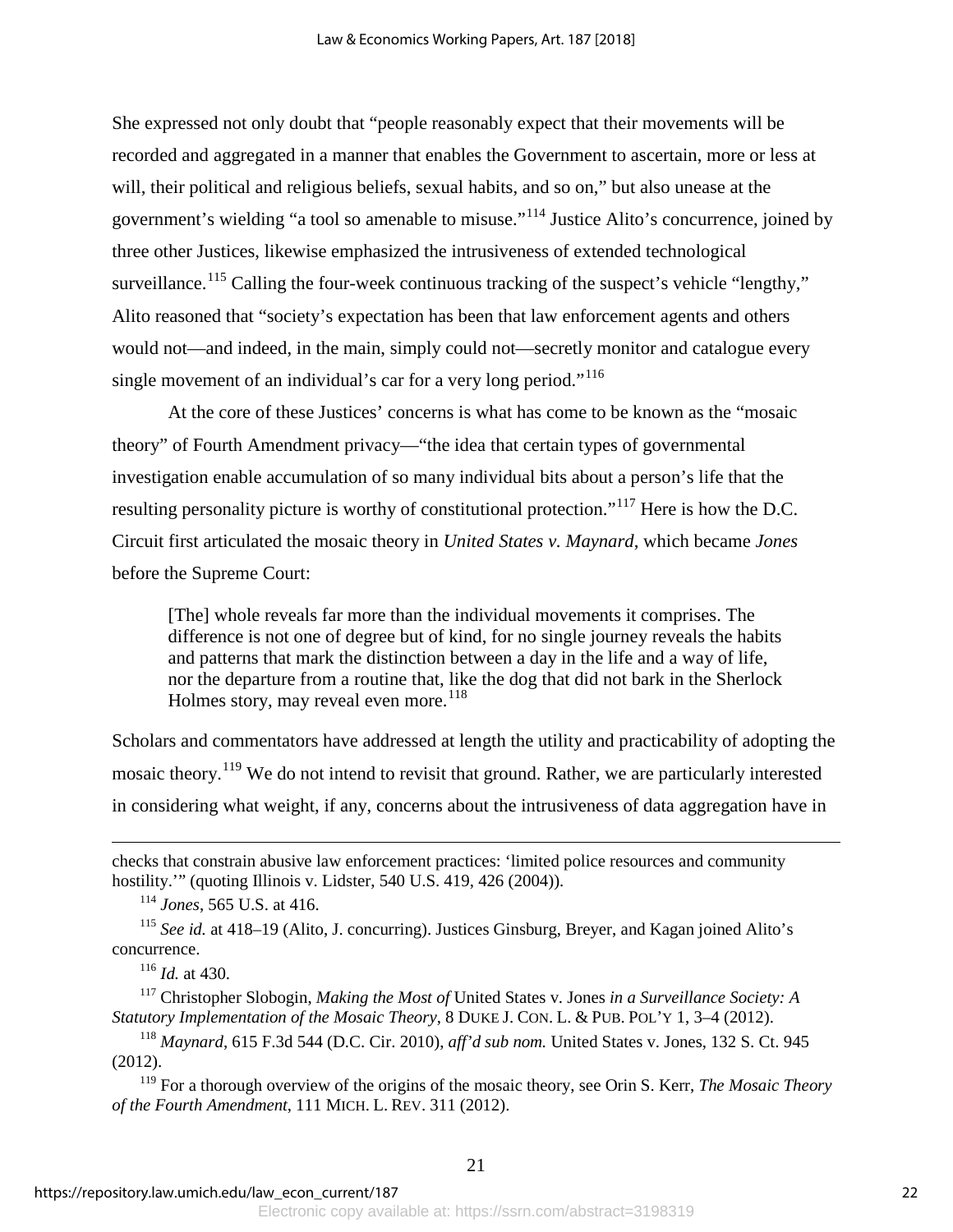analyzing whether a search is constitutionally unreasonable. The mosaic theory is traditionally thought to be mostly relevant to the predicate question whether a Fourth Amendment search has occurred.[120](#page-23-0) However, the particular concerns about the intrusiveness of monitoring that drive the mosaic theory in the first instance also seem apropos to resolving the further question whether a specific search was constitutionally reasonable.

Consider again Justice Sotomayor's concurrence in *Jones*. She identified several "unique attributes of GPS surveillance" that require careful attention.<sup>[121](#page-23-1)</sup> First, the monitoring is "precise" and "comprehensive."[122](#page-23-2) Second, the government can store the records generated by monitoring technologies "and efficiently mine them for information years into the future."[123](#page-23-3) Taken together, she fears that these two features result in monitoring that "chills associational and expressive freedoms."[124](#page-23-4) Third, the technology is (relatively) inexpensive, allowing the government to conduct searches unconstrained by the resource limitations that might have previously curtailed abusive practices.<sup>[125](#page-23-5)</sup> All three concerns quite clearly extend to the technological monitoring of convicted sex offenders. The first two of Sotomayor's concerns echo the work of legal scholars who claim that excessive surveillance can have a crippling effect on individuals.<sup>[126](#page-23-6)</sup> For example,

 $122$  *Id.* 

<span id="page-23-3"></span><span id="page-23-2"></span><span id="page-23-1"></span><sup>123</sup> *Id.* Notably, the Supreme Court quietly expressed a similar concern about the storage and future use of collected data in *Birchfield*, the breathalyzer and blood test case from the same Term as *Jones. See*  Birchfield v. North Dakota, 136 S. Ct. 2160, 2178 (2016) (noting that blood samples can be preserved for some length of time and can reveal information beyond blood-alcohol content, thus generating anxiety about unanticipated future uses for those subjected to a blood draw). *See generally* Kiel Brennan-Marquez & Stephen E. Henderson, *Fourth Amendment Anxiety*, 55 AM. CRIM. L. REV. 1, 3 (2018).

 $125$  *Id.* at 415–16.

<span id="page-23-0"></span><sup>120</sup> *See id.*, at 312–13. As noted above, the *Jones* Court did not evaluate the reasonableness of extended technological monitoring, despite five members of the Court endorsing something akin to the mosaic theory. *Jones*, 565 U.S. at 413 ("We consider the argument [that the search was reasonable] forfeited."). *See also id.* at 416–17 (Sotomayor, J., concurring) (noting that the intrusiveness of GPS monitoring is relevant to "the existence of a reasonable societal expectation of privacy in the sum of one's public movements," but declining to resolve that question); *id.* at 430–31 (Alito, J., concurring) (explaining that "the lengthy monitoring that occurred in this case constituted a search under the Fourth Amendment" without analyzing whether the search was reasonable).

 $121$  *Id.* at 415 (Sotomayor, J., concurring).

<sup>124</sup> *Jones*, 565 U.S. at 416.

<span id="page-23-6"></span><span id="page-23-5"></span><span id="page-23-4"></span><sup>126</sup> *See* Sklansky, *supra* note [85,](#page-16-4) at 1095–97 (surveying the scholarship arguing for what he terms the "stultification thesis"—"the belief that surveillance deters the kinds of activities and communications necessary for people to lead full lives as individuals and democratic citizens"). *See generally* MICHEL FOUCAULT, DISCIPLINE AND PUNISH 202–03 (Alan Sheridan trans., 2d ed. 1995) ("He who is subjected to a field of visibility, who knows it, assumes responsibility for the constraints of power; he makes them play spontaneously upon himself; he inscribes in himself the power relations in which he simultaneously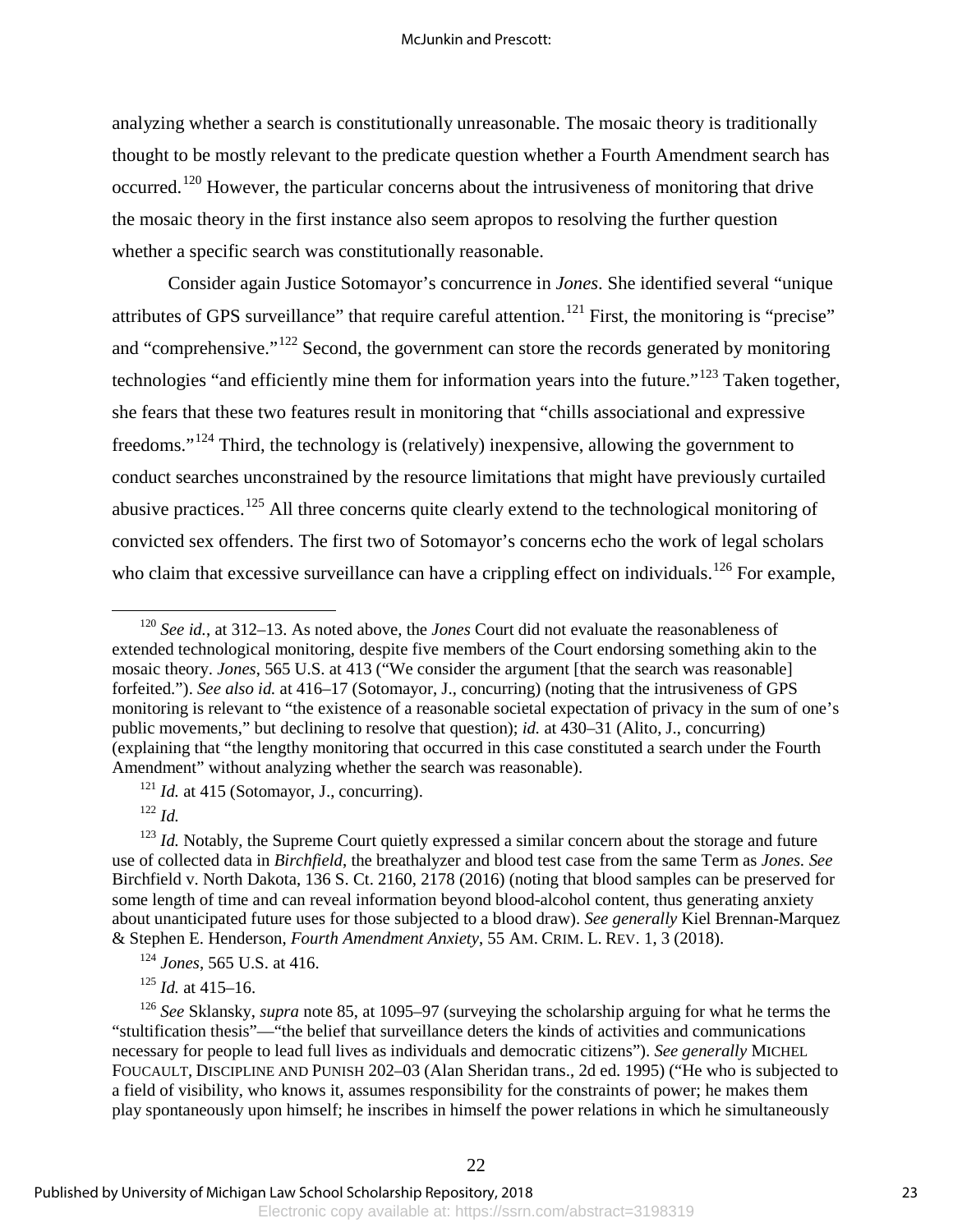Jed Rubenfeld has argued that the Fourth Amendment principally exists to protect an individual's personal life, which he conceptualizes as a space "where people are supposed to be free from the strictures of public norms, free to be their own men and women, free to say what they actually think, and to act on their actual desires or principles, even if doing so defies public norms."<sup>[127](#page-24-0)</sup> The third concern reflects the longstanding fear that widespread surveillance will be destructive of the relationship between citizens and the government.<sup>128</sup> Although this idea has never been given a special doctrinal formulation, courts and commentators have long posited that the Fourth Amendment serves as a check against "a too permeating police surveillance."<sup>129</sup>

Wisconsin's technological monitoring program, at issue in *Belleau*, entailed several programmatic decisions that arguably mitigate the set of concerns addressed by the mosaic theory. With respect to the concern over increased *police* surveillance power due to reduced surveillance costs, Judge Flaum in a concurring opinion explained that Wisconsin's monitoring program had, as a matter of course, relatively little police involvement:

Police do not administer the program, or even access the GPS data unless they have some reason to specifically request it. Even the Department of Corrections does not review Belleau's location in real-time, but only at the end of each day. Additionally, the program is narrowly designed only to track Belleau's location. $130$ <sup>-</sup>

The use of third parties (including private parties) to perform governmental tracking is actually quite common.<sup>131</sup> An important question, however, is whether the use of third parties has privacy benefits that might minimize the intrusiveness of a government search. On the one hand, the raging debate over the much-maligned third-party doctrine demonstrates that people are particularly uncomfortable providing the government with access to information that they freely, if often unknowingly, provide to private companies.<sup>132</sup> On the other hand, and perhaps relatedly,

<span id="page-24-0"></span>plays both roles; he becomes the principle of his own subjection.").

<sup>127</sup> Jed Rubenfeld, *The End of Privacy*, 61 STAN. L. REV. 101, 128 (2008).

<span id="page-24-1"></span><sup>128</sup> *See generally* Daniel J. Solove, *Digital Dossiers and the Dissipation of Fourth Amendment Privacy*, 75 S. CAL. L. REV. 1083, 1104–07 (2002) (articulating the dangers of governmental information gathering).

<sup>&</sup>lt;sup>129</sup> United States v. Di Re, 332 U.S. 581, 595 (1948).

 $130$  Belleau v. Wall,  $811$  F.3d 929, 941 (7th Cir. 2016) (Flaum, J., concurring).

<span id="page-24-5"></span><span id="page-24-4"></span><span id="page-24-3"></span><span id="page-24-2"></span><sup>131</sup> *See, e.g.*, Commonwealth v. Feliz, No. 16-00077, 2017 WL 1450461, at \*2 (Mass. Super. Apr. 21, 2017) (describing Massachusetts's partnership with 3M).

<sup>132</sup> *See* Joseph T. Thai, *Is Data Mining Ever a Search Under Justice Stevens's Fourth Amendment?* 74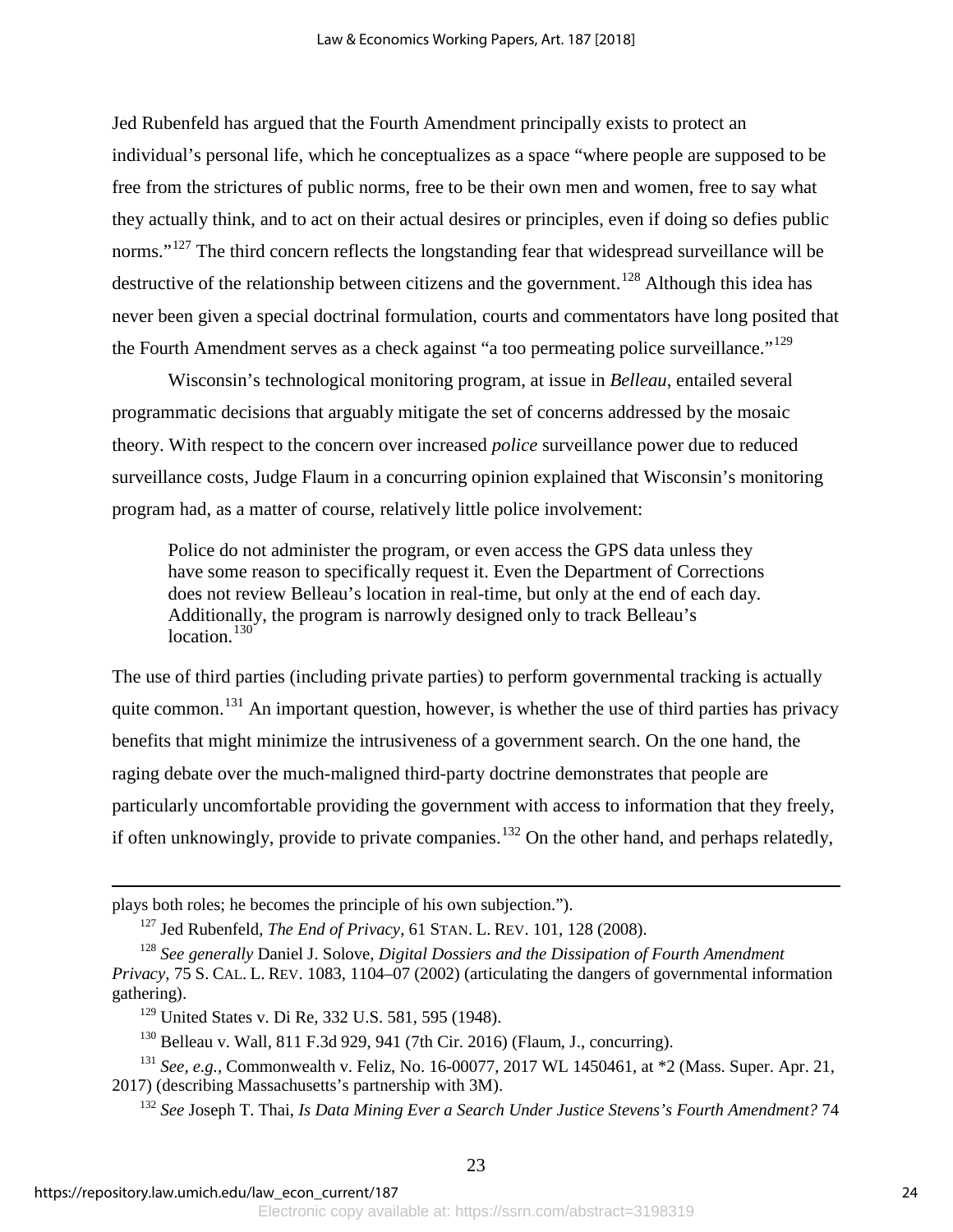the dangers of surveillance are increasingly understood to be a function of the interaction of both public- and private-sector information collection.<sup>[133](#page-25-0)</sup> Although the Wisconsin program ultimately put sex offender monitoring data in the hands of its Department of Corrections in the first instance, rather than its police, it does not erect any barriers to police accessing that data, other than the effort of making the request. Moreover, by disseminating the information to a larger number of parties, greater exposure occurs—to more people in more roles. For the same reason, a monitoring program such as Wisconsin's increases the risk of data leakage and various other privacy harms—including blackmail, coercion, and discrimination.<sup>134</sup>

A more promising feature of the Wisconsin program, at least from a privacy perspective, is the lack of active monitoring. Judge Posner emphasized this fact in his *Belleau* opinion, juxtaposing problematic governmental surveillance techniques—"following the plaintiff around . . . trailing him as he walks to the drug store or the local Starbucks"—with the nightly mapping conducted by the Wisconsin Department of Corrections:

[E]very night the Department of Corrections makes a map of every anklet wearer's whereabouts that day so that should he be present at a place where a sex crime has been committed, or be hanging around school playgrounds or otherwise showing an abnormal interest in children not his own, the police will be alerted to the need to conduct an investigation.<sup>[135](#page-25-2)</sup>

In his concurrence, Judge Flaum described this as a lack of "real-time" monitoring, a characterization sometimes used by courts.<sup>[136](#page-25-3)</sup> But we think that few of the privacy implications of active versus passive monitoring turn solely on *when* the monitoring is conducted.[137](#page-25-4) Rather,

<span id="page-25-1"></span><span id="page-25-0"></span>FORDHAM L. REV. 1731, 1745 (2006).

<sup>133</sup> Neil M. Richards, *The Dangers of Surveillance*, 126 HARV. L. REV. 1934, 1958 (2013).

<sup>134</sup> *Id.* at 1952–58.

 $\overline{a}$ 

<sup>135</sup> *Belleau*, 811 F.3d at 935.

<span id="page-25-3"></span><span id="page-25-2"></span> $136$  A handful of courts have intimated that the constitutionality of cell phone location tracking may depend on whether the information collected is "historical" rather than "real time." *See, e.g.*, Tracey v. State, 152 So. 3d 504, 512–19 (Fla. 2014) (surveying federal law). *But see* Orin Kerr, "Florida Supreme Court Holds Real-Time Cell-Site Data Protected under Fourth Amendment," VOLOKH CONSPIRACY (Oct. 16, 2014), https://www.washingtonpost.com/news/volokh-conspiracy/wp/2014/10/16/florida-supremecourt-holds-real-time-cell-site-data-protected-under-fourth-amendment ("That distinction matters in the statutory context because the Stored Communications Act expressly regulates historical access but does not regulate real-time access. But I don't see how it could matter for purposes of the Fourth Amendment question of what is a 'search.'").

<span id="page-25-4"></span> $137$  The idea of persistent, real-time observation may feel inherently intrusive in the abstract. But one can easily construct hypotheticals involving transmission delays of seconds, minutes, or even hours that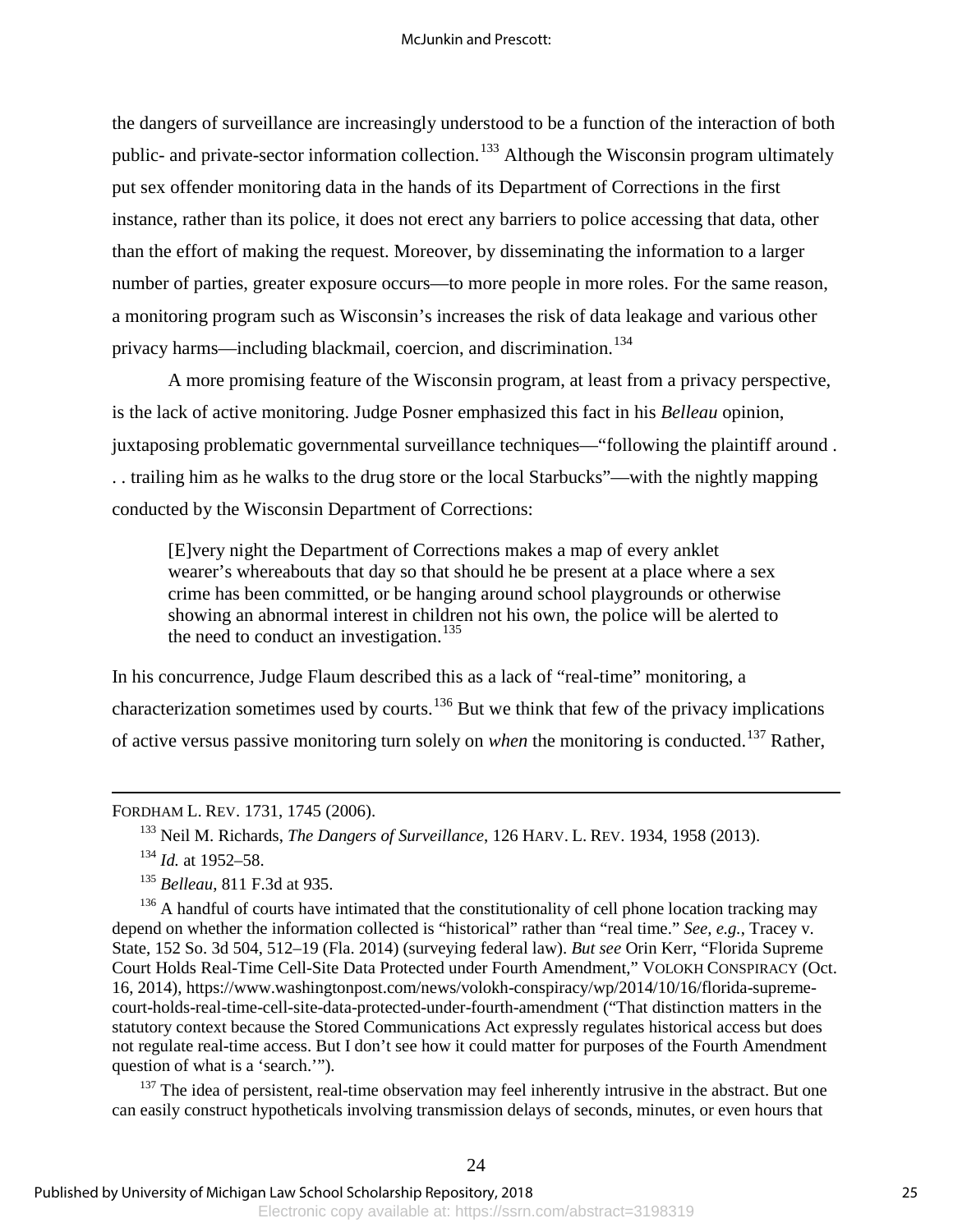the crux of the concern about real-time monitoring appears to be that it draws the government's attention to large quantities of information that are irrelevant to the ultimate aim of deterring future crime. As Posner alluded to in his opinion, real-time, active monitoring requires that equal attention is paid to a convicted sex offender's trip to Starbucks and his trip to a local school or playground.[138](#page-26-0) Passive monitoring technologies, which alert law enforcement only when the information collected suggests a problem (potentially after some processing delay, as in Wisconsin's daily mapping regime), are thus less intrusive in the sense that they are able to distinguish relevant from irrelevant information.<sup>[139](#page-26-1)</sup>

Being able to distinguish relevant from irrelevant information speaks directly to Justice Sotomayor's first two concerns—the propensity of comprehensive surveillance to produce chilling effects on associational and expressive freedoms.<sup>140</sup> Knowing that the government is watching may dissuade monitored offenders from acting on their authentic preferences, even with respect to activities that have nothing to do with the likelihood of recidivism. Traditionally, the Fourth Amendment has protected against "dragnet" searches and "fishing expeditions" by requiring particularized suspicion of criminal wrongdoing as a predicate to a search.<sup>[141](#page-26-3)</sup> "Particularized suspicion keeps the government's profound investigative powers in check preventing widespread surveillance and snooping into the lives and affairs of all citizens."<sup>[142](#page-26-4)</sup> In the context of sex offender monitoring, passive monitoring technologies may function as a

quickly undermine the instinct that timing, as opposed to the nature and quantity of information collected, is the source of the intrusion.

 $\overline{a}$ 

<span id="page-26-1"></span><span id="page-26-0"></span> $139$  Real-time monitoring by a human does dangle the possibility of additional law enforcement benefits, however: the intervention and prevention or disruption of a crime as it is about to occur or is occurring (perhaps in an unexpected way that any passive monitoring technology is less likely to detect). Passive monitoring as deployed seems to build in a delay in law enforcement responsiveness and necessarily operates on the basis of backward-looking offender behavioral patterns. As technology improves, alert systems relying on advanced prediction technology may reduce or eliminate or even reverse any advantage of a human being monitoring a sex offender in real time.

 $140$  United States v. Jones, 565 U.S. 400, 416 (2012) (Sotomayor, J., concurring).

<span id="page-26-3"></span><span id="page-26-2"></span><sup>141</sup> *See* Solove, *supra* note 128, at 1107. One of the paradigmatic evils that the Fourth Amendment was enacted to restrain is the "indiscriminate rummaging" permitted by general warrants. *See* Walter v. United States, 447 U.S. 649, 656 (1980) (plurality opinion).

<span id="page-26-4"></span><sup>142</sup> Solove, *supra* note 128, at 1109. Scholars concerned about the growing state of governmental surveillance frequently tout similar benefits from Title I of the Electronic Communications Privacy Act of 1986 (ECPA). *See* Richards, *supra* note 133, at 1962. The ECPA requires that warrants for wiretaps be for a limited time and that the wiretapping be "conducted in such a way as to minimize the interception of information not relevant to the warrant." *Id. See generally* 18 U.S.C. §§ 2510–22.

<sup>138</sup> *Belleau*, 811 F.3d at 935.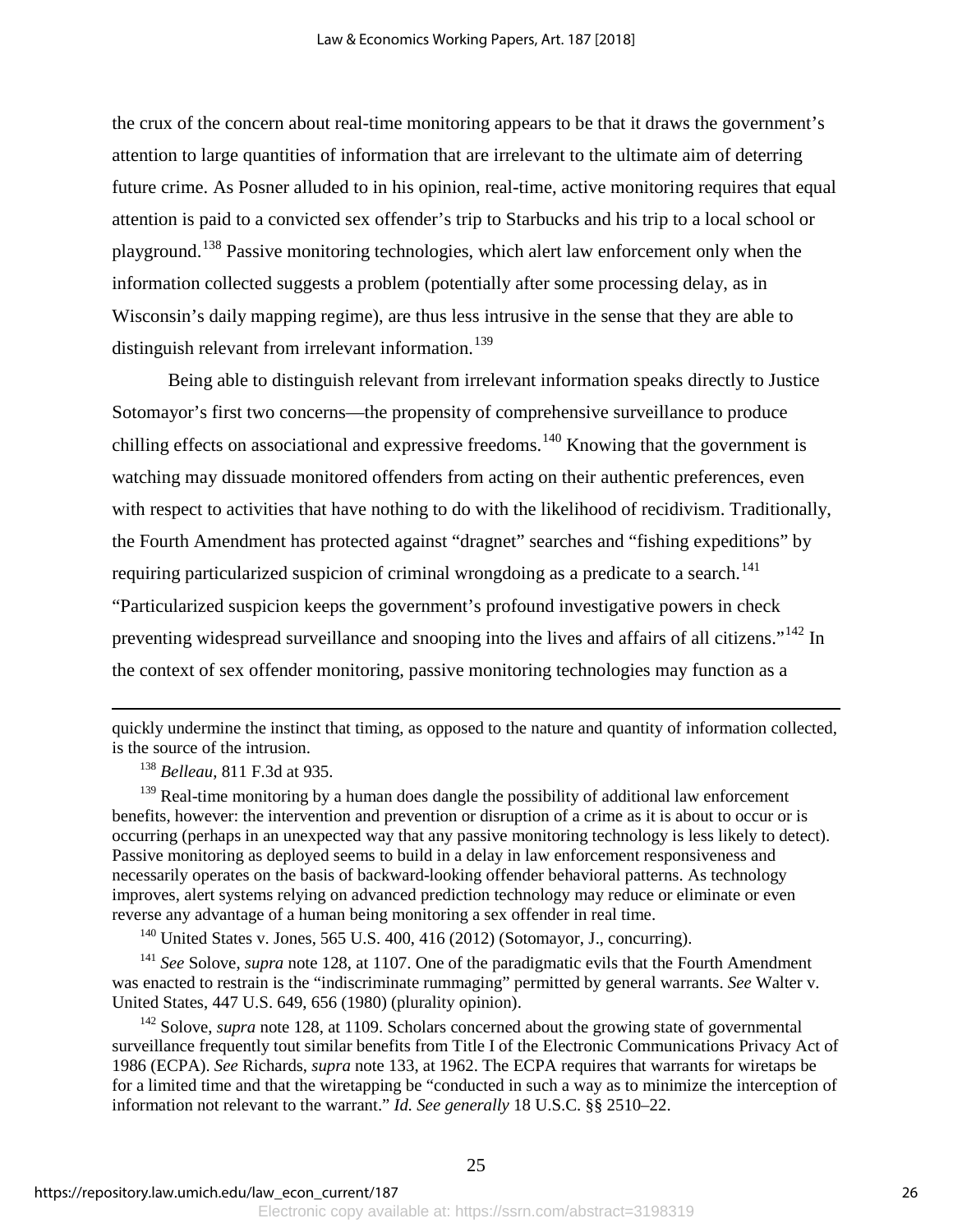surrogate for a suspicion requirement, and thus better comport with the animating principles of the Fourth Amendment, either by reducing the salience of irrelevant information or by keeping it from the authorities altogether. $143$ 

On this score, Wisconsin's daily mapping regimen likely occupies a middle ground in its intrusiveness. All of the locations of a monitored individual in a given day are ultimately observed by the Department of Corrections. But the aggregation of an entire day's worth of movements may minimize the attention paid to any particular movement, particularly if the government is sincere in its assertion that the daily maps are used only to evaluate whether the offender engaged in any conduct that warrants further investigation by the police.<sup>144</sup> Other, even less intrusive programs are certainly possible. Massachusetts, for example, collects and preserves location data, but does not typically review the data unless an automated alert has been triggered by an event such as a monitored individual entering an exclusion zone.<sup>[145](#page-27-3)</sup>

# *C. "Intimacy" and Intrusion: Preserving Privacy at Home*

<span id="page-27-0"></span>While the informational privacy analysis set forth above emphasizes the quantity of information the government collects, and who (and how often they) can view it, the Fourth Amendment also imposes strict limitations on the kind of information that may be collected through the technological monitoring of convicted sex offenders. The Fourth Amendment has long afforded special protection to information and locations associated with traditionally "intimate" behavior, the home chief among them.<sup>146</sup> Houses are expressly included in the text of

<span id="page-27-1"></span> $143$  We note, however, that passive monitoring programs typically involve the storage of monitoring data for some period of time. The preservation of such data raises the specter of future mining and use by the government, which may be of constitutional significance. *See supra* note 123.

<span id="page-27-2"></span><sup>&</sup>lt;sup>144</sup> Judge Posner suggested a rather tenuous distinction between a device that "just identifies locations" and one with the capability to "reveal what the wearer of the device is doing at any of the locations." *See* Belleau v. Wall, 811 F.3d 929, 936 (7th Cir. 2016). Obviously, one's conduct can be inferred with some level of accuracy from one's movements, even if such inferences are at times off the mark. We are more persuaded that Department of Corrections employees will be disinclined to spend the time and mental effort necessary to draw such inferences in the first place when they are tasked with mapping aggregated information in search of specific, suspicious movements.

<span id="page-27-3"></span><sup>145</sup> *See* Commonwealth v. Feliz, No. 16-00077, 2017 WL 1450461, at \*2 (Mass. Super. Apr. 21, 2017).

<span id="page-27-4"></span><sup>&</sup>lt;sup>146</sup> See, e.g., Oliver v. United States, 466 U.S. 170, 179 (1984) ("[O]pen fields do not provide the setting for those intimate activities that the Amendment is intended to shelter from government interference . . . ."); United States v. U.S. Dist. Court, 407 U.S. 297, 313 (1972) ("[P]hysical entry of the home is the chief evil against which the wording of the Fourth Amendment is directed . . . .").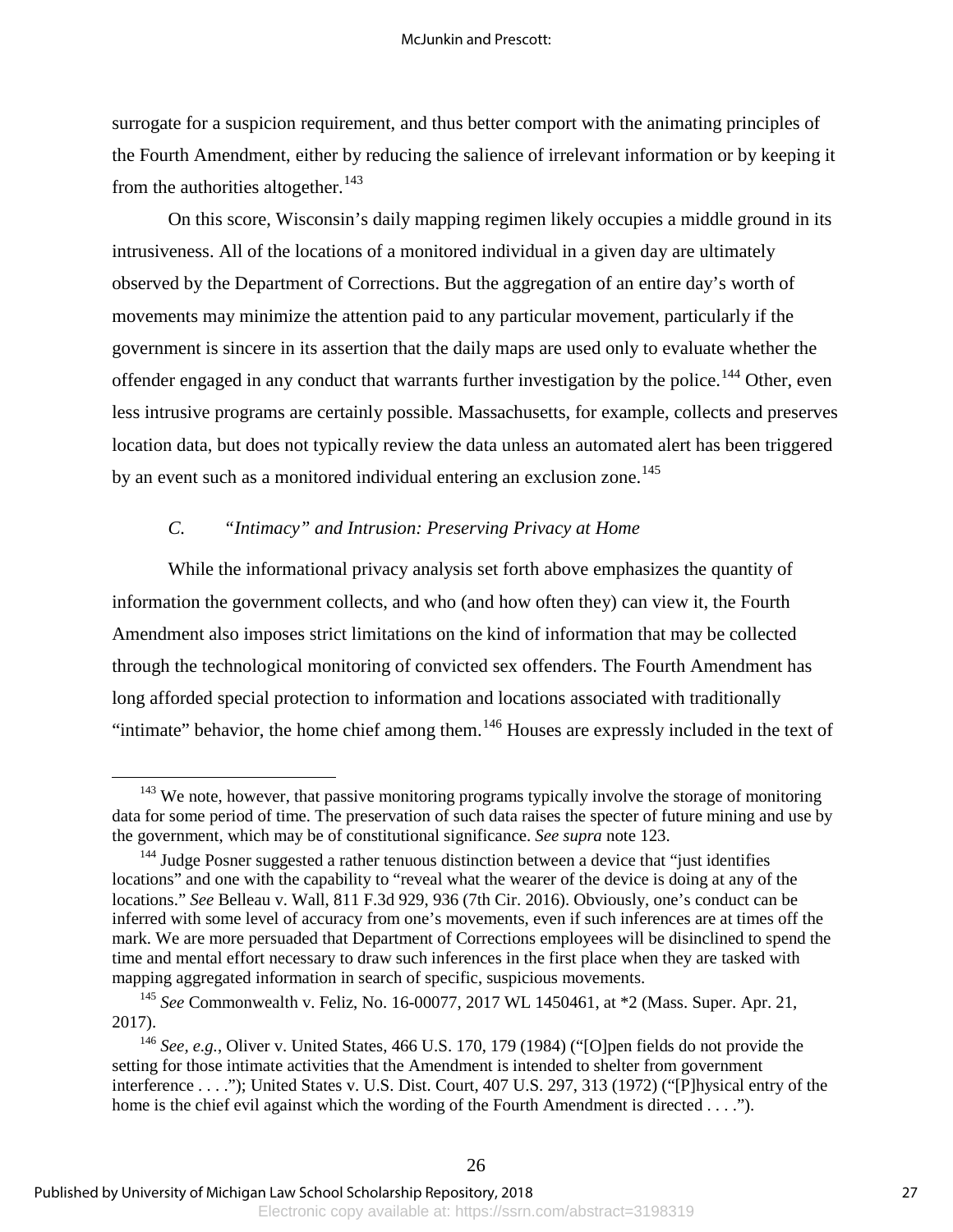the Fourth Amendment as an embodiment of the centuries-old respect afforded the sanctity and privacy of the home.<sup>[147](#page-28-0)</sup> At times, the Supreme Court has implied that the Fourth Amendment draws a clear line at the entrance to the home, including in one of the earliest cases on technological monitoring.[148](#page-28-1) The Court has also suggested more often of late that the constitutional protection of the home serves to prophylactically protect the personal intimacies that typically take place within that sphere.<sup>[149](#page-28-2)</sup>

Perhaps the clearest illustration of the Fourth Amendment's protection of the intimacies of the home can be seen in *Kyllo v. United States*. [150](#page-28-3) There, the Supreme Court confronted the government's use of technology to detect heat signatures emanating from the exterior of a home.<sup>[151](#page-28-4)</sup> Tellingly, Justice Scalia's majority opinion framed the constitutional inquiry as "what limits there are upon this power of technology to shrink the realm of guaranteed privacy."<sup>[152](#page-28-5)</sup> The Court expressed skepticism about the government's use of "a device that is not in general public use, to explore details of the home that would previously have been unknowable without physical intrusion."[153](#page-28-6) Although the technology in question was deployed to confirm the suspected cultivation of marijuana, the *Kyllo* Court feared it might equally be used to "disclose, for example, at what hour each night the lady of the house takes her daily sauna and bath."[154](#page-28-7) Despite offering this particularly evocative (if problematic)<sup>[155](#page-28-8)</sup> depiction of an "intimacy" that the

<span id="page-28-0"></span><sup>147</sup> *See, e.g.*, Payton v. New York, 445 U.S. 573, 590, 591–98 (1980) (proclaiming that "the Fourth Amendment has drawn a firm line at the entrance to the house" and surveying English common law regarding warrantless entries into the home).

<span id="page-28-1"></span><sup>&</sup>lt;sup>148</sup> *E.g., id.*; United States v. Karo, 468 U.S. 705, 714–18 (1984) (holding that a warrant was required to monitor the signal of an electronic beeper once it entered a private home).

<span id="page-28-2"></span><sup>149</sup> During oral argument in *Carpenter v. United* States, a case that will decide the Fourth Amendment status of cell phone location data, Justice Sotomayor drew laughs with her insight that the location data is emanating from a device that many now use on the toilet and carry with them to bed. *See* Carpenter v. United States, No. 16-402, transcript pp. 42-43 (Nov. 29, 2017), *available at* https://www.supremecourt.gov/oral\_arguments/argument\_transcripts/2017/16-402\_3f14.pdf.

<span id="page-28-4"></span><span id="page-28-3"></span>

<sup>150</sup> *Kyllo*, 533 U.S. 27 (2001).

<sup>151</sup> *Id.* at 29.

<sup>152</sup> *Id.* at 34.

<sup>153</sup> *Id.*

<sup>154</sup> *Id.* at 38.

<span id="page-28-8"></span><span id="page-28-7"></span><span id="page-28-6"></span><span id="page-28-5"></span><sup>155</sup> *See* Jeannie Suk, *Is Privacy a Woman?*, 97 GEO. L. J. 485, 488–89 (2009) (highlighting the "anachronism" of this imagery, which posits privacy as "a woman, the object of the male gaze."). *See generally* CATHARINE A. MACKINNON, *Privacy v. Equality: Beyond* Roe v. Wade, *in* FEMINISM UNMODIFIED: DISCOURSES ON LIFE  $&$  LAW 101 (1983) ("From this perspective, the legal concept of privacy can and has shielded the place of battery, marital rape, and women's exploited labor; has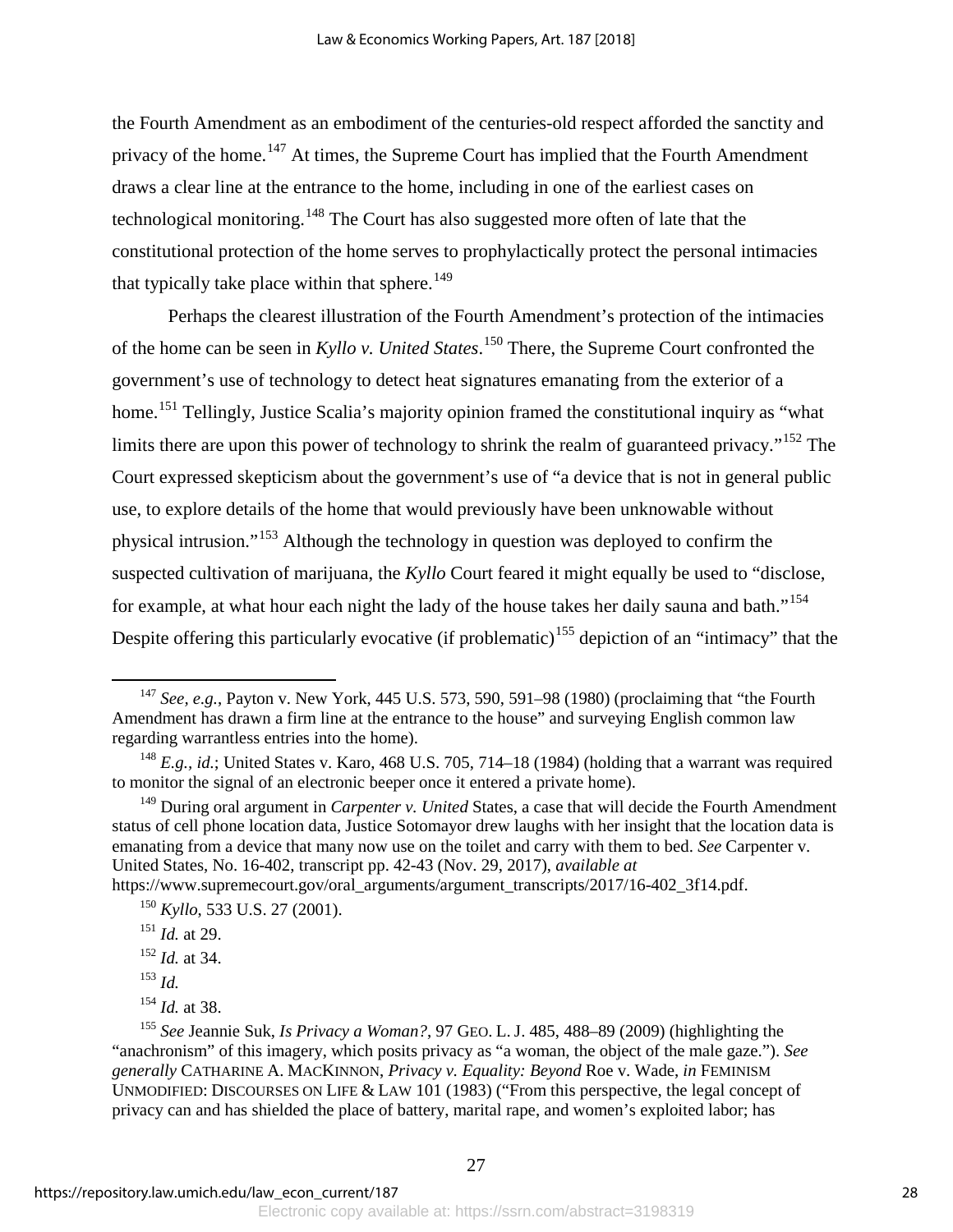Fourth Amendment shields from exposure, the Court explained that the outcome does not depend on the specific information actually revealed by the search: "In the home, our cases show, all details are intimate details, because the entire area is held safe from prying government eyes."<sup>[156](#page-29-0)</sup> *Kyllo* is thus paradigmatic of a broad trend in Fourth Amendment jurisprudence to protect from governmental intrusion the stereotypical American home.

One helpful approach to thinking about the Fourth Amendment's traditional privileging of the home has been offered by Kerr's "equilibrium-adjustment theory" of the Fourth Amendment, which contends that judges respond to new technologies and social practices by adjusting the Fourth Amendment's protections so as to restore a historical balance between the needs of law enforcement and individual liberty.<sup>[157](#page-29-1)</sup> "When new tools and new practices threaten to expand or contract police power in a significant way, courts adjust the level of Fourth Amendment protection to try to restore the prior equilibrium."<sup>158</sup> Whether or not the judicial responses that Kerr identifies are intentional efforts to restore a balance, an equilibriumadjustment theory of the Fourth Amendment has considerable explanatory power. The Supreme Court, in particular, has frequently analogized modern-day governmental searches to historical Anglo-American legal practices in order to evaluate their permissibility.

On an equilibrium-adjustment theory, we should expect that technological monitoring of sex offenders would be on its most tenuous constitutional footing when it captures information within the home. As far back as the dawn of the seventeenth century, an English court famously observed that "the house of every one is to him as his castle and fortress, as well for his defence against injury and violence, as for his repose."<sup>[159](#page-29-3)</sup> William Blackstone reiterated that sentiment in his *Commentaries on the Laws of England*, noting that "the law of England has so particular and tender a regard to the immunity of a man's house, that it stiles it his castle, and will never suffer it to be violated with impunity: . . . . For this reason no doors can in general be broken open to

 $\overline{a}$ 

<span id="page-29-3"></span><span id="page-29-2"></span><span id="page-29-1"></span><sup>159</sup> Semayne's Case, 77 Eng. Rep. 194, 195 (K.B. 1603). For a brief critique of the wisdom of extending the historical castle metaphor to contemporary legal systems, see Ben A. McJunkin, *Rank Among Equals*, 113 MICH. L. REV. 855, 870 (2015).

<span id="page-29-0"></span>preserved the central institutions whereby women are *deprived* of identity, autonomy, control and selfdefinition; and has protected the primary activity through which male supremacy is expressed and enforced.").

<sup>156</sup> *Kyllo*, 533 U.S. at 37.

<sup>157</sup> *See* Kerr, *supra* note 41, at 517–18.

<sup>158</sup> *Id.* at 480.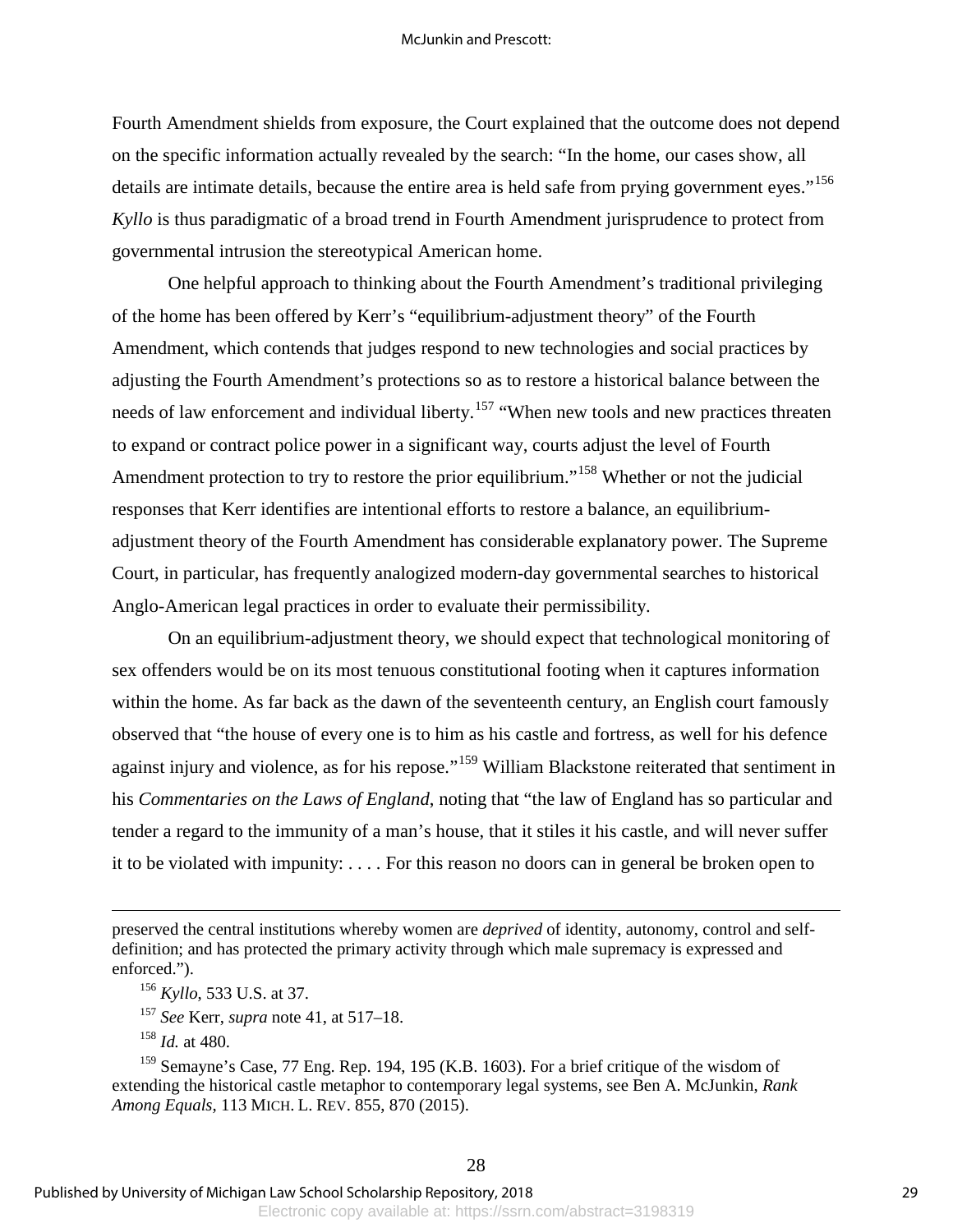execute any civil process; though, in criminal causes, the public safety supersedes the private."<sup>[160](#page-30-0)</sup> Politicians, courts, and commentators ensured that this principle became part of the fabric of early American law. As Thomas Cooley observed in his famous 1868 constitutional law treatise, "it is better oftentimes that crime should go unpunished than that the citizen should be liable to have his premises invaded, his trunks broken open, his private books, papers, and letters exposed to prying curiosity, and to the misconstructions of ignorant and suspicious persons.<sup>"[161](#page-30-1)</sup> And, indeed, the Supreme Court has routinely struck down the government's use of modern technology to collect information about the interior of a citizen's home.<sup>[162](#page-30-2)</sup>

The technological monitoring of sex offenders thus poses a unique Fourth Amendment dilemma. One would expect that a careful Fourth Amendment analysis of technological monitoring would recognize that the nature of information collected informs whether a search is reasonable by taking into account whether the information in question is especially intimate *and* whether it has any realistic connection to monitoring's legitimate goals (i.e., recidivism reduction). Modern GPS technology has the ability to pinpoint a user's location to within about three meters (roughly ten feet).<sup>[163](#page-30-3)</sup> That level of accuracy is useful for effectively monitoring individuals' movements outside of the home. Yet it is also quite possibly sufficient to locate an individual *within* a specific room of a home. It is easy to imagine that future monitoring technologies will be able to generate location information that is even more precise and perhaps makes available other details as well, such as a person's directional orientation, whether the person is standing or sitting or lying down (i.e., using altitude measurements and gyroscope technology), etc. We may soon reach a point where the government has the power not only to identify when the (monitored) lady of the house takes her daily bath, but also to distinguish a trip to the bath from a trip to the toilet. This would be an unprecedented level of intrusion for the Fourth Amendment to countenance without a warrant or an exception to it.

 In addition, the nature of technological monitoring seems very likely to continue to evolve beyond simple geolocation and physical orientation tracking. Although monitoring

<sup>&</sup>lt;sup>160</sup> WILLIAM BLACKSTONE, 4 COMMENTARIES 223 (1765-1769).

<span id="page-30-1"></span><span id="page-30-0"></span><sup>&</sup>lt;sup>161</sup> THOMAS M. COOLEY, A TREATISE ON THE CONSTITUTIONAL LIMITATIONS WHICH REST UPON THE LEGISLATIVE POWER OF THE STATES OF THE AMERICAN UNION 306 (1868).

<sup>162</sup> *E.g.*, *Kyllo*, 533 U.S. at 37; *Karo*, 468 U.S. at 714–18.

<span id="page-30-3"></span><span id="page-30-2"></span><sup>163</sup> Tim Kolesk, Note, *At the Intersection of Fourth and Sixth: GPS Evidence and the Constitutional Rights of Criminal Defendants*, 90 S. CAL. L. REV. 1299, 1302 (2017).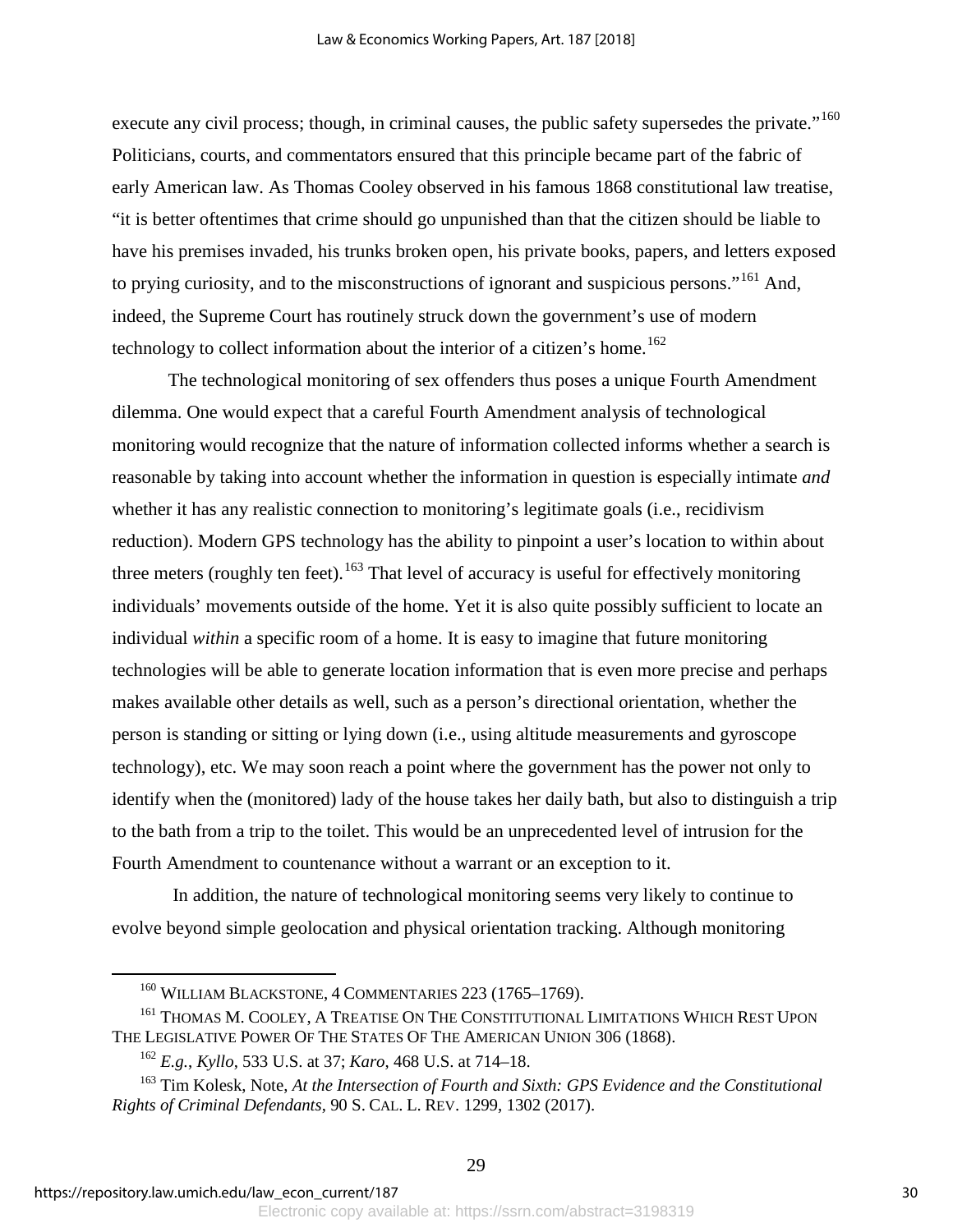devices that generate audio or video recordings within the home would likely be considered so invasive as to be presumptively unreasonable, currently available consumer technology hints at other avenues of possible intrusion into traditionally protected intimacies.<sup>[164](#page-31-1)</sup> Imagine, for example, a technological monitoring program that outfitted convicted sex offenders with heartrate or blood pressure monitors to detect patterns that might indicate heightened sexual arousal (and hence a potential opportunity for recidivism). We might view such an intrusion as beyond the pale, even where the information gained by monitoring has some meaningful benefit to the government's aims.<sup>[165](#page-31-2)</sup> Intrusions in this category are almost instinctively offputting, and may be less amenable to trade-offs than those in other categories.

These observations suggest that the government's use of monitoring technology may need to be tailored to preserve the sanctity of intimate information within the home. Fortunately, there is no obvious reason why technology that has additional monitoring capacity cannot also be fitted with checks to allow extreme monitoring only when particularly justified, with protections against intrusions in place whenever an individual is at home. As it continues to develop, monitoring technology will become better able to collect much *more* information, allowing greater depth and focus, but also will become better able to algorithmically "unfocus" when the information to hand is intimate or irrelevant. But, importantly, technology producers may require encouragement by courts or legislatures to develop ways to limit the reach of their own products, since those who buy and deploy monitoring technology are unlikely to worry too much about overinclusive data collection—after all, extra, unnecessary data can always be ignored—absent some pressure from government actors.

# *D. Search as Spectacle: Dignitary Harms and the Fourth Amendment*

<span id="page-31-0"></span>A fourth, and final, dimension of intrusion relates to the visibility of technological monitoring. To individuals being monitored, the *visibility* of the technology to the public is one of the most tangible and salient burdens that a governmental monitoring regime imposes. Wearable technology—such as a traditional ankle monitor—immediately brands the wearer as a

Published by University of Michigan Law School Scholarship Repository, 2018

<span id="page-31-1"></span><sup>&</sup>lt;sup>164</sup> One concern here is that courts may prove less willing to give normative privilege to the intimacies of sex offenders who have demonstrated their divergence from accepted social norms.

<span id="page-31-2"></span><sup>&</sup>lt;sup>165</sup> Indeed, the level of intrusion seems to magnify if we imagine future technologies that allow the monitoring to be more precise—e.g., monitoring for specific muscle contractions, blood flow to specific body parts, or pupil dilation.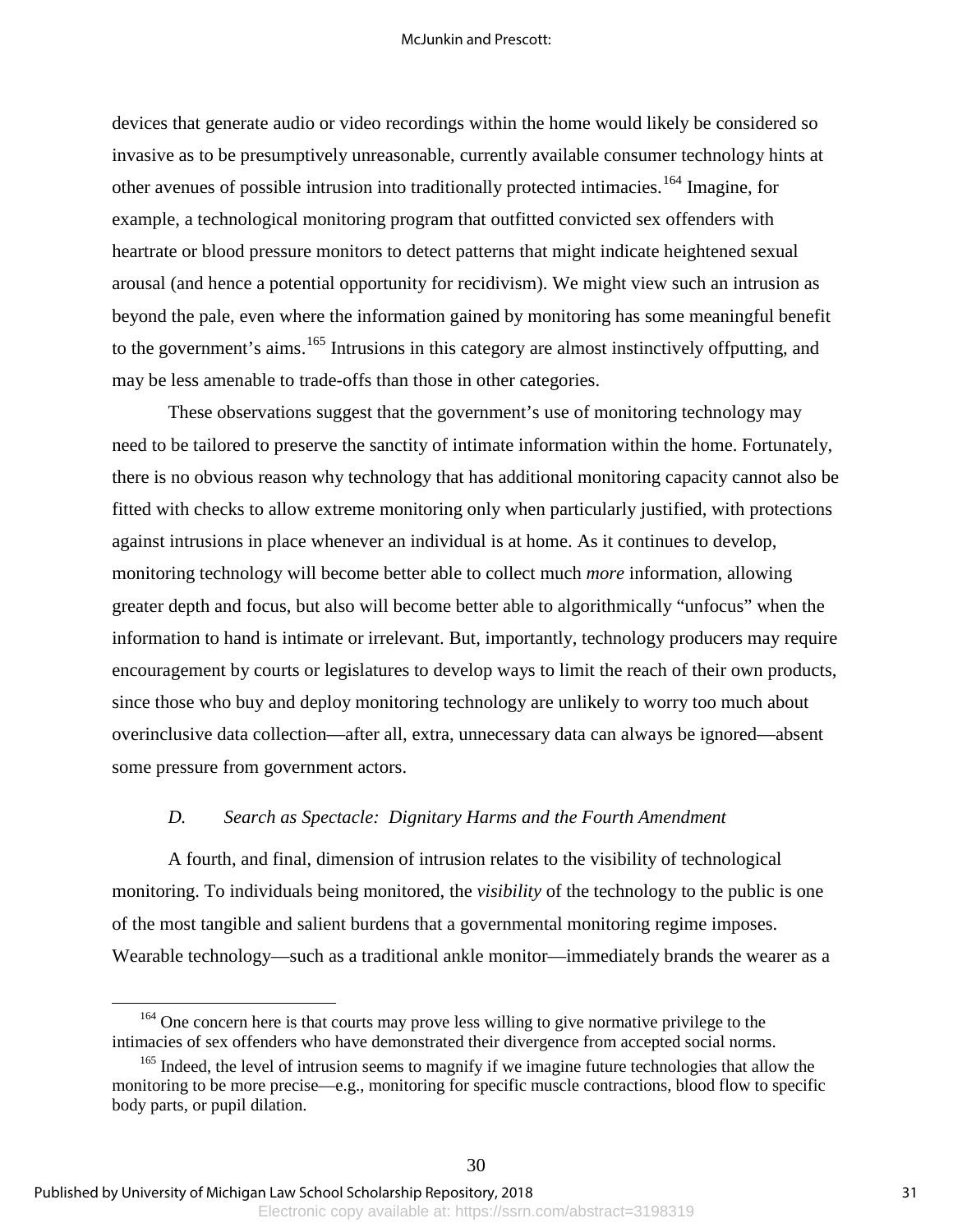criminal or other undesirable, inviting stigma, ostracism, and even confrontation.<sup>166</sup> Fourth Amendment search jurisprudence, however, has historically had little to say about social stigma. Judges frequently dispatch such arguments summarily, as if they are minor grievances of no doctrinal significance.<sup>[167](#page-32-1)</sup> Meanwhile, scholarly consideration of the spectacle of search remains rare, often classified as an outsider critique.<sup>[168](#page-32-2)</sup> Nevertheless, we view search stigma as a critical consideration because many of the values that the Fourth Amendment aims to protect are threatened or impinged by search practices that publicize past criminality and ongoing suspicion.

Consider, for example, the disfavored constitutional status of "media ride-alongs." Early one morning in 1992, a team of U.S. Marshals and Maryland police officers attempted to execute arrest warrants for a known fugitive by entering the residence listed as his address.<sup>[169](#page-32-3)</sup> Because the excursion was part of a special national fugitive apprehension program—dubbed "Operation Gunsmoke"—the marshals had invited a reporter and photographer from the *Washington Post* to accompany them.<sup>[170](#page-32-4)</sup> Unknown to the government agents involved, however, they had actually entered the home of the fugitive's parents, Charles and Geraldine Wilson.[171](#page-32-5) The *Post*'s photographer captured the chaos that ensued. Believing him to be their target, officers quickly subdued an angry, cursing Charles Wilson, dressed only in a pair of briefs.<sup>[172](#page-32-6)</sup> Geraldine Wilson, dressed in a thin nightgown, looked on.<sup>[173](#page-32-7)</sup> Eventually, the government agents learned that their true target was not in the home, and they departed; the photographs of the incident were never published.[174](#page-32-8) The Wilsons, however, brought a Section 1983 action seeking monetary damages for being subjected to an unreasonable search. $175$ 

<sup>170</sup> *Id.*

<span id="page-32-7"></span> $^{173}$  *Id.* 

<span id="page-32-9"></span> $1^{175}$  *Id.* at 608.

<span id="page-32-0"></span><sup>166</sup> *See, e.g.*, Brief of Plaintiff-Appellee at \*6, Belleau v. Wall, 811 F.3d 929 (7th Cir. 2016) (No. 15- 3225) (recounting that "[a] neighbor who learned Belleau was a sex offender brandished a gun and warned him to stay away, and others stopped speaking with him").

<span id="page-32-1"></span><sup>167</sup> Consider Judge Posner's minimizing description of the plaintiff's burden in *Belleau*: "When the ankleted person is wearing trousers the anklet is visible only if he sits down and his trousers hike up several inches and as a result no longer cover it." *Belleau*, 811 F.3d at 932.

<span id="page-32-4"></span><span id="page-32-3"></span><span id="page-32-2"></span><sup>168</sup> *See, e.g.*, I. Bennett Capers, *Policing, Race, and Place*, 44 HARV. C.R.-C.L. L. REV. 43, 68–69 (2009).

<sup>169</sup> Wilson v. Layne, 526 U.S. 603, 606–07 (1999).

<span id="page-32-5"></span> $171$  *Id.* at 606.

<span id="page-32-6"></span><sup>172</sup> *Id.* at 607.

<span id="page-32-8"></span><sup>174</sup> *Id.* at 607–08.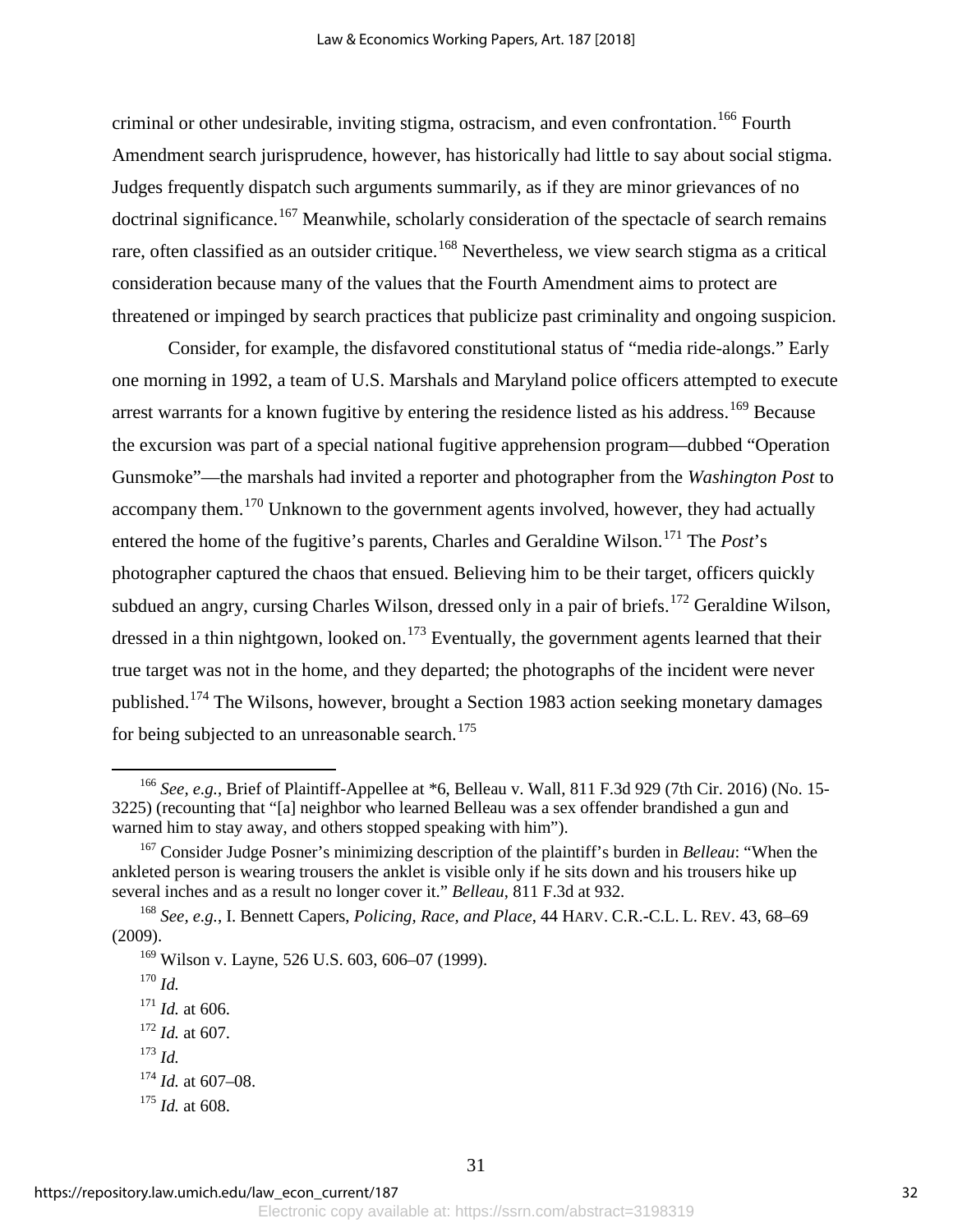#### McJunkin and Prescott:

The Wilsons' lawsuit reached the Supreme Court in the fall of 1998. Chief Justice Rehnquist authored the Court's opinion, which began by conceding that the government agents "were undoubtedly entitled to enter the Wilson home in order to execute the arrest warrant."<sup>[176](#page-33-0)</sup> "But it does not necessarily follow that they were entitled to bring a newspaper reporter and a photographer with them," Rehnquist added.<sup>177</sup> Doctrinally, the issue before the Court was whether the media's presence was so unrelated to the purpose of the search as to render an otherwise lawful entry into the home unreasonable.<sup>[178](#page-33-2)</sup> And, in fact, the government had identified several legitimate law enforcement goals that were arguably furthered by the media ride-along, including the possibility that the presence of reporters might protect suspects and minimize police abuses, much in the same way that police dash cams and body cams are now justified.<sup>[179](#page-33-3)</sup> The Court was unanimously unpersuaded.<sup>[180](#page-33-4)</sup> Justice Rehnquist (and the rest of the *Wilson* Court) drew a clear distinction between reasonable "quality control" measures, including potentially police-operated cameras, and the presence of "Washington Post reporters in the Wilsons' home . . . working on a story for their own purposes."<sup>[181](#page-33-5)</sup> This distinction hints at something deeper than simply the *purposelessness* of a third party's presence during a police search: It was that *the purpose was to publicize*. It was the specter of spectacle that was so troubling to the Court. Despite the fact that the Post had published neither a story of the search nor any of the photographs taken, Rehnquist's opinion repeatedly framed the analysis in a way that emphasized the unseemliness of bringing "the media" into a "private home."<sup>[182](#page-33-6)</sup>

*Wilson* represents but one example of how the Fourth Amendment constrains the methods police may use to accomplish their objectives. In particular, the case suggests that publicity of criminality may itself be a cognizable form of privacy invasion. It is far from alone in that respect. The Supreme Court has at times weighed the "public stigma associated with the search" in assessing the reasonableness of police conduct.<sup>[183](#page-33-7)</sup> It has intimated that searches may be

<span id="page-33-6"></span><span id="page-33-5"></span><span id="page-33-4"></span><span id="page-33-3"></span><span id="page-33-2"></span><span id="page-33-1"></span><sup>180</sup> Justice Stevens concurred that the Fourth Amendment was violated, but dissented on the separate question whether the officers were entitled to qualified immunity.

<sup>182</sup> *See id.* at 605, 608, 613–15.

<span id="page-33-7"></span><sup>183</sup> *See, e.g.*, Michigan v. Summers, 452 U.S. 692, 702 (1981) (reasoning that detention of a person in

<span id="page-33-0"></span><sup>176</sup> *Id.* at 611.

<sup>177</sup> *Id.*

<sup>178</sup> *Id.* 179 *See id.* at 611–13.

<sup>181</sup> *Id.* at 613.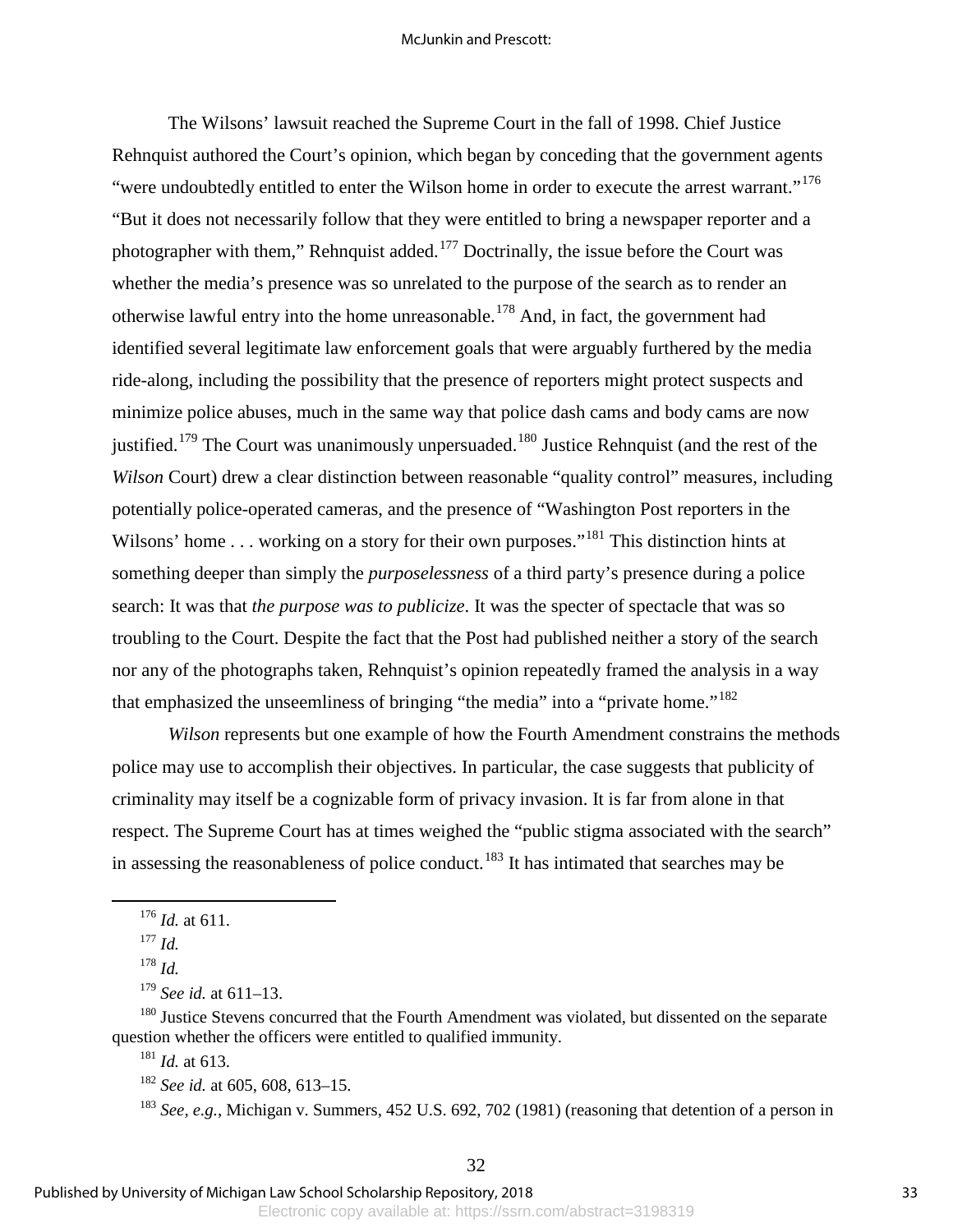especially intrusive when they connote criminality, serving as a "badge of shame."<sup>[184](#page-34-0)</sup> Lower federal courts have repeatedly considered whether an otherwise lawful search or seizure was rendered unreasonable by subjecting a suspect to the "stigma" and "indignity" of remaining unclothed for a prolonged period.<sup>185</sup> Scholars have taken these privacy-based concerns about publicizing criminality even further. Bill Stuntz once wrote about the "invasions of dignitary interests" that accompany many constitutional policing practices when they occur in public: "Arrests or street stops infringe privacy in this sense because they stigmatize the individual, single him out, and deprive him of freedom."[186](#page-34-2) More recently, numerous scholars have demonstrated the slew of ways that the public stigma associated with subjection to basic policing tactics, such as the classic *Terry* stop, reinforce harmful social models of race and gender.<sup>[187](#page-34-3)</sup> Similar arguments have been marshalled to support Fourth Amendment challenges to the stigmatizing practices ranging from drug-dog sniffs<sup>[188](#page-34-4)</sup> to "perp walks."<sup>[189](#page-34-5)</sup>

a private residence "would involve neither the inconvenience nor the indignity associated with a compelled visit to the police station").

184 Veronia Sch. Dist. 47 v. Acton, 515 U.S. 646, 663 (1995).

<span id="page-34-1"></span><span id="page-34-0"></span><sup>185</sup> *See, e.g.*, Hutchinson v. W. Va. State Police, 731 F. Supp. 2d 521, 537 (S.D. W.Va 2010); Bancroft v. City of Mount Vernon, 672 F. Supp. 2d 391 (S.D.N.Y. 2009); Luster v. Ledbetter, 647 F. Supp. 2d 1303 (M.D. Ala. 2009). In fact, there appears to be substantial overlap between the language courts employ in describing the harms of publicity and the language they employ in describing the invasiveness of strip searches generally. *See* Safford Unified Sch. Dist. No. 1 v. Redding, 557 U.S. 364, 374–75 (2009) (describing the "indignity" of a "degrading" strip search of a student, who recounted the experience as "embarrassing, frightening, and humiliating"). Although strip searches do not take place in public, the reason that courts treat strip searches as categorically distinct is precisely because of this concern for the stigma and indignity of being "seen" by "others" in a particular way.

<span id="page-34-2"></span><sup>186</sup> William J. Stuntz, *Privacy's Problem and the Law of Criminal Procedure*, 93 MICH. L. REV. 1016, 1021 (1995).

<span id="page-34-3"></span><sup>187</sup> *See, e.g.*, Paul Butler, *Stop and Frisk and Torture-Lite: Police Terror of Minority Communities*, 12 OHIO ST. J. CRIM. L. 57 (2014); Frank Rudy Cooper, *"Who's the Man?": Masculinities Studies,* Terry *Stops, and Police Training*, 18 COLUM. J. GENDER & L. 671 (2009); Kaaryn Gustafson, *Degradation Ceremonies and the Criminalization of Low-Income Women*, 3 U.C. IRVINE L. REV. 297, 304–36 (2013).

<span id="page-34-4"></span>188 Jordan Blair Woods, *Decriminalization, Police Authority, and Routine Traffic Stops*, 62 UCLA L. REV. 672, 723–24 (2015) ("When police use drug-sniffing dogs during a noncriminal traffic stop, they communicate the message that the motorist is not simply a noncriminal traffic violator, but also a potential drug criminal. These messages can have humiliating and stigmatizing effects on innocent civilians, especially racial minority motorists more commonly subjected to drug-sniffs during pretextual traffic stops.").

<span id="page-34-5"></span><sup>189</sup> Palma Paciocco, *Pilloried in the Press: Rethinking the Constitutional Status of the American Perp Walk*, 16 NEW CRIM. L. REV. 50, 101 (2013). ("The perp walk does violence to a person's dignity and privacy. It is a highly public, highly ritualistic event that stigmatizes and humiliates.").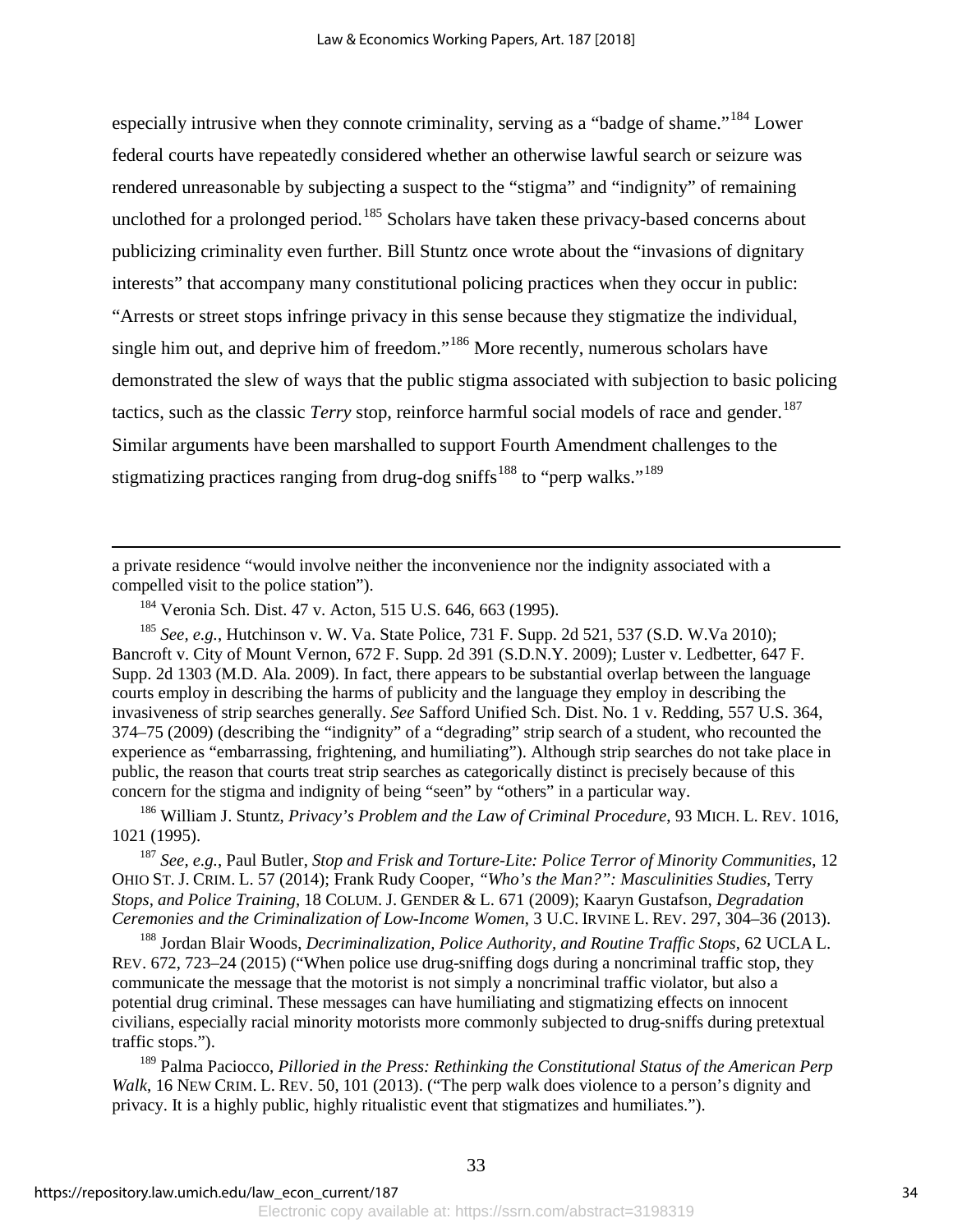Much like a perp walk, or a mug shot,  $190$  the traditional ankle monitor is an archetypal display of criminality. It is sufficiently entwined into the American cultural consciousness, being regularly referenced in popular culture and satirized in social media, as to be easily recognized by most members of the public.<sup>191</sup> Because of the cultural meaning attached, an ankle monitor's presence is also expressive—its presence communicates something about both the deviance and dangerousness of the person wearing it.<sup>[192](#page-35-2)</sup> In contexts outside of the Fourth Amendment, the spectacle of sex offender monitoring has found resonance with some courts.<sup>193</sup> In finding that monitoring was an unconstitutional punishment, the Supreme Court of New Jersey recently opined on its stigmatizing effects:

Even though [the statute's] purpose is not to shame Riley, the "effects" of the scheme will have that result. If Riley were to wear shorts in a mall or a bathing suit on the beach, or change clothes in a public locker or dressing room, or pass through an airport, the presence of the device would become apparent to members of the public. The tracking device attached to Riley's ankle identifies Riley as a sex offender no less clearly than if he wore a scarlet letter.<sup>[194](#page-35-4)</sup>

In sum, technological monitoring of sex offenders has the potential to work a particular kind of dignitary and privacy harm, one that is increasingly cognizable in constitutional analysis generally.<sup>[195](#page-35-5)</sup> Unlike the intrusions discussed in prior sections, this harm emanates not from the quantity or quality of private information collected in the government's search, but rather from the very spectacle of the search itself.

Fortunately, the stigmatizing potential of sex offender monitoring regimes is almost entirely a function of the technology the government chooses to employ. This means that states

<span id="page-35-0"></span><sup>190</sup> *See id.* (discussing JONATHAN FINN, CAPTURING THE CRIMINAL IMAGE: FROM MUG SHOT TO SURVEILLANCE SOCIETY viii (2009)).

<span id="page-35-1"></span> $191$  Although the monitored offender has some ability to avoid the stigma of publicity, those efforts may require substantial changes to one's life, a cost that is too easily overlooked or minimized in the legal analysis of intrusion. *See supra* note 167.

<sup>192</sup> Eisenberg, *supra* note [1,](#page-2-6) at 141.

<span id="page-35-3"></span><span id="page-35-2"></span><sup>&</sup>lt;sup>193</sup> Commonwealth v. Cory, 911 N.E.2d 187, 196 (Mass. 2009) ("As 'continuing, intrusive, and humiliating' as a yearly registration requirement might be, a requirement permanently to attach a GPS device seems dramatically more intrusive and burdensome.").

<sup>&</sup>lt;sup>194</sup> Riley v. N.J. State Parole Bd., 98 A.3d 544, 559 (N.J. 2014).

<span id="page-35-5"></span><span id="page-35-4"></span><sup>&</sup>lt;sup>195</sup> The constitutional guarantee of Due Process similarly restricts the government from bringing an ordinary criminal defendant to trial in shackles or prison garb, as these trappings unavoidably and impermissibly connote guilt and dangerousness to the jury. *See* Deck v. Missouri, 544 U.S. 622, 627 (2005); Estelle v. Williams, 425 U.S. 501, 504–05 (1976).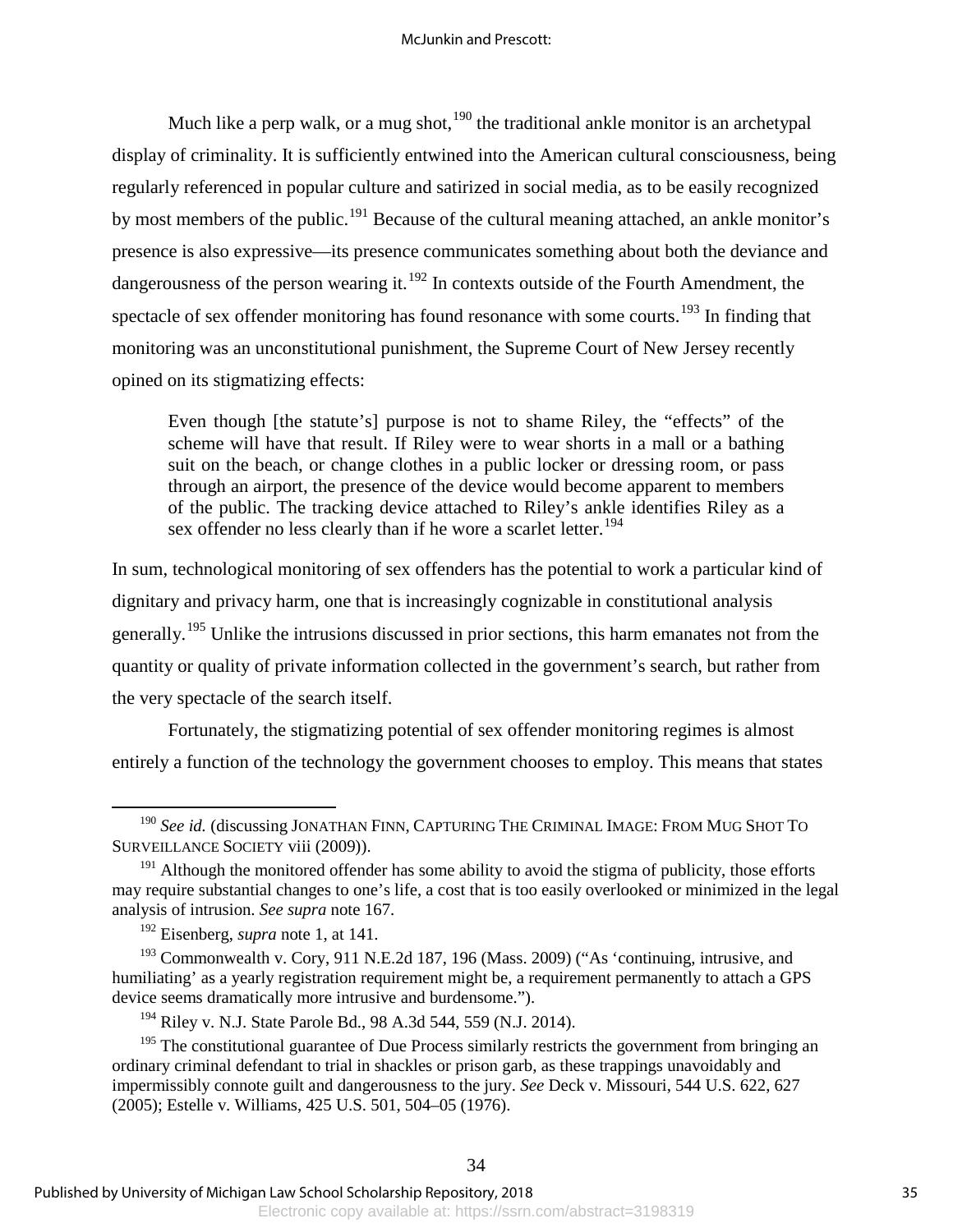have the power to implement monitoring regimes in ways that are more or less intrusive—and thus more or less constitutionally reasonable—both currently and in response to future technological advances. For example, the visibility of a monitoring device is a function of its size, shape, location, and distinctive configuration. A GPS-based monitoring device that approximates a wristwatch, such as those popular with long-distances runners, may be less obvious, and thus less a brand of criminality, than a traditional ankle monitor—even if an offender cannot remove it. Similar benefits may be achieved by using of devices that may be worn around parts of the body more frequently covered with clothing, such as the bicep or sternum. Reducing or eliminating visible light and audible alerts may help to minimize the attention a monitoring device draws. Not to be overlooked, increasing the reliability of the devices used may result in reducing the police presence at the subject's home, due either to the need for maintenance or to false alerts.<sup>[196](#page-36-1)</sup> Certainly these, and other, advances are already possible.

We readily admit that the Fourth Amendment does not require the use of the bestavailable or least intrusive technology. The touchstone, as always, is reasonableness. At the same time, courts faithful to the spirit of the Fourth Amendment should be particularly wary of governmental choices that seem to be *inviting* spectacle. The history of the public pillory is not so far behind us. Indeed, it was not so long ago that someone thought it wise to invite the media into someone else's private home. To ignore or minimize this dimension of intrusion in the context of technological monitoring, even for convicted sex offenders, would be to undermine the privacy secured by the Fourth Amendment.

# <span id="page-36-0"></span>**IV. Anticipating End-Runs: Is** *Grady* **Fact-Bound?**

The foregoing analysis makes the case that the Fourth Amendment should meaningfully inform how technology is deployed in monitoring sex offenders. Before concluding, we also want to briefly anticipate and address two potential legislative choices that might be viewed as ways around the constraints on monitoring imposed by the Fourth Amendment. Ironically, these

<span id="page-36-1"></span><sup>&</sup>lt;sup>196</sup> Device unreliability can also create spectacle outside of the home. For example, some monitored individuals have described their devices losing signal in large buildings, requiring them to abruptly depart in the middle of activities or transactions in order to re-establish the lost connection. *See* Brief for the ACLU of Mich. and the Crim. Def. Atty's of Mich. as Amici Curiae, *supra* note [97,](#page-19-8) at \*App'x. It goes without saying that the possibility of such a revealing occurrence is likely to chill the offender's willingness to engage in these everyday social (and often essential) activities in the first place.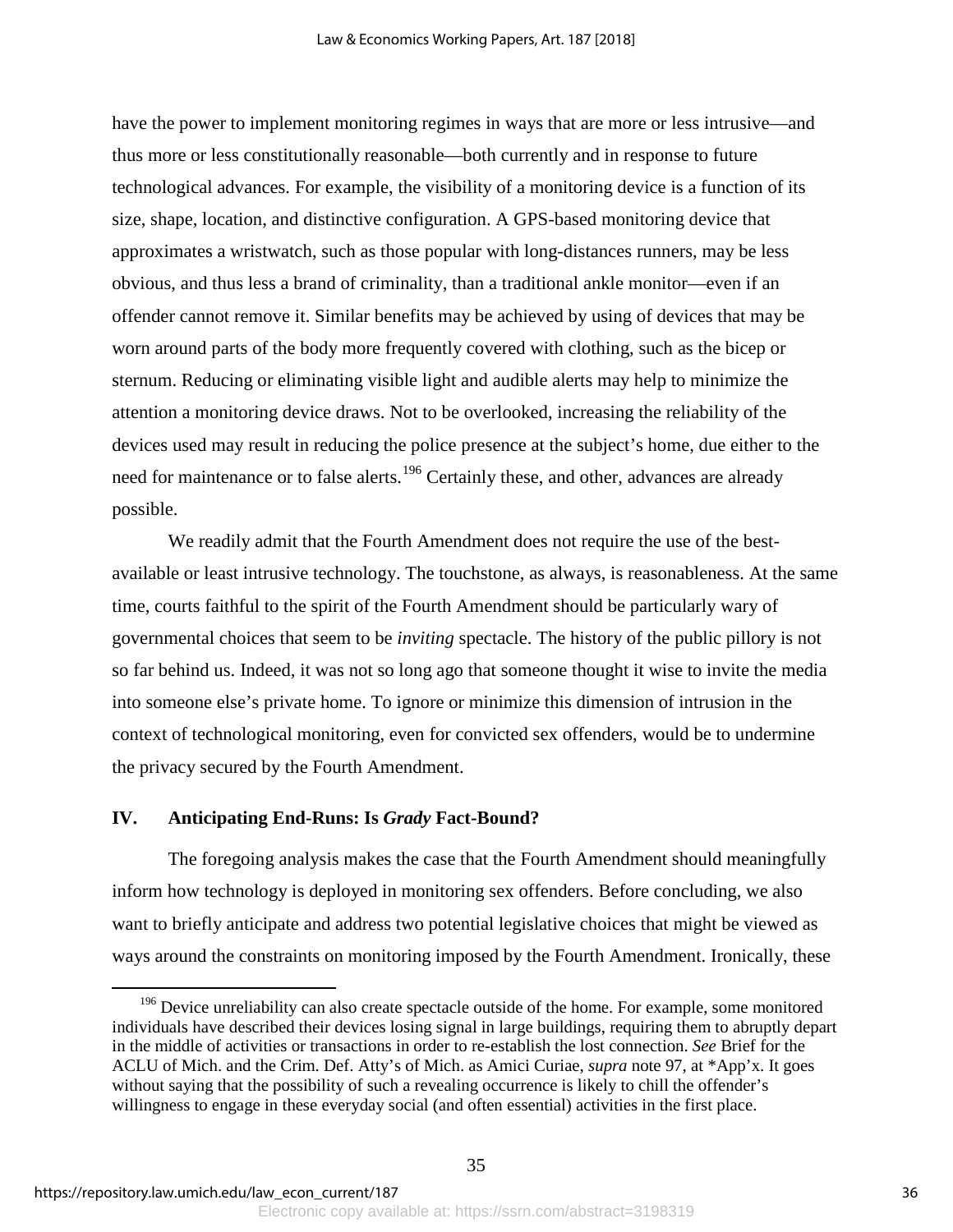#### McJunkin and Prescott:

choices operate by dispensing with any characterization of technological monitoring as purely civil, a characterization that has frequently insulated sex offender laws from challenge under other constitutional provisions. These seemingly easy "solutions" will undoubtedly occur to some legislators—perhaps those seeking to preserve the status quo in the face of technological advances capable of reducing the invasion experienced by released sex offenders, or perhaps those seeking to implement even more invasive technologies for other, potentially punitive, purposes. Upon inspection, neither "solution" seems likely to permit a complete end-run of the Fourth Amendment's requirement of reasonableness as it applies to technological monitoring regimes. In fact, closer scrutiny suggests they may be much less successful than one might initially imagine.

# *A. Imposing Monitoring as a Punishment*

<span id="page-37-0"></span>The first potential end-run occurs when governments decide to impose technological monitoring on sex offenders as part of the explicit punishment for their crimes. A number of states currently have laws permitting or requiring monitoring as a part of the sentence for at least some subset of sex offenses. A quintessential example is Michigan, which statutorily mandates lifetime electronic monitoring for anyone convicted of a first- or second-degree sex offense involving a child under the age of  $13.^{197}$  The Supreme Court has repeatedly announced that prisoners have a drastically diminished expectation of privacy compared to ordinary citizens.<sup>[198](#page-37-2)</sup> One might therefore assume that imposing electronic monitoring as a kind of "technological incarceration" will permit a much greater level of intrusion by virtue of the weakened Fourth Amendment interests at stake under these circumstances. In addition, there may be an inclination to discount the intrusion of technological monitoring by comparing it to the intrusion of incarceration as an alternative punishment.<sup>[199](#page-37-3)</sup> In fact, Judge Posner made a similar argument in upholding Wisconsin's *civil* monitoring program in *Belleau*. [200](#page-37-4)

<sup>197</sup> *See* MICH. COMP. LAWS § 750.520n(1) (2006).

<sup>198</sup> *See, e.g.*, Hudson v. Palmer, 468 U.S. 517, 526 (1984).

<span id="page-37-4"></span><span id="page-37-3"></span><span id="page-37-2"></span><span id="page-37-1"></span><sup>199</sup> *See, e.g.*, Bagaric, Hunter, & Wolf, *supra* note [4,](#page-2-9) at 125 (explaining that monitored offenders have increased privacy because, "unlike the inmates of many conventional prisons, they will be free to shower, use the toilet, and participate in other daily activities unscrutinized by others").

<sup>200</sup> *Belleau*, 811 F.3d at 932.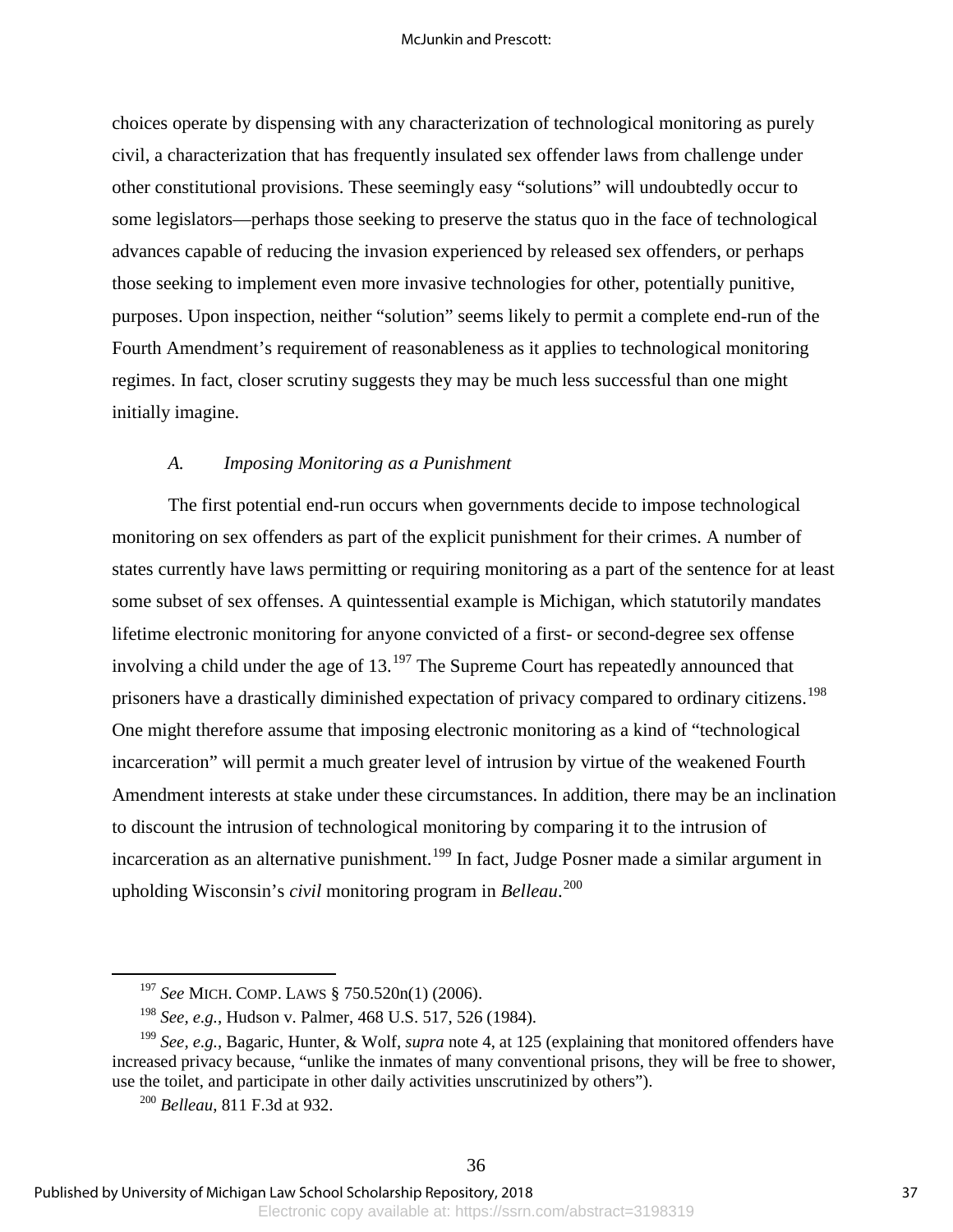This argument turns out to be much weaker than it might appear, however. There is nothing talismanic about labeling a search a "punishment" that automatically diminishes the privacy interests of the person being searched. The Supreme Court's proclamations that *prisoners* have a reduced privacy interest are the result of a practical determination about the realities of custodial incarceration. For example, the Court famously announced in *Hudson v. Palmer* that "the Fourth Amendment proscription against unreasonable searches does not apply within the confines of the prison cell."<sup>[201](#page-38-0)</sup> Yet it is clear that this conclusion followed from the fact that recognizing a right of privacy in a cell—perhaps the only place inmates can reliably conceal contraband, including weapons—would render the already extraordinarily difficult undertaking of prison administration "literally impossible."<sup>[202](#page-38-1)</sup> In the same opinion, the Court reiterated its continued insistence "that prisoners be accorded those rights not fundamentally inconsistent with imprisonment itself or incompatible with the objectives of incarceration."<sup>[203](#page-38-2)</sup> In other words, stripping prisoners of certain Fourth Amendment protections is done precisely and only because it is necessary to effectuate reasonable incapacitation.<sup>[204](#page-38-3)</sup>

Moreover, when the Fourth Amendment does apply to those in prison custody, it applies in the ordinary way. A recent opinion from the same Term in which the Court announced *Jones*  demonstrates this principle. Albert Florence, arrested on an erroneous bench warrant for failing to pay a court fine, was subjected to two separate strip searches as part of the intake process at two New Jersey correctional facilities.<sup>[205](#page-38-4)</sup> According to Florence, the searches involved (among other things) his completely disrobing, opening his mouth and lifting his tongue for inspection, lifting his genitals, and coughing in a squatting position.<sup>206</sup> The Supreme Court was sharply divided over whether such an extensive search was reasonable, given that there was no reason to suspect that Florence would be concealing contraband.<sup>[207](#page-38-6)</sup> (There was no debate that a search had

 $205$  Florence v. Bd. of Chosen Freeholders, 566 U.S. 318, 323 (2012).

<sup>206</sup> *Id.* at 323–24.

<span id="page-38-6"></span><span id="page-38-5"></span><span id="page-38-4"></span> $207$  The Court divided 5–4, and Justice Breyer wrote a strongly worded dissent emphasizing the humiliation and degradation involved in body cavity searches. *See id.* at 342 (Breyer, J., concurring).

<sup>201</sup> *Hudson*, 468 U.S. at 526.

<sup>202</sup> *Id.* at 527.

<sup>203</sup> *Id.* at 523.

<span id="page-38-3"></span><span id="page-38-2"></span><span id="page-38-1"></span><span id="page-38-0"></span> $204$  We acknowledge, of course, that the diminution of privacy experienced by prisoners may also incidentally serve retributive goals. However, we do not read the Court's jurisprudence to suggest that the reduction in Fourth Amendment protection is itself *a part of* the punishment imposed, rather than merely incidental to a lawful punishment.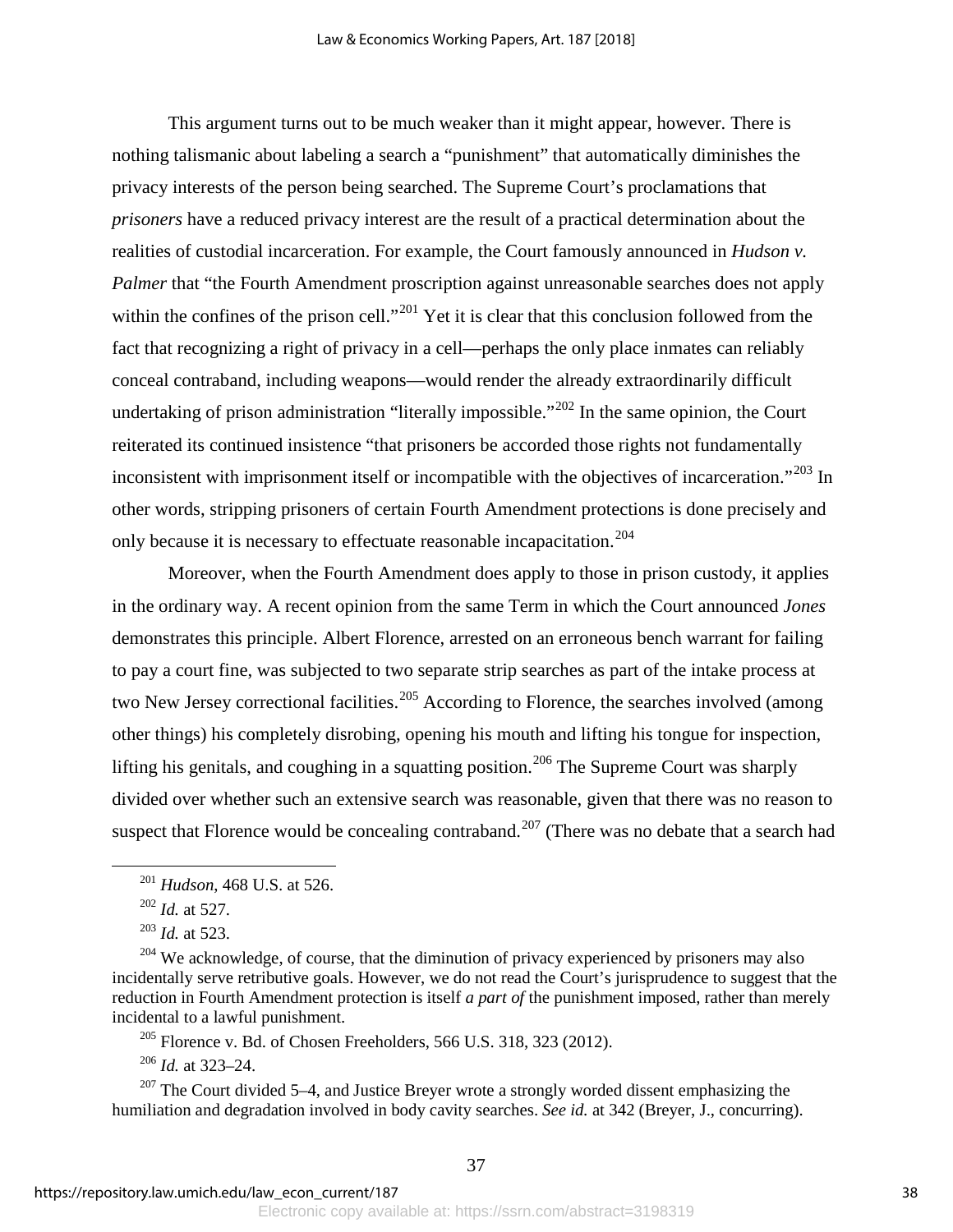occurred.) The Fourth Amendment framework employed by the Court was the same familiar reasonableness standard employed outside prison walls: "The need for a particular search must be balanced against the resulting invasion of personal rights."<sup>[208](#page-39-0)</sup> Although the Court ultimately held that the needs of preventing contraband from entering the general jail population outweighed the indignity of the search, Justice Kennedy's opinion hinted that the outcome could easily have been different had either the government's interest been less substantial (as in the case of prisoners held in isolation) or the invasiveness of the search been more significant (as in the case of a search involving physical touching).  $209$ 

Crucially, Albert Florence's case illustrates that all Fourth Amendment searches—even those of prisoners—must be tailored to the government's legitimate aims. It is here that the endrun meets its end. With one notable exception, we can think of few arguments that meaningfully distinguish the purposes of technological monitoring, when imposed as a punishment for a crime, from those of the same monitoring when imposed as a form of civil protection, at least with respect to the same individual.<sup>[210](#page-39-2)</sup> Under either monitoring regime, the primary purpose of monitoring is to deter future criminality by increasing the probability of detection. Any other purposes can be achieved more effectively via other means (e.g., a scarlet letter). Because increasing the probability of detection is accomplished through the collection of information, the "search" that is monitoring should be tailored to be only as intrusive as necessary to collect the pertinent information in a manner that supports the goal of deterrence.

It is theoretically possible that the use of more intrusive technology—a more physically taxing device, or a device that collects more or more intimate information than needed to deter would also have some small general deterrent effect. We strain to imagine, however, a straightfaced constitutional advocate arguing to a court that the Fourth Amendment does not prohibit an otherwise unreasonable search because the government receives such an attenuated benefit from

<sup>208</sup> *Id.* at 327 (majority opinion).

<sup>209</sup> *See id.* at 338–39.

<span id="page-39-2"></span><span id="page-39-1"></span><span id="page-39-0"></span><sup>&</sup>lt;sup>210</sup> The exception is the intrusion of public stigma. In Part III.D, we concluded that the goals of a civil sex offender monitoring regime are not furthered by a search that invites public stigma. However, shaming punishments have seen a resurgence of interest in recent years, notwithstanding their questionable efficacy and policy. *See generally* James Q. Whitman, *What is Wrong with Inflicting Shame Sanctions?*, 107 YALE L.J. 1055, 1057 (1998). It is at least plausible that a legislature could choose to impose technological monitoring as a punishment in a manner that invites stigmatization and social castigation. However, if these were the goals, they could be accomplished much more effectively as a separate category of punishment, one that sends clearer signals, is less costly to maintain, and so on.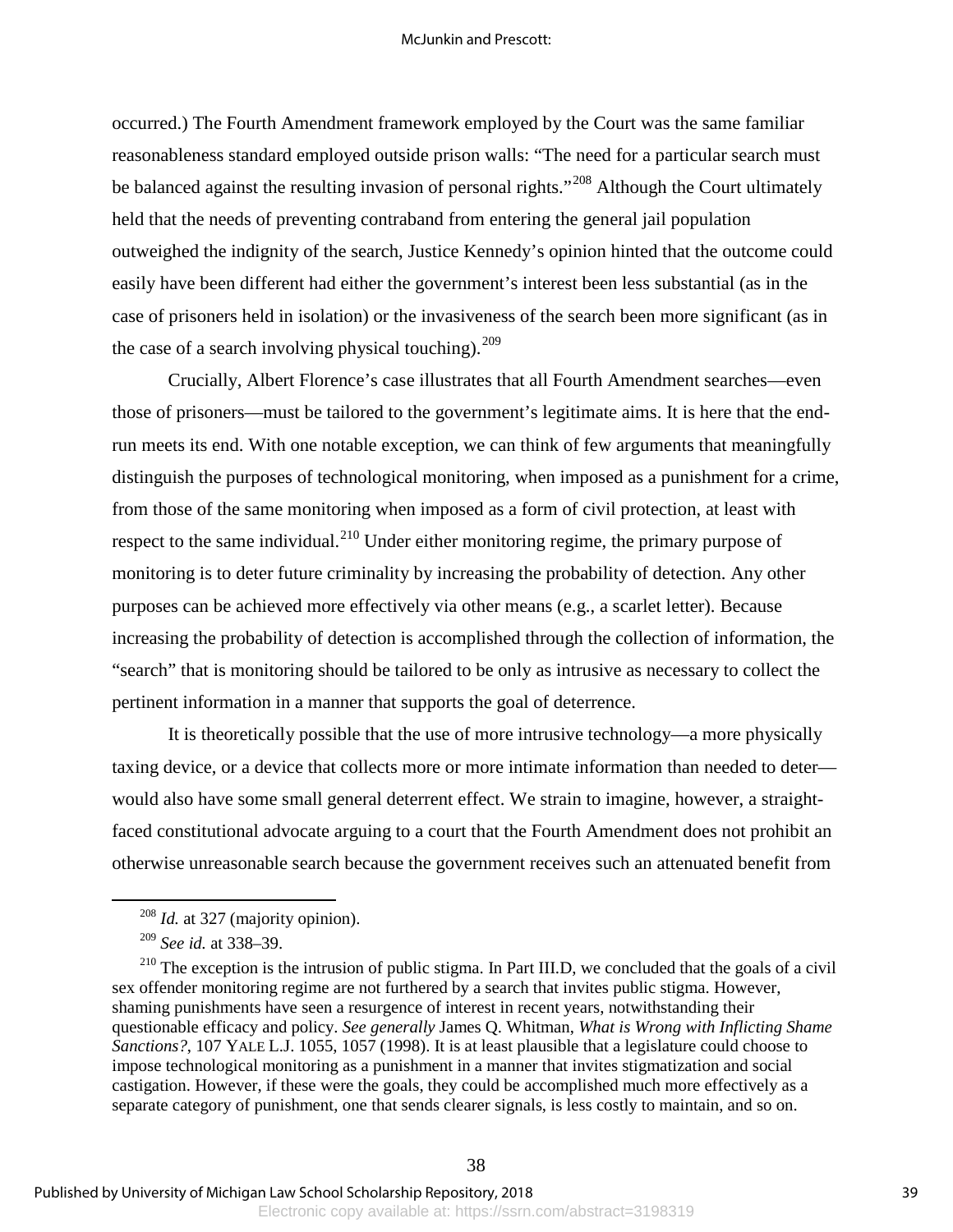the most egregious intrusions.<sup>[211](#page-40-1)</sup> The argument proves far too much and would rob the Fourth Amendment of nearly any bite. As the aims of both civil and punitive technological monitoring very nearly converge, the reasonableness requirements of the Fourth Amendment should be quite similar regardless of how the statute is labelled.

# *B. Requiring Consent to Monitoring as a Condition of Parole or Probation*

<span id="page-40-0"></span>A second anticipated legislative end-run around the Fourth Amendment occurs when governments require that offenders consent to monitoring as a condition of their parole or probation. Currently, several states already approach monitoring in this way. Tying technological monitoring to parole or probation might be thought to weaken claims of intrusiveness in two separate ways. First, it could undermine the weight of the offender's privacy interests in the evaluation of whether the search was unreasonable. The Supreme Court has repeatedly stated that parolees and probationers exist along a spectrum of diminished privacy that includes prisoners at one extreme and ordinary citizens at the other. The Supreme Court has invoked this rationale twice this century, first to uphold the warrantless search of a probationer in *United States v. Knights*,<sup>[212](#page-40-2)</sup> and subsequently to uphold the warrantless search of a parolee in *Samson v. California*. [213](#page-40-3) Second, if technological monitoring is a condition of parole or probation, the search effected by that monitoring is arguably consensual. Consensual searches are a wellestablished exception to the Fourth Amendment's requirements of a warrant and probable cause. [214](#page-40-4) Indeed, Judge Posner in *Belleau* anticipated this tactic and described it as an "unassailable" legislative response that would have given the plaintiff in that case a hollow victory on Fourth Amendment grounds.

We can dispense with the first part of the argument relatively quickly, however, as the same logic that applies to prisoners applies with perhaps greater force to probationers and parolees. Neither *Knights* nor *Samson* held that a person's penal status alone permits a level of intrusion comparable to the constant electronic surveillance experienced by monitored sex

<span id="page-40-2"></span><span id="page-40-1"></span> $211$  On that logic, the Fourth Amendment would likewise have nothing to say about imposing a daily strip search as a punishment for a non-contraband crime, such as tax evasion.

<sup>212</sup> *Knights*, 534 U.S. 112 (2001).

<sup>213</sup> *Samson*, 547 U.S. 843 (2006).

<span id="page-40-4"></span><span id="page-40-3"></span><sup>214</sup> Alafair S. Burke, *Consent Searches and Fourth Amendment Reasonableness*, 67 FLA. L. REV. 509, 512 (2015).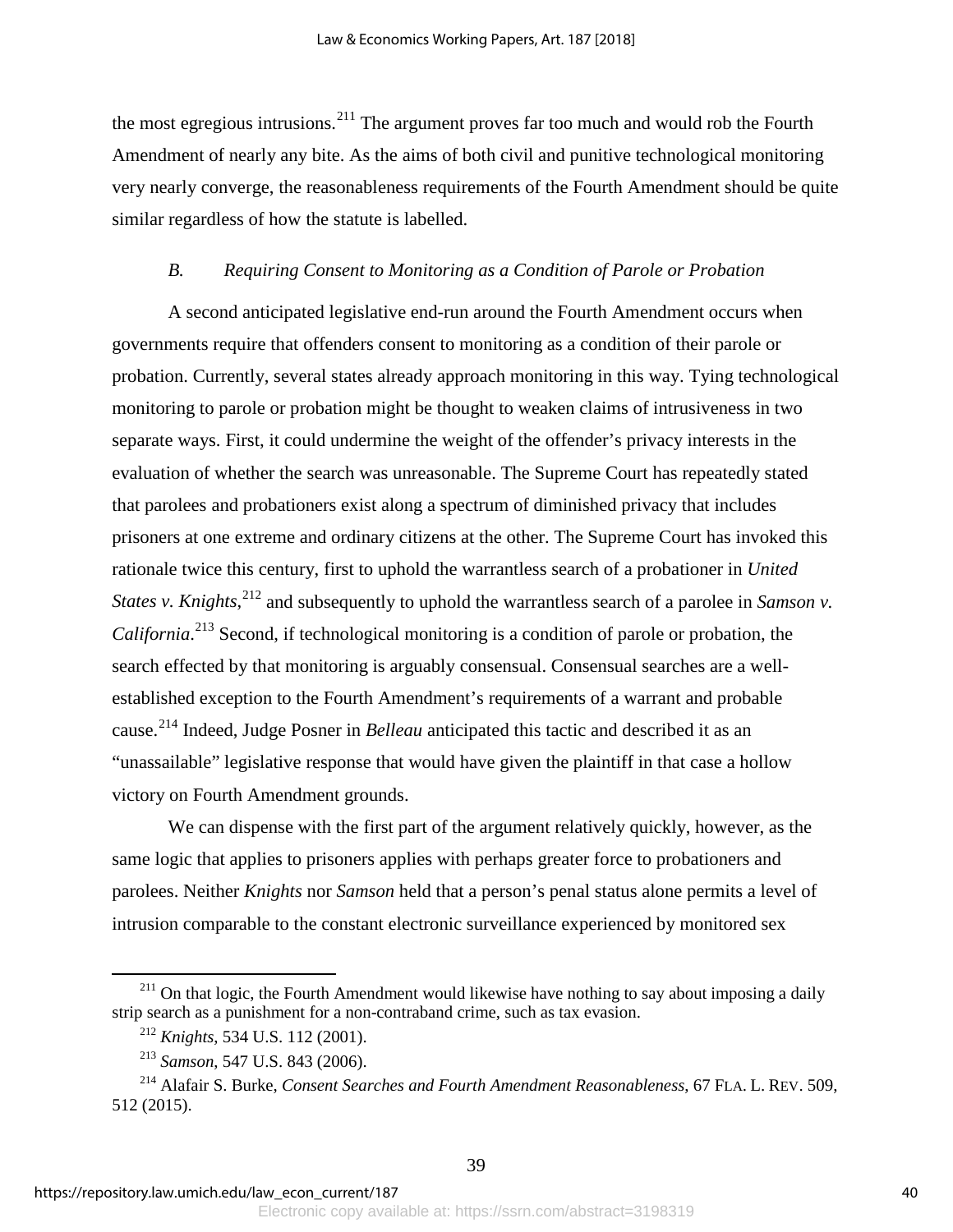offenders. Rather, as always, the intrusion into privacy must be justified by the goals to be served, including the reintegration of the offender into society and the protection of the community. In fact, *Knights* held only that a one-time, warrantless search of a probationer's apartment was reasonable when it was supported by individualized suspicion that a probation violation had occurred.[215](#page-41-0) The Supreme Court left open the question whether the search of a probationer could ever be reasonable absent individualized suspicion.<sup>216</sup>

*Samson*, by contrast, did uphold the suspicionless search of a parolee (who, by virtue of that status, had less of an expectation of privacy than a probationer).<sup>[217](#page-41-2)</sup> Parole may therefore provide a firmer legal foothold for suspicionless technological monitoring of sex offenders. However, the *Samson* Court was explicit that the government did not have "a blanket grant of discretion untethered by any procedural safeguards": $^{218}$  $^{218}$  $^{218}$ 

The concern that California's suspicionless search system gives officers unbridled discretion to conduct searches, thereby inflicting dignitary harms that arouse strong resentment in parolees and undermine their ability to reintegrate into productive society, is belied by California's prohibition on "arbitrary, capricious or harassing" searches. The dissent's claim that parolees under California law are subject to capricious searches conducted at the unchecked "whim" of law enforcement officers ignores this prohibition. $2^{19}$ 

At first blush, the *Samson* Court's reliance on a state-level policy prohibiting arbitrary, capricious, or harassing searches seems to be cold comfort for parolees. But consider the contrast being drawn here, and its implications for the reasonableness of technological monitoring. If the dividing line between constitutional and unconstitutional searches of parolees is caprice unchecked whims, unbridled discretion—what are we to make of monitoring technologies that subject a person to *constant* surveillance, that record and store the results of that surveillance for some indefinite future use? As we previously discussed in connection with the mosaic theory of

<sup>215</sup> *Knights*, 534 U.S. at 121.

<span id="page-41-1"></span><span id="page-41-0"></span><sup>&</sup>lt;sup>216</sup> *Id.* at 120 n.6 ("We do not decide whether the probation condition so diminished, or completely eliminated, Knight's reasonable expectation of privacy . . . that a search by a law enforcement officer without any individualized suspicion would have satisfied the reasonableness requirement of the Fourth Amendment. The terms of the probation condition permit such a search, but we need not address the constitutionality of a suspicionless search because the search in this case was supported by reasonable suspicion.").

<sup>217</sup> *Samson*, 547 U.S. at 856.

<span id="page-41-3"></span><span id="page-41-2"></span><sup>218</sup> *Id.* at 856 (quoting Stevens, J., dissenting).

<span id="page-41-4"></span><sup>219</sup> *Id.*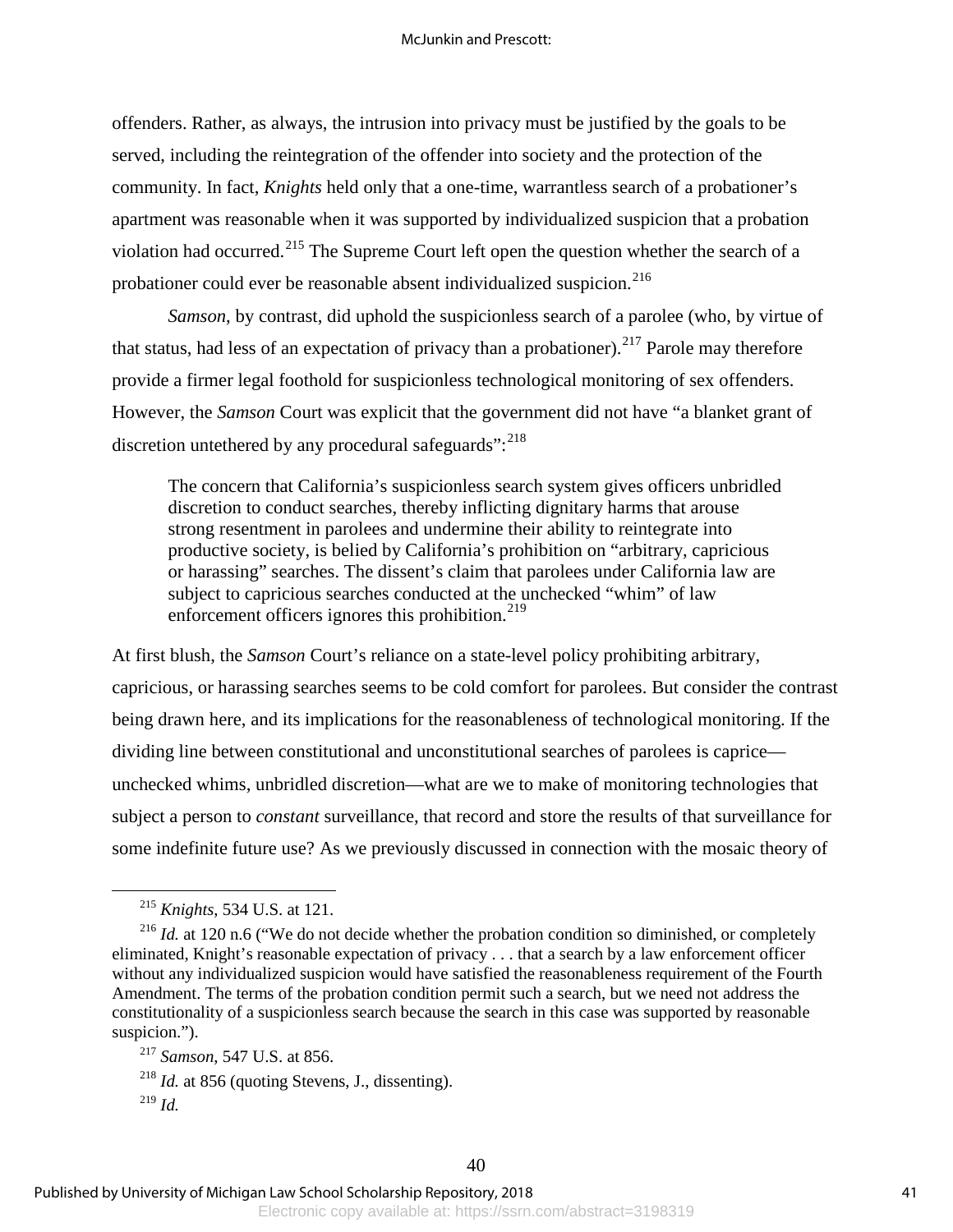the Fourth Amendment, the aggregation of data from a constant technologically enhanced search program is likely to be viewed differently by a court than an examination of any single search. *Samson* thus suggests that the Fourth Amendment may in fact continue to be a source of meaningful pushback to the implementation of technological monitoring, even with respect to parolees and their diminished privacy expectations.

The issue of consent, however, is murkier. To date, the Supreme Court has explicitly avoided the question whether an individual can consent to suspicionless searches as a condition of probation or parole.[220](#page-42-0) The notion that a probationer or parolee consents to technological monitoring as a condition of release may hold intuitive appeal. After all, "consent search" programs are a common facet of everyday life—at least for anyone who has flown on an airplane recently.<sup>[221](#page-42-1)</sup> In contexts such as air travel, we see consenting to governmental searches as a worthwhile price in exchange for certain liberties. However, the legal issue is actually quite a bit more complicated with respect to probationers and parolees (undoubtedly a reason why the Supreme Court has so far punted). The Supreme Court has explained that consensual searches are evaluated under the same constitutional standard as voluntary confessions—that is, they must be free from the taint of duress or coercion, whether express or implied.<sup>[222](#page-42-2)</sup> Even if parolees or probationers have the choice to opt for incarceration,  $^{223}$  $^{223}$  $^{223}$  there are substantial arguments to be made that the conditions of such choice are coercive, and thus the consent offered is not truly voluntary. Indeed, the Ninth Circuit has long held that the government may never induce consent to an unreasonable search by making it a condition of probation because "there is a limit on the price the government may exact" for freedom.<sup>224</sup> Ultimately, the voluntariness of consent is a question of fact to be determined from the full panoply of circumstances, including whether the

<sup>220</sup> *See id.* at 852 n.3; *Knights*, 534 U.S. at 118.

<sup>221</sup> *See* United States vs Davis, 482 F.2d 893, 908 (9th Cir. 1973).

 $222$  Schneckloth v. Bustamonte, 412 U.S. 218, 248 (1973).

<span id="page-42-3"></span><span id="page-42-2"></span><span id="page-42-1"></span><span id="page-42-0"></span> $223$  Many do not. In some states, parole is imposed unilaterally and the offender has no option of remaining incarcerated if he or she disagrees with the parole conditions. To speak of "consent" to search in those circumstances would be to engage in the most unhelpful kind of legal fiction.

<span id="page-42-4"></span> $^{224}$  United States v. Lara, 815 F.3d 605, 609 (9th Cir. 2016) (discussing United States v. Consuelo-Gonzalez, 521 F.2d 259, 261 (9th Cir. 1975) (en banc)). But, of course, this is an unsettled question, and some courts have in fact found voluntary consent in similar circumstances. *See, e.g.*, United States v. Yeary, 740 F.3d 569, 583 (11th Cir. 2014) (finding voluntary, uncoerced consent to warrantless searches as a condition of pre-trial release).